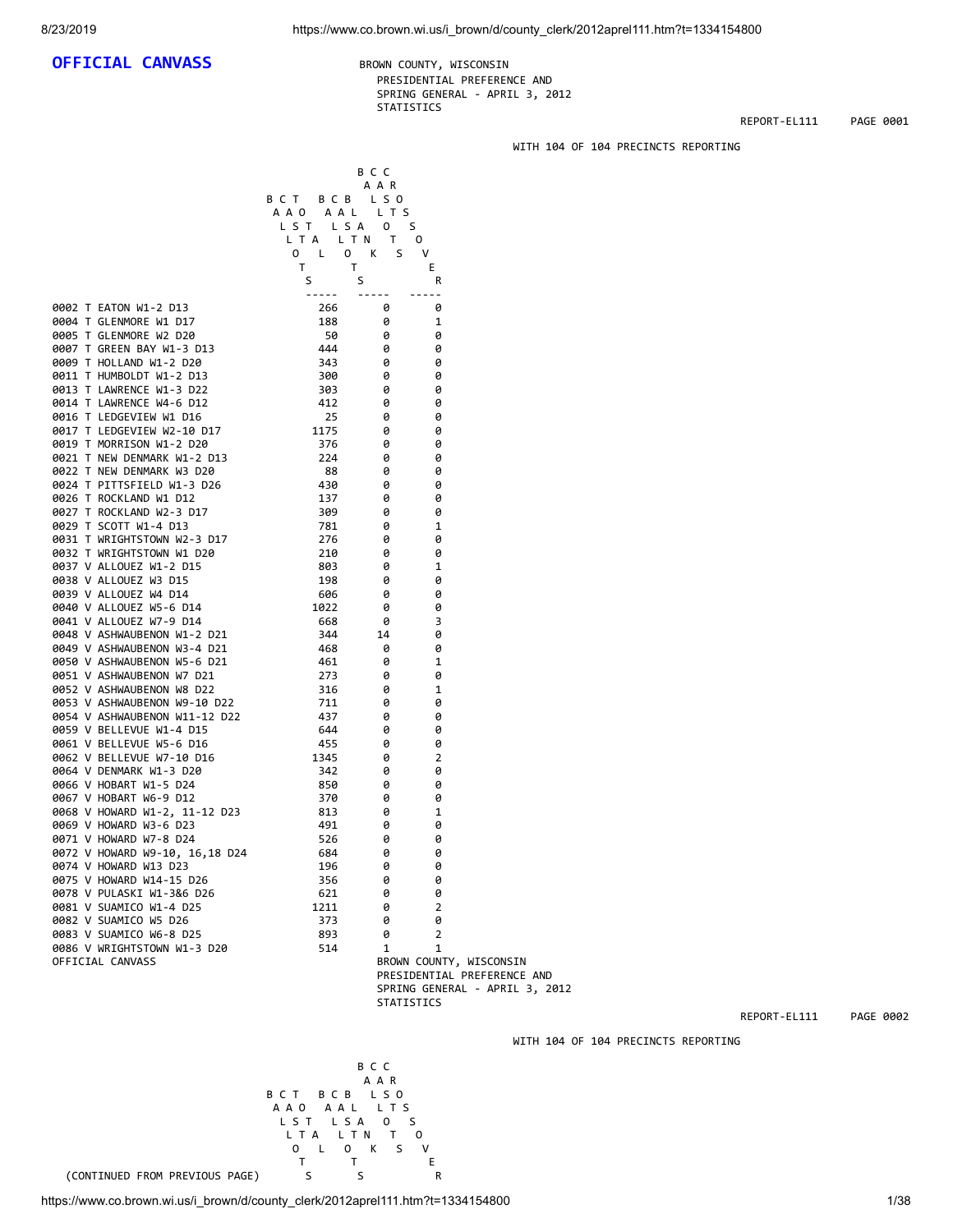| 0837 C DE FERE W1-2, 4 019 A1<br>0838 C DE FERE W3-5 D19 A1<br>0838 C DE FERE W5-8 D19 A2<br>0899 C DE FERE W5-8 D19 A2<br>0899 C DE FERE W5-8 D19 A2<br>0999 C DE FERE W5-9 D19 A2<br>0999 C DE FERE W19-120 D2A A3<br>0999 C DE FERE W19- |  |                                |  |
|---------------------------------------------------------------------------------------------------------------------------------------------------------------------------------------------------------------------------------------------|--|--------------------------------|--|
|                                                                                                                                                                                                                                             |  |                                |  |
|                                                                                                                                                                                                                                             |  |                                |  |
|                                                                                                                                                                                                                                             |  |                                |  |
|                                                                                                                                                                                                                                             |  |                                |  |
|                                                                                                                                                                                                                                             |  |                                |  |
|                                                                                                                                                                                                                                             |  |                                |  |
|                                                                                                                                                                                                                                             |  |                                |  |
|                                                                                                                                                                                                                                             |  |                                |  |
|                                                                                                                                                                                                                                             |  |                                |  |
|                                                                                                                                                                                                                                             |  |                                |  |
|                                                                                                                                                                                                                                             |  |                                |  |
|                                                                                                                                                                                                                                             |  |                                |  |
|                                                                                                                                                                                                                                             |  |                                |  |
|                                                                                                                                                                                                                                             |  |                                |  |
|                                                                                                                                                                                                                                             |  |                                |  |
|                                                                                                                                                                                                                                             |  |                                |  |
|                                                                                                                                                                                                                                             |  |                                |  |
|                                                                                                                                                                                                                                             |  | BROWN COUNTY, WISCONSIN        |  |
|                                                                                                                                                                                                                                             |  | PRESIDENTIAL PREFERENCE AND    |  |
|                                                                                                                                                                                                                                             |  | SPRING GENERAL - APRIL 3, 2012 |  |

|  | 0263 C GREEN BAY W38 D7 A10 |  |  | 396 | ø                 |   |                                |  |
|--|-----------------------------|--|--|-----|-------------------|---|--------------------------------|--|
|  | 0265 C GREEN BAY W39 D7 A10 |  |  | 486 | a                 | 0 |                                |  |
|  | 0267 C GREEN BAY W40 D9 A10 |  |  | 386 | a                 |   |                                |  |
|  | OFFICIAL CANVASS            |  |  |     |                   |   | BROWN COUNTY, WISCONSIN        |  |
|  |                             |  |  |     |                   |   | PRESIDENTIAL PREFERENCE AND    |  |
|  |                             |  |  |     |                   |   | SPRING GENERAL - APRIL 3, 2012 |  |
|  |                             |  |  |     | <b>STATISTICS</b> |   |                                |  |

REPORT-EL111 PAGE 0003

WITH 104 OF 104 PRECINCTS REPORTING

 B C C A A R B C T B C B L S O A A O A A L L T S L S T L S A O S L T A L T N T O O L O K S V T T T E (CONTINUED FROM PREVIOUS PAGE) S S R ----- ----- ----- 0269 C GREEN BAY W41 D11 A11 191 0 0<br>
0271 C GREEN BAY W42 D9 A11 200 1 1<br>
0273 C GREEN BAY W43 D10 A11 426 1 0<br>
0275 C GREEN BAY W44 D10 A11 564 0 0<br>
0277 C GREEN BAY W45 D11 A12 822 0 2 0271 C GREEN BAY W42 D9 A11 200 1 200 1 201<br>1 202 0273 C GREEN BAY W43 D10 A11 426 1 0 0273 C GREEN BAY W43 D10 A11 426 1 0<br>0275 C GREEN BAY W44 D10 A11 564 0 0<br>0277 C GREEN BAY W45 D11 A12 822 0 2 0275 C GREEN BAY W44 D10 A11 0277 C GREEN BAY W45 D11 A12 822 0 2<br>0279 C GREEN BAY W46 D11 A12 388 0 0 0279 C GREEN BAY W46 D11 A12 388 0 0<br>0281 C GREEN BAY W47 D11 A12 619 0 0 0281 C GREEN BAY W47 D11 A12 619 0 0<br>44016 21 41 44016 21 41 CANDIDATE TOTALS 44016 21 41 ==================================================================================================================================== BROWN COUNTY, WISCONSIN PRESIDENTIAL PREFERENCE AND SPRING GENERAL - APRIL 3, 2012 REPUBLICAN REPORT-EL111 PAGE 0004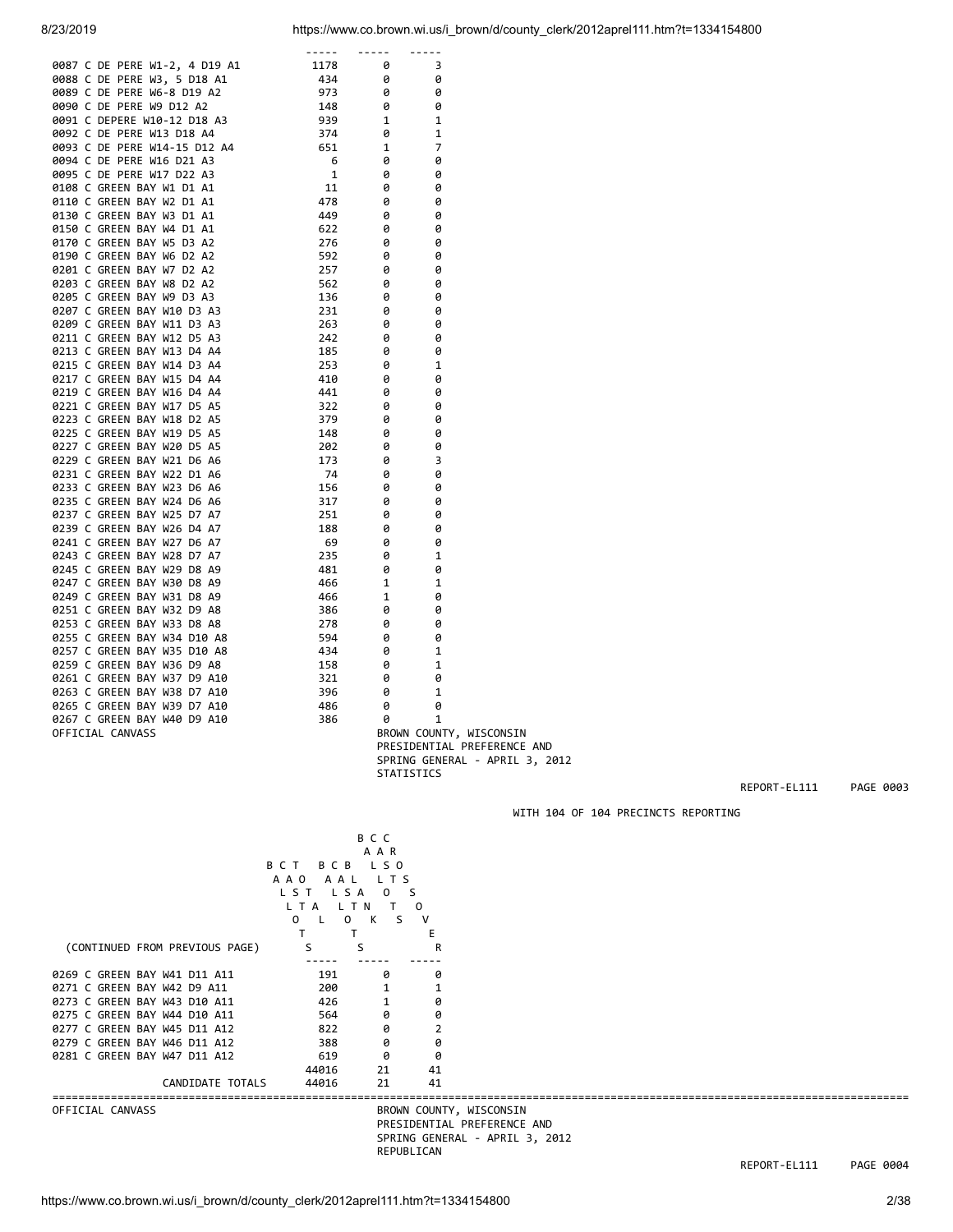### REPUBLICAN PARTY PRESIDENTIAL PREFERENCE WELL ASSESSED WITH 104 OF 104 PRECINCTS REPORTING

 U D N E I L N E

VOTE FOR NOT MORE THAN 1

|                                | JH<br>N G             |                | M B        |                                | R S            | S G | W              |                |
|--------------------------------|-----------------------|----------------|------------|--------------------------------|----------------|-----|----------------|----------------|
|                                | E I<br>0 <sub>U</sub> |                | I A        |                                | I A            | T A | R              |                |
|                                | W N<br>N N            | M R            | C C        |                                | C N            | R T | Ι.             |                |
|                                | ΤG                    | I O<br>T       | HН         |                                | КT             | UI  | Τ              |                |
|                                | R                     | S              | T M        | E M                            | R P            | 0   | C O            | E              |
|                                | Ι.                    | м              | T N        | L A                            | 0 A            | R   | ΤN             |                |
|                                | C                     | А              | Ε          | E N                            | N U            | U   | Е              | I              |
|                                | н                     | N              | Υ          | N                              | Г              | М   | D              | Ν              |
|                                | -----                 |                | $- - -$    | $- - -$                        | $- - - - -$    |     | $\sim$ $\sim$  | $- - -$        |
| 0002 T EATON W1-2 D13          | 10                    | 0              | 72         | 4                              | 28             | 104 | 1              | $\mathbf 1$    |
| 0004 T GLENMORE W1 D17         | 16                    | 0              | 55         | 1                              | 9              | 85  | 0              | 0              |
| 0005 T GLENMORE W2 D20         | 4                     | 0              | 9          | 0                              | 4              | 30  | 0              | 0              |
| 0007 T GREEN BAY W1-3 D13      | 19                    | 0              | 133        | $\mathbf 2$                    | 37             | 182 | 6              | 0              |
| 0009 T HOLLAND W1-2 D20        | 9                     | 0              | 86         | 2                              | 44             | 140 | 0              | 2              |
| 0011 T HUMBOLDT W1-2 D13       | 14                    | $\overline{2}$ | 58         | 4                              | 21             | 135 | 1              | 0              |
| 0013 T LAWRENCE W1-3 D22       | 21                    | 0              | 121        | 1                              | 26             | 97  | 2              | 1              |
| 0014 T LAWRENCE W4-6 D12       | 21                    | 3              | 159        | 3                              | 34             | 152 | $\overline{2}$ | 0              |
| 0016 T LEDGEVIEW W1 D16        | $\overline{2}$        | 0              | 13         | 0                              | $\overline{2}$ | 4   | 0              | 0              |
| 0017 T LEDGEVIEW W2-10 D17     | 70                    | 5              | 476        | 6                              | 69             | 371 | 0              | $\overline{2}$ |
| 0019 T MORRISON W1-2 D20       | 30                    | $\overline{2}$ | 108        | 4                              | 26             | 168 | 2              | 0              |
| 0021 T NEW DENMARK W1-2 D13    | $\overline{7}$        | 0              | 57         | 4                              | 23             | 92  | 0              | 0              |
| 0022 T NEW DENMARK W3 D20      | $\overline{2}$        | 1              | 20         | 0                              | 5              | 47  | 1              | 0              |
| 0024 T PITTSFIELD W1-3 D26     | 29                    | 0              | 117        | 1                              | 37             | 202 | 1              | 1              |
| 0026 T ROCKLAND W1 D12         | $\overline{7}$        | 0              | 37         | 1                              | 14             | 64  | 0              | 0              |
| 0027 T ROCKLAND W2-3 D17       | 26                    | 0              | 83         | 3                              | 43             | 103 | $\mathbf 1$    | 0              |
| 0029 T SCOTT W1-4 D13          | 35                    | 3              | 211        | 3                              | 67             | 297 | 6              | 1              |
| 0031 T WRIGHTSTOWN W2-3 D17    | 13                    | 0              | 76         | 1                              | 29             | 112 | 1              | 0              |
| 0032 T WRIGHTSTOWN W1 D20      | 18                    | 1              | 50         | 1                              | 25             | 84  | 0              | 0              |
| 0037 V ALLOUEZ W1-2 D15        | 34                    | 7              | 153        | 8                              | 61             | 272 | 8              | 1              |
| 0038 V ALLOUEZ W3 D15          | 10                    | 4              | 41         | 0                              | 14             | 79  | 1              | 0              |
| 0039 V ALLOUEZ W4 D14          | 32                    | $\overline{2}$ | 177        | 1                              | 48             | 172 | 4              | $\overline{2}$ |
| 0040 V ALLOUEZ W5-6 D14        | 63                    | 8              | 349        | 4                              | 83             | 285 | 5              | 1              |
| 0041 V ALLOUEZ W7-9 D14        | 54                    | 1              | 201        | 1                              | 41             | 237 | 1              | 1              |
| 0048 V ASHWAUBENON W1-2 D21    | 22                    | 0              | 98         | 1                              | 17             | 101 | $\overline{2}$ | 1              |
| 0049 V ASHWAUBENON W3-4 D21    | 35                    | 0              | 129        | 2                              | 36             | 158 | 7              | $\overline{2}$ |
| 0050 V ASHWAUBENON W5-6 D21    | 37                    | 5              | 152        | 3                              | 24             | 150 | 2              | 0              |
| 0051 V ASHWAUBENON W7 D21      | 15                    | $\overline{2}$ | 102        | 2                              | 20             | 88  | 4              | 1              |
| 0052 V ASHWAUBENON W8 D22      | 24                    | 1              | 73         | 0                              | 30             | 121 | 3              | 0              |
| 0053 V ASHWAUBENON W9-10 D22   | 50                    | 3              | 250        | 5                              | 51             | 227 | 1              | 0              |
| 0054 V ASHWAUBENON W11-12 D22  | 24                    | 0              | 138        | 4                              | 36             | 148 | 4              | 0              |
| 0059 V BELLEVUE W1-4 D15       | 35                    | 1              | 178        | 4                              | 47             | 237 | 5              | 0              |
| 0061 V BELLEVUE W5-6 D16       | 23                    | 0              | 135        | 3                              | 34             | 151 | 1              | 0              |
| 0062 V BELLEVUE W7-10 D16      | 62                    | 5              | 403        | 5                              | 84             | 524 | 4              | 1              |
| 0064 V DENMARK W1-3 D20        | 21                    | 0              | 70         | 2                              | 34             | 140 | 2              | $\overline{2}$ |
| 0066 V HOBART W1-5 D24         | 54                    | 3              | 372        | 4                              | 46             | 278 | 0              | $\overline{2}$ |
| 0067 V HOBART W6-9 D12         | 25                    | 0              | 125        | 3                              | 24             | 147 | $\mathbf 1$    | 1              |
| 0068 V HOWARD W1-2, 11-12 D23  | 41                    | $\overline{2}$ | 302        | 4                              | 56             | 252 | 2              | 1              |
| 0069 V HOWARD W3-6 D23         | 25                    | 2              | 121        | 5                              | 34             | 171 | 3              | 0              |
| 0071 V HOWARD W7-8 D24         | 32                    | $\overline{2}$ | 186        | 4                              | 49             | 164 | 0              | 0              |
| 0072 V HOWARD W9-10, 16,18 D24 | 33                    | 3              | 219        | 4                              | 48             | 255 | 3              | 0              |
| 0074 V HOWARD W13 D23          | 18                    | 0              | 52         | 0                              | 22             | 69  | 0              | 0              |
| 0075 V HOWARD W14-15 D26       | 32                    | $\overline{2}$ | 117        | 3                              | 16             | 142 | 0              | 0              |
| 0078 V PULASKI W1-3&6 D26      | 34                    | 5              | 156        | 3                              | 41             | 218 | 2              | 1              |
| OFFICIAL CANVASS               |                       |                |            | BROWN COUNTY, WISCONSIN        |                |     |                |                |
|                                |                       |                |            | PRESIDENTIAL PREFERENCE AND    |                |     |                |                |
|                                |                       |                |            | SPRING GENERAL - APRIL 3, 2012 |                |     |                |                |
|                                |                       |                | REPUBLICAN |                                |                |     |                |                |
|                                |                       |                |            |                                |                |     |                |                |
|                                |                       |                |            |                                |                |     |                |                |

### VOTE FOR NOT MORE THAN 1

N E I L N E N G J H M B R S S G W EI OU IA IA TAR WIN NIM MR CC CN RT I TG T IO HH KT UI T R S TM EM RP O CO E I M TN LA OA R TN -CA E EN NU U E I (CONTINUED FROM PREVIOUS PAGE) H N Y N L M D N ----- ----- ----- ----- ----- ----- ----- ----- 0081 V SUAMICO W1-4 D25 71 6 415 8 81 451 6 9 0082 V SUAMICO W5 D26 15 0 137 4 24 136 1 1

REPUBLICAN PARTY PRESIDENTIAL PREFERENCE WITH 104 OF 104 PRECINCTS REPORTING

https://www.co.brown.wi.us/i\_brown/d/county\_clerk/2012aprel111.htm?t=1334154800 3/38

U D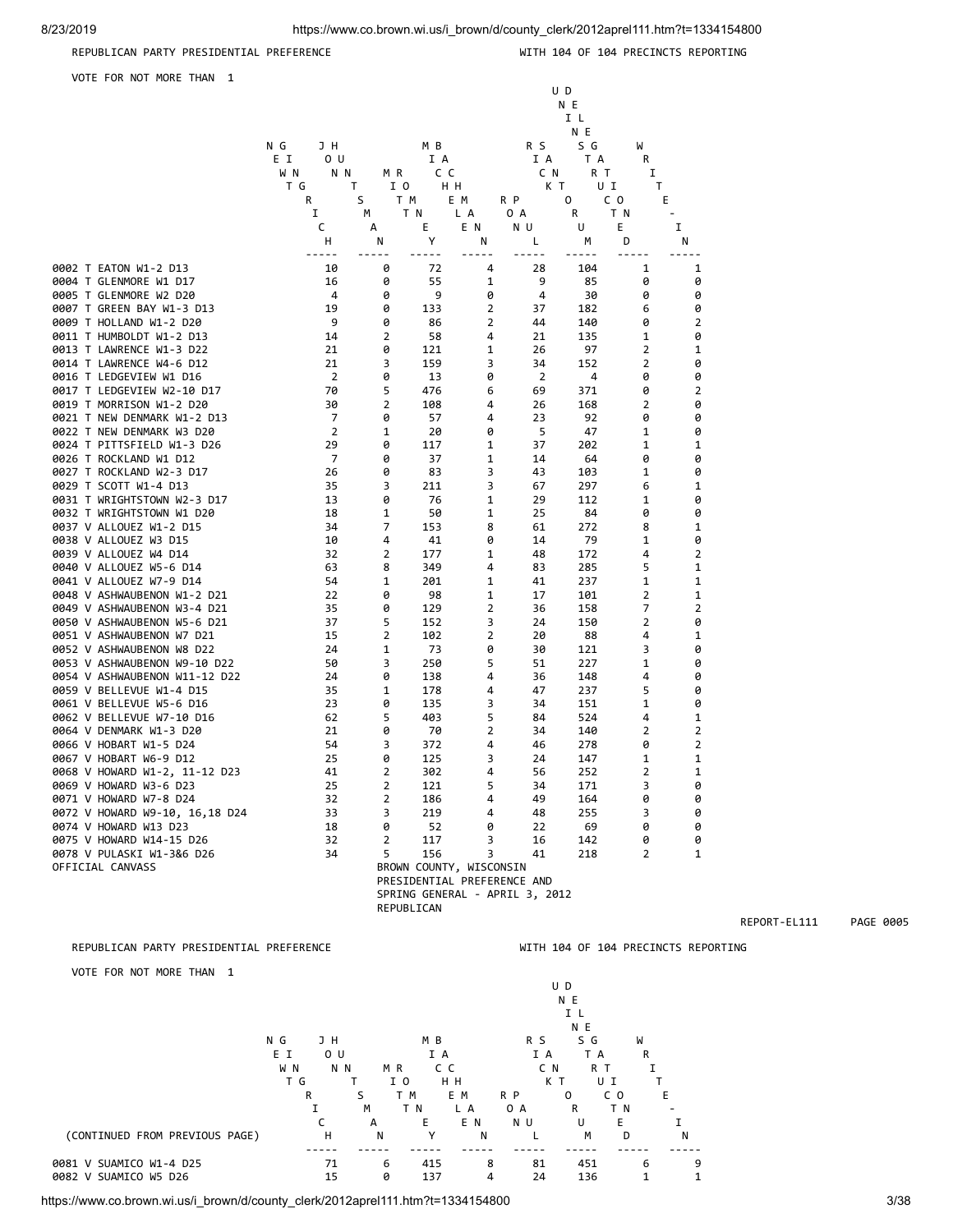| 53 | 3                                                                                                                                                                                                                                   | 290                                                                                                                                                                                                                   | 13                                                                                                                                                                                                      | 63                                                                                                                                                                                                                                                              | 330                                                                                                                                                                                                                                                     | 7                                                                                                                                                                                                                                       | 0                                                                                                                                                                                                                             |                                                                                                                                                                                                                                                      |
|----|-------------------------------------------------------------------------------------------------------------------------------------------------------------------------------------------------------------------------------------|-----------------------------------------------------------------------------------------------------------------------------------------------------------------------------------------------------------------------|---------------------------------------------------------------------------------------------------------------------------------------------------------------------------------------------------------|-----------------------------------------------------------------------------------------------------------------------------------------------------------------------------------------------------------------------------------------------------------------|---------------------------------------------------------------------------------------------------------------------------------------------------------------------------------------------------------------------------------------------------------|-----------------------------------------------------------------------------------------------------------------------------------------------------------------------------------------------------------------------------------------|-------------------------------------------------------------------------------------------------------------------------------------------------------------------------------------------------------------------------------|------------------------------------------------------------------------------------------------------------------------------------------------------------------------------------------------------------------------------------------------------|
| 27 | 1                                                                                                                                                                                                                                   | 149                                                                                                                                                                                                                   | 1                                                                                                                                                                                                       | 46                                                                                                                                                                                                                                                              | 185                                                                                                                                                                                                                                                     | 1                                                                                                                                                                                                                                       | 1                                                                                                                                                                                                                             |                                                                                                                                                                                                                                                      |
| 67 | 10                                                                                                                                                                                                                                  | 327                                                                                                                                                                                                                   | 4                                                                                                                                                                                                       | 93                                                                                                                                                                                                                                                              | 351                                                                                                                                                                                                                                                     | 5                                                                                                                                                                                                                                       | 1                                                                                                                                                                                                                             |                                                                                                                                                                                                                                                      |
| 21 | 5                                                                                                                                                                                                                                   | 132                                                                                                                                                                                                                   | 2                                                                                                                                                                                                       | 35                                                                                                                                                                                                                                                              | 126                                                                                                                                                                                                                                                     | 5                                                                                                                                                                                                                                       | 1                                                                                                                                                                                                                             |                                                                                                                                                                                                                                                      |
| 40 | 6                                                                                                                                                                                                                                   | 257                                                                                                                                                                                                                   | 3                                                                                                                                                                                                       | 88                                                                                                                                                                                                                                                              | 311                                                                                                                                                                                                                                                     | 7                                                                                                                                                                                                                                       | 1                                                                                                                                                                                                                             |                                                                                                                                                                                                                                                      |
| 13 | 0                                                                                                                                                                                                                                   | 48                                                                                                                                                                                                                    |                                                                                                                                                                                                         | 9                                                                                                                                                                                                                                                               | 40                                                                                                                                                                                                                                                      | $\mathbf{1}$                                                                                                                                                                                                                            | 1                                                                                                                                                                                                                             |                                                                                                                                                                                                                                                      |
|    |                                                                                                                                                                                                                                     |                                                                                                                                                                                                                       |                                                                                                                                                                                                         |                                                                                                                                                                                                                                                                 |                                                                                                                                                                                                                                                         |                                                                                                                                                                                                                                         |                                                                                                                                                                                                                               |                                                                                                                                                                                                                                                      |
|    |                                                                                                                                                                                                                                     |                                                                                                                                                                                                                       |                                                                                                                                                                                                         |                                                                                                                                                                                                                                                                 |                                                                                                                                                                                                                                                         |                                                                                                                                                                                                                                         |                                                                                                                                                                                                                               |                                                                                                                                                                                                                                                      |
|    |                                                                                                                                                                                                                                     |                                                                                                                                                                                                                       |                                                                                                                                                                                                         |                                                                                                                                                                                                                                                                 |                                                                                                                                                                                                                                                         |                                                                                                                                                                                                                                         |                                                                                                                                                                                                                               |                                                                                                                                                                                                                                                      |
|    |                                                                                                                                                                                                                                     |                                                                                                                                                                                                                       |                                                                                                                                                                                                         |                                                                                                                                                                                                                                                                 |                                                                                                                                                                                                                                                         |                                                                                                                                                                                                                                         |                                                                                                                                                                                                                               |                                                                                                                                                                                                                                                      |
|    |                                                                                                                                                                                                                                     |                                                                                                                                                                                                                       |                                                                                                                                                                                                         |                                                                                                                                                                                                                                                                 |                                                                                                                                                                                                                                                         |                                                                                                                                                                                                                                         |                                                                                                                                                                                                                               |                                                                                                                                                                                                                                                      |
|    |                                                                                                                                                                                                                                     |                                                                                                                                                                                                                       |                                                                                                                                                                                                         |                                                                                                                                                                                                                                                                 |                                                                                                                                                                                                                                                         |                                                                                                                                                                                                                                         |                                                                                                                                                                                                                               |                                                                                                                                                                                                                                                      |
|    |                                                                                                                                                                                                                                     |                                                                                                                                                                                                                       |                                                                                                                                                                                                         |                                                                                                                                                                                                                                                                 |                                                                                                                                                                                                                                                         |                                                                                                                                                                                                                                         |                                                                                                                                                                                                                               |                                                                                                                                                                                                                                                      |
|    |                                                                                                                                                                                                                                     |                                                                                                                                                                                                                       |                                                                                                                                                                                                         |                                                                                                                                                                                                                                                                 |                                                                                                                                                                                                                                                         |                                                                                                                                                                                                                                         |                                                                                                                                                                                                                               |                                                                                                                                                                                                                                                      |
|    |                                                                                                                                                                                                                                     |                                                                                                                                                                                                                       |                                                                                                                                                                                                         |                                                                                                                                                                                                                                                                 |                                                                                                                                                                                                                                                         |                                                                                                                                                                                                                                         |                                                                                                                                                                                                                               |                                                                                                                                                                                                                                                      |
|    |                                                                                                                                                                                                                                     |                                                                                                                                                                                                                       |                                                                                                                                                                                                         |                                                                                                                                                                                                                                                                 |                                                                                                                                                                                                                                                         |                                                                                                                                                                                                                                         |                                                                                                                                                                                                                               |                                                                                                                                                                                                                                                      |
|    |                                                                                                                                                                                                                                     |                                                                                                                                                                                                                       |                                                                                                                                                                                                         |                                                                                                                                                                                                                                                                 |                                                                                                                                                                                                                                                         |                                                                                                                                                                                                                                         |                                                                                                                                                                                                                               |                                                                                                                                                                                                                                                      |
|    |                                                                                                                                                                                                                                     |                                                                                                                                                                                                                       |                                                                                                                                                                                                         |                                                                                                                                                                                                                                                                 |                                                                                                                                                                                                                                                         |                                                                                                                                                                                                                                         |                                                                                                                                                                                                                               |                                                                                                                                                                                                                                                      |
|    |                                                                                                                                                                                                                                     |                                                                                                                                                                                                                       |                                                                                                                                                                                                         |                                                                                                                                                                                                                                                                 |                                                                                                                                                                                                                                                         |                                                                                                                                                                                                                                         |                                                                                                                                                                                                                               |                                                                                                                                                                                                                                                      |
|    |                                                                                                                                                                                                                                     |                                                                                                                                                                                                                       |                                                                                                                                                                                                         |                                                                                                                                                                                                                                                                 |                                                                                                                                                                                                                                                         |                                                                                                                                                                                                                                         |                                                                                                                                                                                                                               |                                                                                                                                                                                                                                                      |
|    |                                                                                                                                                                                                                                     |                                                                                                                                                                                                                       |                                                                                                                                                                                                         |                                                                                                                                                                                                                                                                 |                                                                                                                                                                                                                                                         |                                                                                                                                                                                                                                         |                                                                                                                                                                                                                               |                                                                                                                                                                                                                                                      |
|    |                                                                                                                                                                                                                                     |                                                                                                                                                                                                                       |                                                                                                                                                                                                         |                                                                                                                                                                                                                                                                 |                                                                                                                                                                                                                                                         |                                                                                                                                                                                                                                         |                                                                                                                                                                                                                               |                                                                                                                                                                                                                                                      |
|    |                                                                                                                                                                                                                                     |                                                                                                                                                                                                                       |                                                                                                                                                                                                         |                                                                                                                                                                                                                                                                 |                                                                                                                                                                                                                                                         |                                                                                                                                                                                                                                         |                                                                                                                                                                                                                               |                                                                                                                                                                                                                                                      |
|    |                                                                                                                                                                                                                                     |                                                                                                                                                                                                                       |                                                                                                                                                                                                         |                                                                                                                                                                                                                                                                 |                                                                                                                                                                                                                                                         |                                                                                                                                                                                                                                         |                                                                                                                                                                                                                               |                                                                                                                                                                                                                                                      |
|    |                                                                                                                                                                                                                                     |                                                                                                                                                                                                                       |                                                                                                                                                                                                         |                                                                                                                                                                                                                                                                 |                                                                                                                                                                                                                                                         |                                                                                                                                                                                                                                         |                                                                                                                                                                                                                               |                                                                                                                                                                                                                                                      |
|    |                                                                                                                                                                                                                                     |                                                                                                                                                                                                                       |                                                                                                                                                                                                         |                                                                                                                                                                                                                                                                 |                                                                                                                                                                                                                                                         |                                                                                                                                                                                                                                         |                                                                                                                                                                                                                               |                                                                                                                                                                                                                                                      |
|    |                                                                                                                                                                                                                                     |                                                                                                                                                                                                                       |                                                                                                                                                                                                         |                                                                                                                                                                                                                                                                 |                                                                                                                                                                                                                                                         |                                                                                                                                                                                                                                         |                                                                                                                                                                                                                               |                                                                                                                                                                                                                                                      |
|    |                                                                                                                                                                                                                                     |                                                                                                                                                                                                                       |                                                                                                                                                                                                         |                                                                                                                                                                                                                                                                 |                                                                                                                                                                                                                                                         |                                                                                                                                                                                                                                         |                                                                                                                                                                                                                               |                                                                                                                                                                                                                                                      |
|    |                                                                                                                                                                                                                                     |                                                                                                                                                                                                                       |                                                                                                                                                                                                         |                                                                                                                                                                                                                                                                 |                                                                                                                                                                                                                                                         |                                                                                                                                                                                                                                         |                                                                                                                                                                                                                               |                                                                                                                                                                                                                                                      |
|    |                                                                                                                                                                                                                                     |                                                                                                                                                                                                                       |                                                                                                                                                                                                         |                                                                                                                                                                                                                                                                 |                                                                                                                                                                                                                                                         |                                                                                                                                                                                                                                         |                                                                                                                                                                                                                               |                                                                                                                                                                                                                                                      |
|    |                                                                                                                                                                                                                                     |                                                                                                                                                                                                                       |                                                                                                                                                                                                         |                                                                                                                                                                                                                                                                 |                                                                                                                                                                                                                                                         |                                                                                                                                                                                                                                         |                                                                                                                                                                                                                               |                                                                                                                                                                                                                                                      |
|    |                                                                                                                                                                                                                                     |                                                                                                                                                                                                                       |                                                                                                                                                                                                         |                                                                                                                                                                                                                                                                 |                                                                                                                                                                                                                                                         |                                                                                                                                                                                                                                         |                                                                                                                                                                                                                               |                                                                                                                                                                                                                                                      |
|    |                                                                                                                                                                                                                                     |                                                                                                                                                                                                                       |                                                                                                                                                                                                         |                                                                                                                                                                                                                                                                 |                                                                                                                                                                                                                                                         |                                                                                                                                                                                                                                         |                                                                                                                                                                                                                               |                                                                                                                                                                                                                                                      |
|    |                                                                                                                                                                                                                                     |                                                                                                                                                                                                                       |                                                                                                                                                                                                         |                                                                                                                                                                                                                                                                 |                                                                                                                                                                                                                                                         |                                                                                                                                                                                                                                         |                                                                                                                                                                                                                               |                                                                                                                                                                                                                                                      |
|    |                                                                                                                                                                                                                                     |                                                                                                                                                                                                                       |                                                                                                                                                                                                         |                                                                                                                                                                                                                                                                 |                                                                                                                                                                                                                                                         |                                                                                                                                                                                                                                         |                                                                                                                                                                                                                               |                                                                                                                                                                                                                                                      |
|    |                                                                                                                                                                                                                                     |                                                                                                                                                                                                                       |                                                                                                                                                                                                         |                                                                                                                                                                                                                                                                 |                                                                                                                                                                                                                                                         |                                                                                                                                                                                                                                         |                                                                                                                                                                                                                               |                                                                                                                                                                                                                                                      |
|    |                                                                                                                                                                                                                                     |                                                                                                                                                                                                                       |                                                                                                                                                                                                         |                                                                                                                                                                                                                                                                 |                                                                                                                                                                                                                                                         |                                                                                                                                                                                                                                         |                                                                                                                                                                                                                               |                                                                                                                                                                                                                                                      |
|    |                                                                                                                                                                                                                                     |                                                                                                                                                                                                                       |                                                                                                                                                                                                         |                                                                                                                                                                                                                                                                 |                                                                                                                                                                                                                                                         |                                                                                                                                                                                                                                         |                                                                                                                                                                                                                               |                                                                                                                                                                                                                                                      |
|    |                                                                                                                                                                                                                                     |                                                                                                                                                                                                                       |                                                                                                                                                                                                         |                                                                                                                                                                                                                                                                 |                                                                                                                                                                                                                                                         | 1                                                                                                                                                                                                                                       |                                                                                                                                                                                                                               |                                                                                                                                                                                                                                                      |
|    | 1                                                                                                                                                                                                                                   | 35                                                                                                                                                                                                                    | 1                                                                                                                                                                                                       |                                                                                                                                                                                                                                                                 | 80                                                                                                                                                                                                                                                      | 1                                                                                                                                                                                                                                       | 0                                                                                                                                                                                                                             |                                                                                                                                                                                                                                                      |
|    |                                                                                                                                                                                                                                     |                                                                                                                                                                                                                       |                                                                                                                                                                                                         | 41                                                                                                                                                                                                                                                              | 131                                                                                                                                                                                                                                                     |                                                                                                                                                                                                                                         |                                                                                                                                                                                                                               |                                                                                                                                                                                                                                                      |
| 17 | 4                                                                                                                                                                                                                                   | 61                                                                                                                                                                                                                    | 4                                                                                                                                                                                                       | 52                                                                                                                                                                                                                                                              | 104                                                                                                                                                                                                                                                     | 3                                                                                                                                                                                                                                       | $\mathbf{1}$                                                                                                                                                                                                                  |                                                                                                                                                                                                                                                      |
| 25 | 3                                                                                                                                                                                                                                   | 88                                                                                                                                                                                                                    | 5                                                                                                                                                                                                       | 45                                                                                                                                                                                                                                                              | 130                                                                                                                                                                                                                                                     | $\overline{2}$                                                                                                                                                                                                                          | 0                                                                                                                                                                                                                             |                                                                                                                                                                                                                                                      |
| 18 | 2                                                                                                                                                                                                                                   | 75                                                                                                                                                                                                                    | 3                                                                                                                                                                                                       | 28                                                                                                                                                                                                                                                              | 123                                                                                                                                                                                                                                                     | 4                                                                                                                                                                                                                                       | 1                                                                                                                                                                                                                             |                                                                                                                                                                                                                                                      |
|    |                                                                                                                                                                                                                                     |                                                                                                                                                                                                                       |                                                                                                                                                                                                         |                                                                                                                                                                                                                                                                 |                                                                                                                                                                                                                                                         |                                                                                                                                                                                                                                         |                                                                                                                                                                                                                               |                                                                                                                                                                                                                                                      |
|    |                                                                                                                                                                                                                                     |                                                                                                                                                                                                                       |                                                                                                                                                                                                         |                                                                                                                                                                                                                                                                 |                                                                                                                                                                                                                                                         |                                                                                                                                                                                                                                         |                                                                                                                                                                                                                               |                                                                                                                                                                                                                                                      |
|    |                                                                                                                                                                                                                                     |                                                                                                                                                                                                                       |                                                                                                                                                                                                         |                                                                                                                                                                                                                                                                 |                                                                                                                                                                                                                                                         |                                                                                                                                                                                                                                         |                                                                                                                                                                                                                               |                                                                                                                                                                                                                                                      |
|    | 59<br>12<br>46<br>0<br>0<br>0<br>28<br>12<br>29<br>12<br>28<br>$\overline{7}$<br>26<br>9<br>11<br>17<br>18<br>17<br>22<br>22<br>15<br>17<br>28<br>3<br>11<br>11<br>$\overline{\mathbf{3}}$<br>10<br>15<br>11<br>10<br>5<br>16<br>25 | 6<br>1<br>$\overline{2}$<br>ø<br>0<br>0<br>3<br>0<br>3<br>1<br>1<br>2<br>1<br>0<br>1<br>0<br>1<br>1<br>1<br>1<br>3<br>0<br>1<br>$\overline{2}$<br>1<br>1<br>0<br>0<br>$\overline{2}$<br>1<br>0<br>0<br>$\overline{2}$ | 239<br>115<br>214<br>3<br>0<br>6<br>129<br>144<br>207<br>77<br>222<br>70<br>168<br>23<br>45<br>69<br>57<br>20<br>64<br>53<br>94<br>78<br>81<br>42<br>38<br>30<br>17<br>46<br>56<br>53<br>26<br>12<br>87 | 0<br>3<br>3<br>$\mathbf{1}$<br>0<br>0<br>0<br>3<br>2<br>6<br>5<br>$\overline{2}$<br>1<br>1<br>0<br>$\overline{2}$<br>$\overline{2}$<br>$\overline{2}$<br>2<br>2<br>4<br>4<br>3<br>0<br>0<br>$\overline{2}$<br>$\overline{2}$<br>0<br>1<br>4<br>1<br>0<br>1<br>3 | 86<br>18<br>51<br>ø<br>0<br>1<br>41<br>50<br>34<br>22<br>43<br>16<br>47<br>16<br>23<br>24<br>14<br>30<br>24<br>44<br>42<br>17<br>34<br>18<br>15<br>13<br>9<br>21<br>28<br>20<br>23<br>3<br>22<br>BROWN COUNTY, WISCONSIN<br>PRESIDENTIAL PREFERENCE AND | 283<br>123<br>216<br>1<br>0<br>4<br>136<br>111<br>193<br>98<br>203<br>97<br>195<br>68<br>72<br>88<br>78<br>54<br>77<br>128<br>123<br>78<br>129<br>42<br>70<br>53<br>22<br>42<br>107<br>81<br>59<br>21<br>SPRING GENERAL - APRIL 3, 2012 | 1<br>0<br>$\overline{2}$<br>0<br>0<br>0<br>$\overline{2}$<br>$\overline{2}$<br>$\overline{2}$<br>$\overline{2}$<br>3<br>1<br>3<br>0<br>0<br>1<br>0<br>1<br>0<br>1<br>1<br>1<br>0<br>0<br>4<br>1<br>0<br>0<br>1<br>1<br>0<br>3 | https://www.co.brown.wi.us/i_brown/d/county_clerk/2012aprel111.htm?t=1334154800<br>1<br>2<br>2<br>0<br>0<br>0<br>1<br>0<br>0<br>1<br>1<br>0<br>1<br>0<br>1<br>1<br>0<br>0<br>0<br>0<br>0<br>1<br>1<br>0<br>0<br>0<br>0<br>0<br>1<br>1<br>0<br>0<br>3 |

REPUBLICAN

### REPUBLICAN PARTY PRESIDENTIAL PREFERENCE WELL ASSESSED WITH 104 OF 104 PRECINCTS REPORTING

REPORT-EL111 PAGE 0006

# VOTE FOR NOT MORE THAN 1

|                                |                       |                |           |                |          | I L          |        |     |
|--------------------------------|-----------------------|----------------|-----------|----------------|----------|--------------|--------|-----|
|                                |                       |                |           |                |          | N E          |        |     |
|                                | N G<br>J H            |                | M B       |                | R S      | S G          | W      |     |
|                                | E I<br>0 <sub>U</sub> |                | I A       |                | I A      | T A          | R      |     |
|                                | W <sub>N</sub>        | N N<br>M R     | c c       |                | C N      | R T          | I      |     |
|                                | T G                   | т              | I 0       | H H            |          | КT           | UI     | т   |
|                                | R                     | S              | T M       | E M            | R P      | $\Omega$     | C O    | Е   |
|                                | Ι.                    | м              | T N       | L A            | 0 A      | R            | T N    |     |
|                                | C                     | A              | Е         | E N            | N U      | $\mathbf{U}$ | E      | 1   |
| (CONTINUED FROM PREVIOUS PAGE) | H                     | N              | Υ         | N              | L        | M            | D      | N   |
| 0253 C GREEN BAY W33 D8 A8     |                       |                |           |                |          |              |        |     |
| 0255 C GREEN BAY W34 D10 A8    | 11<br>27              | 3<br>0         | 52<br>123 | 1<br>8         | 23<br>54 | 86<br>189    | 1<br>2 | 0   |
| 0257 C GREEN BAY W35 D10 A8    |                       |                |           |                |          |              |        | 1   |
|                                | 20                    | 3              | 104       | 3              | 41       | 148          | 1      | 1   |
| 0259 C GREEN BAY W36 D9 A8     | 10                    | $\overline{2}$ | 35        | 1              | 6        | 48           | 1      | 0   |
| 0261 C GREEN BAY W37 D9 A10    | 23                    | 0              | 82        | 4              | 25       | 105          | 2      | 1   |
| 0263 C GREEN BAY W38 D7 A10    | 21                    | 4              | 92        | 4              | 34       | 124          | 5      | 0   |
| 0265 C GREEN BAY W39 D7 A10    | 28                    | $\overline{2}$ | 109       | 5              | 45       | 153          | 6      | 1   |
| 0267 C GREEN BAY W40 D9 A10    | 18                    | 3              | 73        | 1              | 47       | 120          | 1      | 1   |
| 0269 C GREEN BAY W41 D11 A11   | 18                    | 1              | 67        | 0              | 9        | 56           | 2      | 0   |
| 0271 C GREEN BAY W42 D9 A11    | 17                    | 0              | 42        | 1              | 16       | 72           | 0      | 0   |
| 0273 C GREEN BAY W43 D10 A11   | 25                    | 4              | 111       | 5              | 38       | 137          | 4      | 1   |
| 0275 C GREEN BAY W44 D10 A11   | 31                    | 4              | 149       | $\overline{2}$ | 39       | 224          | 3      | 1   |
| 0277 C GREEN BAY W45 D11 A12   | 49                    | $\overline{2}$ | 355       | $\mathbf{1}$   | 69       | 226          | 5      | 2   |
| 0279 C GREEN BAY W46 D11 A12   | 21                    | 2              | 98        | 4              | 33       | 135          | 0      | 1   |
| 0281 C GREEN BAY W47 D11 A12   | 31                    | 1              | 199       | 2              | 42       | 230          | 1      | 1   |
|                                | 2460                  | 185            | 12530     | 268            | 3514     | 14858        | 200    | 71  |
| CANDIDATE TOTALS               | 2460                  | 185            | 12530     | 268            | 3514     | 14858        | 200    | 71  |
| CANDIDATE PERCENT              | 7.21                  | .54            | 36.75     | .78            | 10.30    | 43.58        | .58    | .20 |

====================================================================================================================================

 U D N E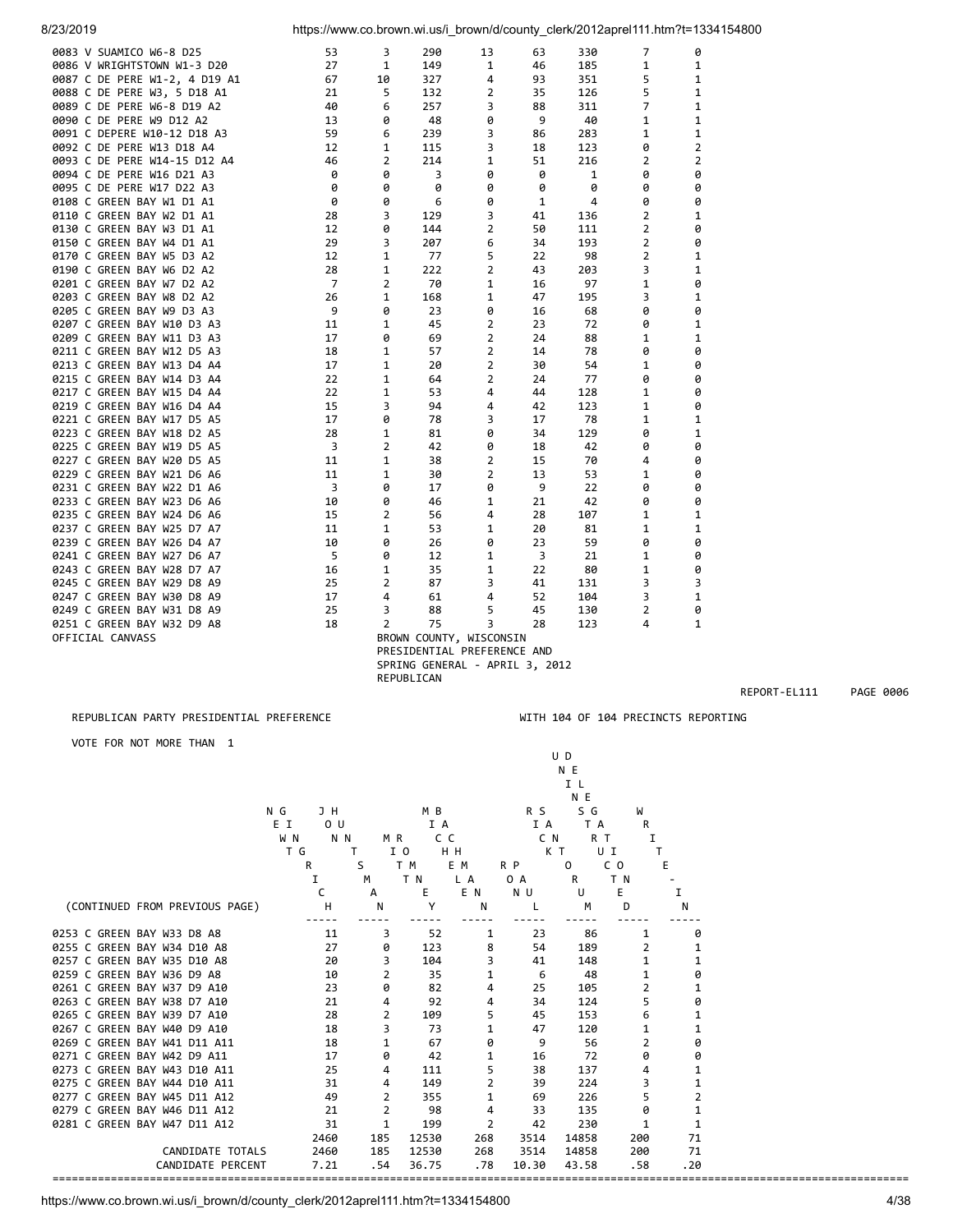OFFICIAL CANVASS BROWN COUNTY, WISCONSIN PRESIDENTIAL PREFERENCE AND SPRING GENERAL - APRIL 3, 2012 DEMOCRATIC

REPORT-EL111 PAGE 0007

WITH 104 OF 104 PRECINCTS REPORTING

| DEMOCRATIC PARTY PRESIDENTIAL PREFERENCE                      |                                      |                     |        |
|---------------------------------------------------------------|--------------------------------------|---------------------|--------|
| VOTE FOR NOT MORE THAN<br>1                                   | U D<br>N E<br>I L<br>N E             |                     |        |
|                                                               | S G<br>T A<br>R T<br>ВΟ<br>UI<br>AB. | W<br>R<br>I<br>T.   |        |
|                                                               | C O<br>R A<br>A M                    | E<br>T N            | ٠      |
|                                                               | C A                                  | E.                  | I      |
|                                                               | K<br>-----                           | D<br>-----          | N<br>. |
| 0002 T EATON W1-2 D13                                         | 36                                   | 1                   | 1      |
| 0004 T GLENMORE W1 D17                                        | 18                                   | 0                   | 1      |
| 0005 T GLENMORE W2 D20<br>0007 T GREEN BAY W1-3 D13           | 3<br>49                              | 0<br>2              | 0<br>0 |
| 0009 T HOLLAND W1-2 D20                                       | 60                                   | 1                   | 0      |
| 0011 T HUMBOLDT W1-2 D13                                      | 58                                   | 1                   | 0      |
| 0013 T LAWRENCE W1-3 D22                                      | 31                                   | 1                   | 0      |
| 0014 T LAWRENCE W4-6 D12                                      | 33                                   | 0                   | 0      |
| 0016 T LEDGEVIEW W1 D16                                       | 4                                    | 0                   | 0      |
| 0017 T LEDGEVIEW W2-10 D17                                    | 155                                  | 2                   | 0      |
| 0019 T MORRISON W1-2 D20                                      | 29                                   | 1                   | 0      |
| 0021 T NEW DENMARK W1-2 D13<br>0022 T NEW DENMARK W3 D20      | 36<br>11                             | 0<br>0              | 1<br>0 |
| 0024 T PITTSFIELD W1-3 D26                                    | 42                                   | 0                   | 0      |
| 0026 T ROCKLAND W1 D12                                        | 12                                   | 0                   | 0      |
| 0027 T ROCKLAND W2-3 D17                                      | 45                                   | 1                   | 0      |
| 0029 T SCOTT W1-4 D13                                         | 147                                  | 1                   | 0      |
| 0031 T WRIGHTSTOWN W2-3 D17                                   | 42                                   | 0                   | 0      |
| 0032 T WRIGHTSTOWN W1 D20                                     | 30                                   | 0                   | 0      |
| 0037 V ALLOUEZ W1-2 D15                                       | 230                                  | 3                   | 1      |
| 0038 V ALLOUEZ W3 D15                                         | 46                                   | 1                   | 0      |
| 0039 V ALLOUEZ W4 D14<br>0040 V ALLOUEZ W5-6 D14              | 156<br>204                           | 0<br>4              | 0<br>0 |
| 0041 V ALLOUEZ W7-9 D14                                       | 117                                  | 5                   | 0      |
| 0048 V ASHWAUBENON W1-2 D21                                   | 77                                   | 6                   | 0      |
| 0049 V ASHWAUBENON W3-4 D21                                   | 85                                   | $\overline{2}$      | 1      |
| 0050 V ASHWAUBENON W5-6 D21                                   | 82                                   | 0                   | 1      |
| 0051 V ASHWAUBENON W7 D21                                     | 38                                   | 0                   | 0      |
| 0052 V ASHWAUBENON W8 D22                                     | 56                                   | 0                   | 1      |
| 0053 V ASHWAUBENON W9-10 D22<br>0054 V ASHWAUBENON W11-12 D22 | 117                                  | 2                   | 0      |
| 0059 V BELLEVUE W1-4 D15                                      | 75<br>126                            | 0<br>$\overline{2}$ | 0<br>0 |
| 0061 V BELLEVUE W5-6 D16                                      | 101                                  | 1                   | 0      |
| 0062 V BELLEVUE W7-10 D16                                     | 216                                  | 7                   | 1      |
| 0064 V DENMARK W1-3 D20                                       | 66                                   | 1                   | 0      |
| 0066 V HOBART W1-5 D24                                        | 86                                   | 2                   | 0      |
| 0067 V HOBART W6-9 D12                                        | 38                                   | 1                   | 0      |
| 0068 V HOWARD W1-2, 11-12 D23                                 | 147                                  | 1                   | 0      |
| 0069 V HOWARD W3-6 D23                                        | 121                                  | 2                   | 0      |
| 0071 V HOWARD W7-8 D24<br>0072 V HOWARD W9-10, 16,18 D24      | 89                                   | 0<br>1              | 0<br>1 |
| 0074 V HOWARD W13 D23                                         | 112<br>32                            | 0                   | 0      |
| 0075 V HOWARD W14-15 D26                                      | 43                                   | 0                   | 0      |
| 0078 V PULASKI W1-3&6 D26                                     | 134                                  | 2                   | 1      |

0078 V PULASKI W1-3&6 D26 134 2 1 0081 V SUAMICO W1-4 D25 143 3 1 OFFICIAL CANVASS BROWN COUNTY, WISCONSIN PRESIDENTIAL PREFERENCE AND SPRING GENERAL - APRIL 3, 2012 DEMOCRATIC

DEMOCRATIC PARTY PRESIDENTIAL PREFERENCE WITH 104 OF 104 PRECINCTS REPORTING

REPORT-EL111 PAGE 0008

VOTE FOR NOT MORE THAN 1



https://www.co.brown.wi.us/i\_brown/d/county\_clerk/2012aprel111.htm?t=1334154800 5/38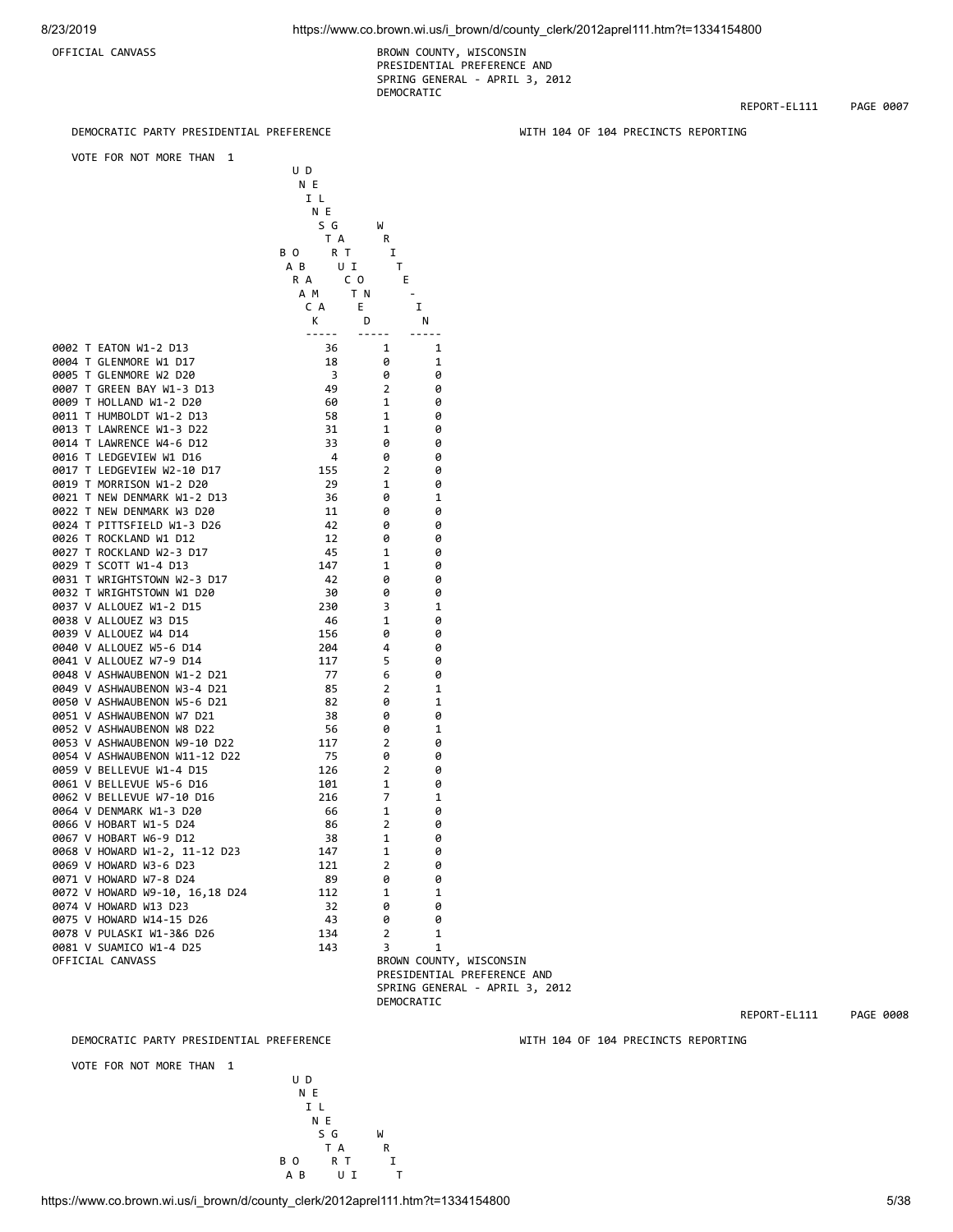|                                                                                                                                                                                                                                              | R A<br>CO <sub>.</sub>                                                                                                                                                                                                                                         |                                       | E.                          |  |
|----------------------------------------------------------------------------------------------------------------------------------------------------------------------------------------------------------------------------------------------|----------------------------------------------------------------------------------------------------------------------------------------------------------------------------------------------------------------------------------------------------------------|---------------------------------------|-----------------------------|--|
|                                                                                                                                                                                                                                              | A M                                                                                                                                                                                                                                                            | T N                                   |                             |  |
|                                                                                                                                                                                                                                              | C A                                                                                                                                                                                                                                                            | E.                                    | I                           |  |
|                                                                                                                                                                                                                                              |                                                                                                                                                                                                                                                                | D                                     | N                           |  |
| CA (CONTINUED FROM PREVIOUS PAGE)<br>0882 V SUAMICO WS D26<br>0883 V SUAMICO WS D26<br>0886 V NRIGHTSTOWN W1-3 D20<br>0987 C DE PERE W1-2, 4 D19 A1<br>0886 V NRIGHTSTOWN W1-3 D20<br>0987 C DE PERE W3, 5 D18 A1<br>0988 C DE PERE W9 D12 A |                                                                                                                                                                                                                                                                | $\cdots \cdots \cdots$                | -----                       |  |
|                                                                                                                                                                                                                                              |                                                                                                                                                                                                                                                                | 0                                     | 0                           |  |
|                                                                                                                                                                                                                                              |                                                                                                                                                                                                                                                                | $\overline{\mathbf{3}}$               | 0                           |  |
|                                                                                                                                                                                                                                              |                                                                                                                                                                                                                                                                | 0                                     | 0                           |  |
|                                                                                                                                                                                                                                              |                                                                                                                                                                                                                                                                | $\begin{array}{c} 3 \\ 1 \end{array}$ | 0                           |  |
|                                                                                                                                                                                                                                              |                                                                                                                                                                                                                                                                |                                       | 0                           |  |
|                                                                                                                                                                                                                                              |                                                                                                                                                                                                                                                                | $\overline{7}$                        | 1                           |  |
|                                                                                                                                                                                                                                              |                                                                                                                                                                                                                                                                | $\mathbf{1}$                          | 0                           |  |
|                                                                                                                                                                                                                                              |                                                                                                                                                                                                                                                                | 6                                     | 1                           |  |
|                                                                                                                                                                                                                                              |                                                                                                                                                                                                                                                                | $\overline{2}$                        | 0                           |  |
|                                                                                                                                                                                                                                              |                                                                                                                                                                                                                                                                | $\overline{\phantom{a}}$              | 0                           |  |
|                                                                                                                                                                                                                                              |                                                                                                                                                                                                                                                                | - 0                                   | 0                           |  |
|                                                                                                                                                                                                                                              |                                                                                                                                                                                                                                                                | 0                                     | 0                           |  |
|                                                                                                                                                                                                                                              |                                                                                                                                                                                                                                                                | 0                                     | 0                           |  |
|                                                                                                                                                                                                                                              |                                                                                                                                                                                                                                                                | 4                                     | 0                           |  |
|                                                                                                                                                                                                                                              |                                                                                                                                                                                                                                                                | $\overline{2}$                        | 0                           |  |
|                                                                                                                                                                                                                                              |                                                                                                                                                                                                                                                                | 1                                     | 0                           |  |
|                                                                                                                                                                                                                                              |                                                                                                                                                                                                                                                                | $\mathbf{1}$                          | 0                           |  |
|                                                                                                                                                                                                                                              |                                                                                                                                                                                                                                                                | 1                                     | 0                           |  |
|                                                                                                                                                                                                                                              |                                                                                                                                                                                                                                                                | 0                                     | 0                           |  |
|                                                                                                                                                                                                                                              |                                                                                                                                                                                                                                                                | 4                                     | 1                           |  |
| 0205 C GREEN BAY W9 D3 A3                                                                                                                                                                                                                    |                                                                                                                                                                                                                                                                | 0                                     | 0                           |  |
| 0207 C GREEN BAY W10 D3 A3                                                                                                                                                                                                                   |                                                                                                                                                                                                                                                                | 1                                     | 0                           |  |
| 0209 C GREEN BAY W11 D3 A3                                                                                                                                                                                                                   |                                                                                                                                                                                                                                                                | $\overline{2}$                        | 1                           |  |
| 0211 C GREEN BAY W12 D5 A3                                                                                                                                                                                                                   |                                                                                                                                                                                                                                                                | 1                                     | 0                           |  |
| 0213 C GREEN BAY W13 D4 A4                                                                                                                                                                                                                   |                                                                                                                                                                                                                                                                | 3                                     | 1                           |  |
| 0215 C GREEN BAY W14 D3 A4                                                                                                                                                                                                                   |                                                                                                                                                                                                                                                                | 1                                     | 0                           |  |
| 0217 C GREEN BAY W15 D4 A4                                                                                                                                                                                                                   |                                                                                                                                                                                                                                                                | 1                                     | 0                           |  |
| 0219 C GREEN BAY W16 D4 A4                                                                                                                                                                                                                   |                                                                                                                                                                                                                                                                | 0                                     | 1                           |  |
| 0221 C GREEN BAY W17 D5 A5                                                                                                                                                                                                                   |                                                                                                                                                                                                                                                                | 3                                     | 0                           |  |
| 0223 C GREEN BAY W18 D2 A5                                                                                                                                                                                                                   |                                                                                                                                                                                                                                                                | 1                                     | 1                           |  |
| 0225 C GREEN BAY W19 D5 A5                                                                                                                                                                                                                   |                                                                                                                                                                                                                                                                | 0                                     | 0                           |  |
| 0227 C GREEN BAY W20 D5 A5                                                                                                                                                                                                                   |                                                                                                                                                                                                                                                                | 1                                     | 0                           |  |
| 0229 C GREEN BAY W21 D6 A6                                                                                                                                                                                                                   |                                                                                                                                                                                                                                                                | $\overline{2}$                        | $\overline{2}$              |  |
| 0231 C GREEN BAY W22 D1 A6                                                                                                                                                                                                                   |                                                                                                                                                                                                                                                                | $\mathbf{1}$                          | 0                           |  |
| 0233 C GREEN BAY W23 D6 A6                                                                                                                                                                                                                   | $105$<br>$18$<br>$72$<br>$54$<br>$61$<br>$55$<br>$149$<br>$151$<br>$116$<br>$98$<br>$40$<br>$54$<br>$59$<br>$22$<br>$35$<br>$86$<br>$76$<br>$33$<br>$\begin{array}{r} 22 \\ 35 \\ 86 \\ 76 \\ 23 \\ 23 \\ 64 \\ 154 \\ 204 \\ 153 \\ 117 \\ 89 \\ \end{array}$ | 1                                     | 0                           |  |
| 0235 C GREEN BAY W24 D6 A6                                                                                                                                                                                                                   |                                                                                                                                                                                                                                                                | 1                                     | 0                           |  |
| 0237 C GREEN BAY W25 D7 A7                                                                                                                                                                                                                   |                                                                                                                                                                                                                                                                | 0                                     | 1                           |  |
| 0239 C GREEN BAY W26 D4 A7                                                                                                                                                                                                                   |                                                                                                                                                                                                                                                                | 1                                     | 1                           |  |
| 0241 C GREEN BAY W27 D6 A7                                                                                                                                                                                                                   |                                                                                                                                                                                                                                                                | $\overline{2}$                        | 0                           |  |
| 0243 C GREEN BAY W28 D7 A7                                                                                                                                                                                                                   |                                                                                                                                                                                                                                                                | $\overline{2}$                        | 0                           |  |
| 0245 C GREEN BAY W29 D8 A9                                                                                                                                                                                                                   |                                                                                                                                                                                                                                                                | 10                                    | $\overline{2}$              |  |
| 0247 C GREEN BAY W30 D8 A9                                                                                                                                                                                                                   |                                                                                                                                                                                                                                                                | $\overline{4}$                        | 0                           |  |
| 0249 C GREEN BAY W31 D8 A9                                                                                                                                                                                                                   |                                                                                                                                                                                                                                                                | $\overline{2}$                        | 0                           |  |
| 0251 C GREEN BAY W32 D9 A8                                                                                                                                                                                                                   |                                                                                                                                                                                                                                                                | $\overline{2}$                        | 0                           |  |
| 0253 C GREEN BAY W33 D8 A8                                                                                                                                                                                                                   |                                                                                                                                                                                                                                                                | 4                                     | 1                           |  |
| OFFICIAL CANVASS                                                                                                                                                                                                                             |                                                                                                                                                                                                                                                                |                                       | BROWN COUNTY, WISCONSIN     |  |
|                                                                                                                                                                                                                                              |                                                                                                                                                                                                                                                                |                                       |                             |  |
|                                                                                                                                                                                                                                              |                                                                                                                                                                                                                                                                |                                       | PRESIDENTIAL PREFERENCE AND |  |

### DEMOCRATIC PARTY PRESIDENTIAL PREFERENCE WITH 104 OF 104 PRECINCTS REPORTING

VOTE FOR NOT MORE THAN 1

| UD             |                                                                     |                                                                                 |
|----------------|---------------------------------------------------------------------|---------------------------------------------------------------------------------|
| N E            |                                                                     |                                                                                 |
| I L            |                                                                     |                                                                                 |
| N E            |                                                                     |                                                                                 |
|                | W                                                                   |                                                                                 |
|                |                                                                     |                                                                                 |
| B <sub>O</sub> | I                                                                   |                                                                                 |
| A B            | т                                                                   |                                                                                 |
|                |                                                                     |                                                                                 |
|                |                                                                     |                                                                                 |
|                |                                                                     | т                                                                               |
|                |                                                                     | N                                                                               |
|                |                                                                     |                                                                                 |
| 171            | 4                                                                   | 0                                                                               |
|                | 1                                                                   | 0                                                                               |
|                | 1                                                                   | 0                                                                               |
| 77             | 0                                                                   | 0                                                                               |
| 98             | $\overline{2}$                                                      | 0                                                                               |
| 124            | 4                                                                   | $\overline{2}$                                                                  |
| 111            | 4                                                                   | $\mathbf{1}$                                                                    |
| 34             | ø                                                                   | 0                                                                               |
| 46             | 0                                                                   | 0                                                                               |
| 93             | $\overline{2}$                                                      | $\mathbf{1}$                                                                    |
|                | 4                                                                   | 1                                                                               |
| 99             | $\mathbf{1}$                                                        | ø                                                                               |
|                |                                                                     |                                                                                 |
|                | R A<br>A M<br>C A<br>(CONTINUED FROM PREVIOUS PAGE)<br>$\mathsf{K}$ | S G<br>T A<br>R<br>R T<br>U I<br>C O<br>Е<br>T N<br>E.<br>D<br>101<br>50<br>100 |

DEMOCRATIC

REPORT-EL111 PAGE 0009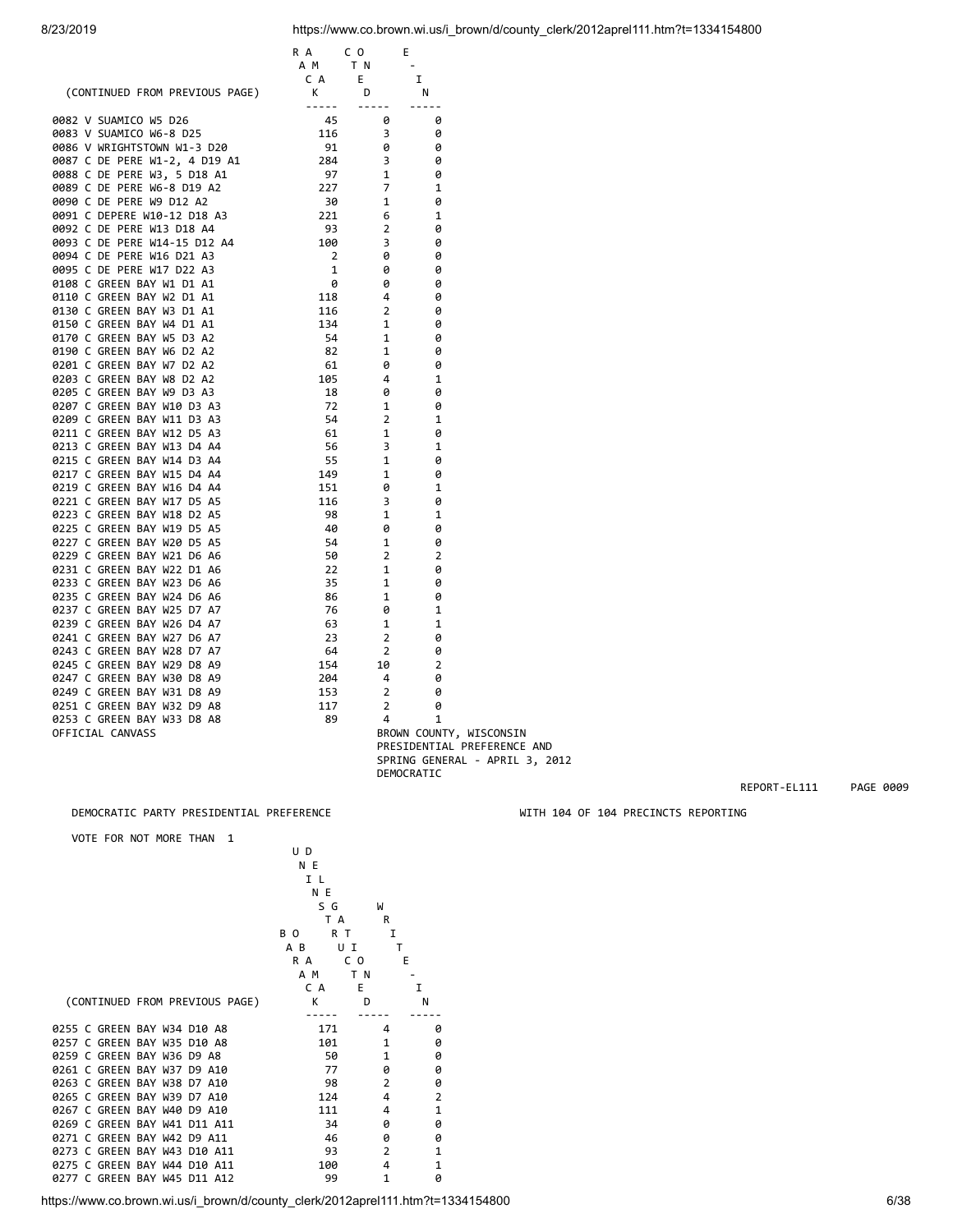| 8/23/2019                                                    |                                       |                  |                     |                         | https://www.co.brown.wi.us/i_brown/d/county_clerk/2012aprel111.htm?t=1334154800 |                                     |              |           |
|--------------------------------------------------------------|---------------------------------------|------------------|---------------------|-------------------------|---------------------------------------------------------------------------------|-------------------------------------|--------------|-----------|
| 0279 C GREEN BAY W46 D11 A12                                 |                                       | 86               | $\overline{2}$      | 0                       |                                                                                 |                                     |              |           |
| 0281 C GREEN BAY W47 D11 A12                                 |                                       | 99<br>8904       | $\mathbf{1}$<br>168 | 1<br>31                 |                                                                                 |                                     |              |           |
|                                                              | CANDIDATE TOTALS<br>CANDIDATE PERCENT | 8904<br>97.81    | 168<br>1.84         | 31<br>.34               |                                                                                 |                                     |              |           |
|                                                              |                                       |                  |                     |                         |                                                                                 |                                     |              |           |
| OFFICIAL CANVASS                                             |                                       |                  |                     | BROWN COUNTY, WISCONSIN | PRESIDENTIAL PREFERENCE AND                                                     |                                     |              |           |
|                                                              |                                       |                  |                     |                         | SPRING GENERAL - APRIL 3, 2012                                                  |                                     |              |           |
|                                                              |                                       |                  |                     |                         |                                                                                 |                                     | REPORT-EL111 | PAGE 0010 |
|                                                              | COURT OF APPEALS JUDGE DISTRICT 3     |                  |                     |                         |                                                                                 | WITH 104 OF 104 PRECINCTS REPORTING |              |           |
|                                                              | VOTE FOR NOT MORE THAN 1              |                  |                     |                         |                                                                                 |                                     |              |           |
|                                                              | M A M<br>A . A                        | W                |                     |                         |                                                                                 |                                     |              |           |
|                                                              | R<br>К                                | N<br>R<br>G<br>1 |                     |                         |                                                                                 |                                     |              |           |
|                                                              |                                       | Е<br>Т           |                     |                         |                                                                                 |                                     |              |           |
|                                                              |                                       | Ε<br>R<br>S      |                     |                         |                                                                                 |                                     |              |           |
|                                                              |                                       | 0<br>N           | Ι.<br>N             |                         |                                                                                 |                                     |              |           |
|                                                              |                                       | -----            | -----               |                         |                                                                                 |                                     |              |           |
| 0002 T EATON W1-2 D13<br>0004 T GLENMORE W1 D17              |                                       | 184<br>126       | 0<br>0              |                         |                                                                                 |                                     |              |           |
| 0005 T GLENMORE W2 D20                                       |                                       | 36               | 0                   |                         |                                                                                 |                                     |              |           |
| 0007 T GREEN BAY W1-3 D13<br>0009 T HOLLAND W1-2 D20         |                                       | 299<br>257       | 2<br>2              |                         |                                                                                 |                                     |              |           |
| 0011 T HUMBOLDT W1-2 D13                                     |                                       | 219              | 1                   |                         |                                                                                 |                                     |              |           |
| 0013 T LAWRENCE W1-3 D22<br>0014 T LAWRENCE W4-6 D12         |                                       | 218<br>283       | 0<br>0              |                         |                                                                                 |                                     |              |           |
| 0016 T LEDGEVIEW W1 D16                                      |                                       | 18               | 0<br>2              |                         |                                                                                 |                                     |              |           |
| 0017 T LEDGEVIEW W2-10 D17<br>0019 T MORRISON W1-2 D20       |                                       | 787<br>280       | 0                   |                         |                                                                                 |                                     |              |           |
| 0021 T NEW DENMARK W1-2 D13<br>0022 T NEW DENMARK W3 D20     |                                       | 144<br>63        | 2<br>1              |                         |                                                                                 |                                     |              |           |
| 0024 T PITTSFIELD W1-3 D26                                   |                                       | 269              | 1                   |                         |                                                                                 |                                     |              |           |
| 0026 T ROCKLAND W1 D12<br>0027 T ROCKLAND W2-3 D17           |                                       | 103<br>211       | 0<br>0              |                         |                                                                                 |                                     |              |           |
| 0029 T SCOTT W1-4 D13                                        |                                       | 516              | 2                   |                         |                                                                                 |                                     |              |           |
| 0031 T WRIGHTSTOWN W2-3 D17<br>0032 T WRIGHTSTOWN W1 D20     |                                       | 207<br>154       | 0<br>0              |                         |                                                                                 |                                     |              |           |
| 0037 V ALLOUEZ W1-2 D15                                      |                                       | 502              | $\overline{2}$      |                         |                                                                                 |                                     |              |           |
| 0038 V ALLOUEZ W3 D15<br>0039 V ALLOUEZ W4 D14               |                                       | 131<br>364       | 2<br>4              |                         |                                                                                 |                                     |              |           |
| 0040 V ALLOUEZ W5-6 D14<br>0041 V ALLOUEZ W7-9 D14           |                                       | 660              | 3                   |                         |                                                                                 |                                     |              |           |
| 0048 V ASHWAUBENON W1-2 D21                                  |                                       | 438<br>215       | 4<br>2              |                         |                                                                                 |                                     |              |           |
| 0049 V ASHWAUBENON W3-4 D21<br>0050 V ASHWAUBENON W5-6 D21   |                                       | 318<br>332       | $\mathbf{1}$<br>0   |                         |                                                                                 |                                     |              |           |
| 0051 V ASHWAUBENON W7 D21                                    |                                       | 173              | 0                   |                         |                                                                                 |                                     |              |           |
| 0052 V ASHWAUBENON W8 D22<br>0053 V ASHWAUBENON W9-10 D22    |                                       | 232<br>480       | 1<br>1              |                         |                                                                                 |                                     |              |           |
| 0054 V ASHWAUBENON W11-12 D22                                |                                       | 284              | 0                   |                         |                                                                                 |                                     |              |           |
| 0059 V BELLEVUE W1-4 D15<br>0061 V BELLEVUE W5-6 D16         |                                       | 444<br>273       | 2<br>2              |                         |                                                                                 |                                     |              |           |
| 0062 V BELLEVUE W7-10 D16<br>0064 V DENMARK W1-3 D20         |                                       | 916<br>239       | 5<br>1              |                         |                                                                                 |                                     |              |           |
| 0066 V HOBART W1-5 D24                                       |                                       | 561              | 0                   |                         |                                                                                 |                                     |              |           |
| 0067 V HOBART W6-9 D12<br>0068 V HOWARD W1-2, 11-12 D23      |                                       | 246<br>552       | 2<br>$\overline{2}$ |                         |                                                                                 |                                     |              |           |
| 0069 V HOWARD W3-6 D23                                       |                                       | 341              | 3                   |                         |                                                                                 |                                     |              |           |
| 0071 V HOWARD W7-8 D24<br>0072 V HOWARD W9-10, 16,18 D24     |                                       | 352<br>447       | 0<br>1              |                         |                                                                                 |                                     |              |           |
| 0074 V HOWARD W13 D23                                        |                                       | 136              | 2                   |                         |                                                                                 |                                     |              |           |
| 0075 V HOWARD W14-15 D26<br>0078 V PULASKI W1-3&6 D26        |                                       | 249<br>348       | 1<br>3              |                         |                                                                                 |                                     |              |           |
| 0081 V SUAMICO W1-4 D25<br>0082 V SUAMICO W5 D26             |                                       | 777<br>225       | 3<br>1              |                         |                                                                                 |                                     |              |           |
| 0083 V SUAMICO W6-8 D25                                      |                                       | 595              | 4                   |                         |                                                                                 |                                     |              |           |
| 0086 V WRIGHTSTOWN W1-3 D20<br>0087 C DE PERE W1-2, 4 D19 A1 |                                       | 362<br>812       | 1<br>1              |                         |                                                                                 |                                     |              |           |
| OFFICIAL CANVASS                                             |                                       |                  |                     | BROWN COUNTY, WISCONSIN |                                                                                 |                                     |              |           |
|                                                              |                                       |                  |                     |                         | PRESIDENTIAL PREFERENCE AND<br>SPRING GENERAL - APRIL 3, 2012                   |                                     |              |           |
|                                                              |                                       |                  |                     |                         |                                                                                 |                                     | REPORT-EL111 | PAGE 0011 |
|                                                              | COURT OF APPEALS JUDGE DISTRICT 3     |                  |                     |                         |                                                                                 | WITH 104 OF 104 PRECINCTS REPORTING |              |           |
|                                                              | VOTE FOR NOT MORE THAN 1              |                  |                     |                         |                                                                                 |                                     |              |           |
|                                                              | M A M<br>A . A                        | W                |                     |                         |                                                                                 |                                     |              |           |
|                                                              |                                       | R<br>R N         |                     |                         |                                                                                 |                                     |              |           |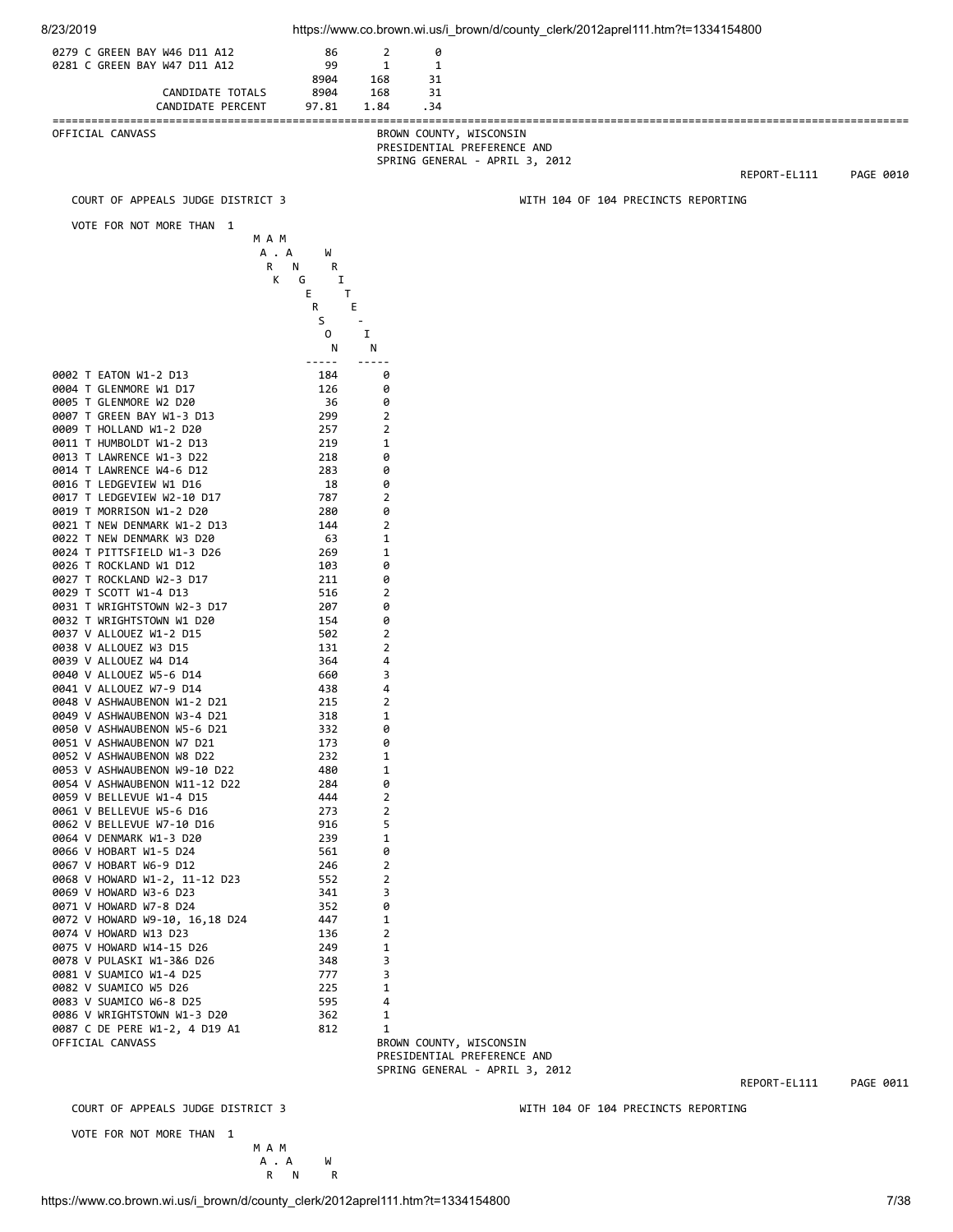|                                | Ι.<br>K<br>G  |                                |
|--------------------------------|---------------|--------------------------------|
|                                | Е<br>Τ        |                                |
|                                | R             | Е                              |
|                                | S             | $\overline{\phantom{a}}$       |
|                                | 0             | I                              |
| (CONTINUED FROM PREVIOUS PAGE) | N             | N                              |
|                                | $- - - - - -$ | $- - - - - -$                  |
| 0088 C DE PERE W3, 5 D18 A1    | 278           | $\overline{2}$                 |
| 0089 C DE PERE W6-8 D19 A2     | 657           | 2                              |
| 0090 C DE PERE W9 D12 A2       | 109           | 1                              |
| 0091 C DEPERE W10-12 D18 A3    | 632           | 0                              |
| 0092 C DE PERE W13 D18 A4      | 268           | 0                              |
| 0093 C DE PERE W14-15 D12 A4   | 445           | 2                              |
| 0094 C DE PERE W16 D21 A3      | 4             | 0                              |
| 0095 C DE PERE W17 D22 A3      | 1             | 0                              |
| 0108 C GREEN BAY W1 D1 A1      | 8             | 0                              |
| 0110 C GREEN BAY W2 D1 A1      | 300           | 1                              |
|                                | 290           | 1                              |
| 0130 C GREEN BAY W3 D1 A1      |               |                                |
| 0150 C GREEN BAY W4 D1 A1      | 423           | 1                              |
| 0170 C GREEN BAY W5 D3 A2      | 185           | 1                              |
| 0190 C GREEN BAY W6 D2 A2      | 381           | 0                              |
| 0201 C GREEN BAY W7 D2 A2      | 171           | 0                              |
| 0203 C GREEN BAY W8 D2 A2      | 372           | 4                              |
| 0205 C GREEN BAY W9 D3 A3      | 87            | 0                              |
| 0207 C GREEN BAY W10 D3 A3     | 159           | 0                              |
| 0209 C GREEN BAY W11 D3 A3     | 168           | 2                              |
| 0211 C GREEN BAY W12 D5 A3     | 155           | 3                              |
| 0213 C GREEN BAY W13 D4 A4     | 132           | 2                              |
| 0215 C GREEN BAY W14 D3 A4     | 154           | 1                              |
| 0217 C GREEN BAY W15 D4 A4     | 266           | 0                              |
| 0219 C GREEN BAY W16 D4 A4     | 274           | 4                              |
| 0221 C GREEN BAY W17 D5 A5     | 200           | 3                              |
| 0223 C GREEN BAY W18 D2 A5     | 242           | 1                              |
| 0225 C GREEN BAY W19 D5 A5     | 101           | 0                              |
| 0227 C GREEN BAY W20 D5 A5     | 135           | 3                              |
|                                |               |                                |
| 0229 C GREEN BAY W21 D6 A6     | 118           | 3                              |
| 0231 C GREEN BAY W22 D1 A6     | 44            | 0                              |
| 0233 C GREEN BAY W23 D6 A6     | 102           | 1                              |
| 0235 C GREEN BAY W24 D6 A6     | 223           | 1                              |
| 0237 C GREEN BAY W25 D7 A7     | 181           | 1                              |
| 0239 C GREEN BAY W26 D4 A7     | 123           | 5                              |
| 0241 C GREEN BAY W27 D6 A7     | 51            | 1                              |
| 0243 C GREEN BAY W28 D7 A7     | 152           | 4                              |
| 0245 C GREEN BAY W29 D8 A9     | 291           | 3                              |
| 0247 C GREEN BAY W30 D8 A9     | 293           | 3                              |
| 0249 C GREEN BAY W31 D8 A9     | 321           | 2                              |
| 0251 C GREEN BAY W32 D9 A8     | 266           | 1                              |
| 0253 C GREEN BAY W33 D8 A8     | 178           | 1                              |
| 0255 C GREEN BAY W34 D10 A8    | 391           | 5                              |
| 0257 C GREEN BAY W35 D10 A8    | 297           | 4                              |
| 0259 C GREEN BAY W36 D9 A8     | 106           | 1                              |
| 0261 C GREEN BAY W37 D9 A10    | 213           | $\mathbf{1}$                   |
|                                |               |                                |
| 0263 C GREEN BAY W38 D7 A10    | 258           | 2                              |
| 0265 C GREEN BAY W39 D7 A10    | 341           | 1                              |
| 0267 C GREEN BAY W40 D9 A10    | 252           | 3                              |
| 0269 C GREEN BAY W41 D11 A11   | 128           | 2                              |
| OFFICIAL CANVASS               |               | BROWN COUNTY, WISCONSIN        |
|                                |               | PRESIDENTIAL PREFERENCE AND    |
|                                |               | SPRING GENERAL - APRIL 3, 2012 |
|                                |               |                                |
|                                |               |                                |

 VOTE FOR NOT MORE THAN 1 M A M A . A W R N R K G I E THE TELEVISION OF THE TELEVISION OF THE TELEVISION OF THE TELEVISION OF THE TELEVISION OF THE TELEVISION OF  $\begin{array}{cccc}\n & R & & \\
 & & \mathbf{I} & & \\
 & & \mathbf{T} & & \\
 & R & & \mathbf{E} & \\
 & \mathbf{S} & & -\n\end{array}$  $S \sim$  O I (CONTINUED FROM PREVIOUS PAGE) N N ----- ----- 0271 C GREEN BAY W42 D9 A11 112 2<br>0273 C GREEN BAY W43 D10 A11 280 2 0273 C GREEN BAY W43 D10 A11 0275 C GREEN BAY W44 D10 A11 382 2<br>0277 C GREEN BAY W45 D11 A12 520 0 0277 C GREEN BAY W45 D11 A12 520<br>0279 C GREEN BAY W46 D11 A12 241 0279 C GREEN BAY W46 D11 A12 241 1 0281 C GREEN BAY W47 D11 A12 401 4<br>29240 157 29240<br>29240 CANDIDATE TOTALS 29240 157 CANDIDATE PERCENT 99.46 .53 ====================================================================================================================================

COURT OF APPEALS JUDGE DISTRICT 3 WITH 104 OF 104 PRECINCTS REPORTING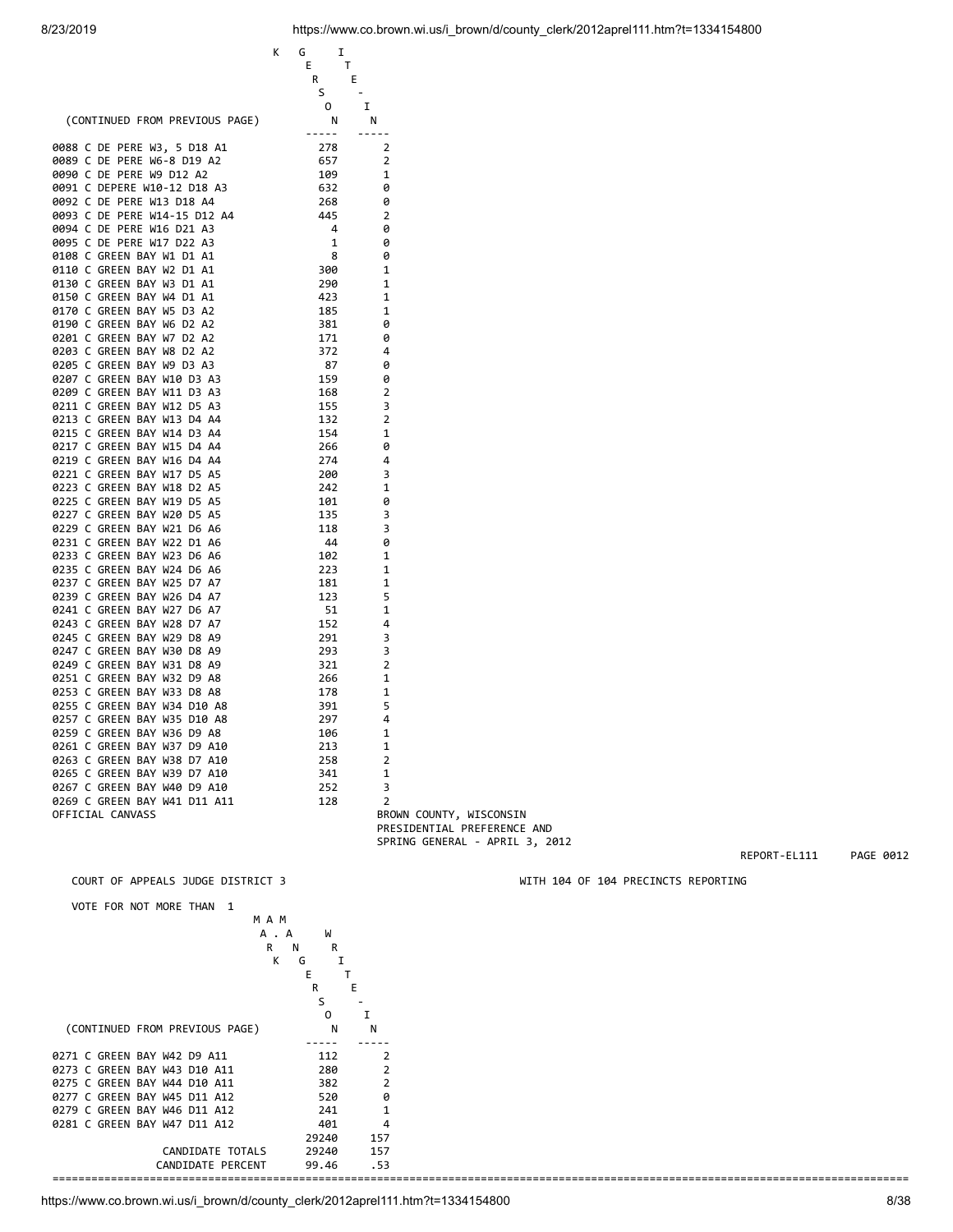VOTE FOR NOT MORE THAN 1

CIRCUIT COURT JUDGE BRANCH 2 WITH 104 OF 104 PRECINCTS REPORTING

|                             | W<br>R<br>I          |                             |  |
|-----------------------------|----------------------|-----------------------------|--|
|                             | T W<br>T<br>0 A<br>Е |                             |  |
|                             | ML.                  |                             |  |
|                             | S<br>н               | I<br>N                      |  |
| 0002 T EATON W1-2 D13       | -----<br>185         | 0                           |  |
| 0004 T GLENMORE W1 D17      | 129                  | 0                           |  |
| 0005 T GLENMORE W2 D20      | 37                   | 0                           |  |
| 0007 T GREEN BAY W1-3 D13   | 301                  | 3                           |  |
| 0009 T HOLLAND W1-2 D20     | 261                  | 0                           |  |
| 0011 T HUMBOLDT W1-2 D13    | 223                  | 0                           |  |
| 0013 T LAWRENCE W1-3 D22    | 225                  | $\mathbf{1}$                |  |
| 0014 T LAWRENCE W4-6 D12    | 298                  | 0                           |  |
| 0016 T LEDGEVIEW W1 D16     | 19                   | 0                           |  |
| 0017 T LEDGEVIEW W2-10 D17  | 823                  | 7                           |  |
| 0019 T MORRISON W1-2 D20    | 278                  | $\mathbf{1}$                |  |
| 0021 T NEW DENMARK W1-2 D13 | 145                  | $\overline{2}$              |  |
| 0022 T NEW DENMARK W3 D20   | - 63                 | $\mathbf{1}$                |  |
| 0024 T PITTSFIELD W1-3 D26  | 269                  | $\mathbf{1}$                |  |
| 0026 T ROCKLAND W1 D12      | 103                  | 0                           |  |
| 0027 T ROCKLAND W2-3 D17    | 224                  | 0                           |  |
| 0029 T SCOTT W1-4 D13       | 518                  | $\overline{2}$              |  |
| 0031 T WRIGHTSTOWN W2-3 D17 | 213                  | 0                           |  |
| 0032 T WRIGHTSTOWN W1 D20   | 155                  | 0                           |  |
| 0037 V ALLOUEZ W1-2 D15     | 518                  | $\mathbf{1}$                |  |
| 0038 V ALLOUEZ W3 D15       | 132                  | $\overline{2}$              |  |
| 0039 V ALLOUEZ W4 D14       | 374                  | 4                           |  |
| 0040 V ALLOUEZ W5-6 D14     | 681                  | $\overline{2}$              |  |
| 0041 V ALLOUEZ W7-9 D14     | 447                  | 3                           |  |
| 0048 V ASHWAUBENON W1-2 D21 | 215                  | $\overline{2}$              |  |
| 0049 V ASHWAUBENON W3-4 D21 | 321                  | $\overline{2}$              |  |
| OFFICIAL CANVASS            |                      | BROWN COUNTY, WISCONSIN     |  |
|                             |                      | PRESIDENTIAL PREFERENCE AND |  |

VOTE FOR NOT MORE THAN 1

|  |                                | W        |                |
|--|--------------------------------|----------|----------------|
|  |                                | R        |                |
|  |                                | I        |                |
|  |                                | T W<br>T |                |
|  |                                | 0 A      | E              |
|  |                                | M L      |                |
|  |                                | S        | 1              |
|  | (CONTINUED FROM PREVIOUS PAGE) | H.       | N              |
|  | 0050 V ASHWAUBENON W5-6 D21    | 333      | 0              |
|  | 0051 V ASHWAUBENON W7 D21      | 183      | 0              |
|  | 0052 V ASHWAUBENON W8 D22      | 237      | 1              |
|  | 0053 V ASHWAUBENON W9-10 D22   | 482      | 1              |
|  | 0054 V ASHWAUBENON W11-12 D22  | 297      | 0              |
|  | 0059 V BELLEVUE W1-4 D15       | 450      | 3              |
|  | 0061 V BELLEVUE W5-6 D16       | 285      | 0              |
|  | 0062 V BELLEVUE W7-10 D16      | 932      | 5              |
|  | 0064 V DENMARK W1-3 D20        | 248      | 0              |
|  | 0066 V HOBART W1-5 D24         | 563      | 1              |
|  | 0067 V HOBART W6-9 D12         | 250      | $\overline{2}$ |
|  | 0068 V HOWARD W1-2, 11-12 D23  | 558      | $\overline{2}$ |
|  | 0069 V HOWARD W3-6 D23         | 343      | 4              |
|  | 0071 V HOWARD W7-8 D24         | 355      | 1              |
|  | 0072 V HOWARD W9-10, 16,18 D24 | 454      | $\overline{2}$ |
|  | 0074 V HOWARD W13 D23          | 137      | 0              |
|  | 0075 V HOWARD W14-15 D26       | 253      | $\mathbf{1}$   |
|  | 0078 V PULASKI W1-3&6 D26      | 348      | $\overline{2}$ |
|  | 0081 V SUAMICO W1-4 D25        | 792      | 5              |
|  | 0082 V SUAMICO W5 D26          | 220      | $\overline{2}$ |
|  | 0083 V SUAMICO W6-8 D25        | 610      | 3              |
|  | 0086 V WRIGHTSTOWN W1-3 D20    | 367      | 0              |
|  | 0087 C DE PERE W1-2, 4 D19 A1  | 858      | $\overline{2}$ |
|  | 0088 C DE PERE W3, 5 D18 A1    | 301      | $\mathbf{1}$   |
|  | 0089 C DE PERE W6-8 D19 A2     | 710      | 6              |
|  | 0090 C DE PERE W9 D12 A2       | 112      | $\mathbf{1}$   |
|  | 0091 C DEPERE W10-12 D18 A3    | 665      | $\overline{2}$ |
|  | 0092 C DE PERE W13 D18 A4      | 281      | 0              |
|  | 0093 C DE PERE W14-15 D12 A4   | 484      | 4              |

SPRING GENERAL - APRIL 3, 2012

REPORT-EL111 PAGE 0013

CIRCUIT COURT JUDGE BRANCH 2 WITH 104 OF 104 PRECINCTS REPORTING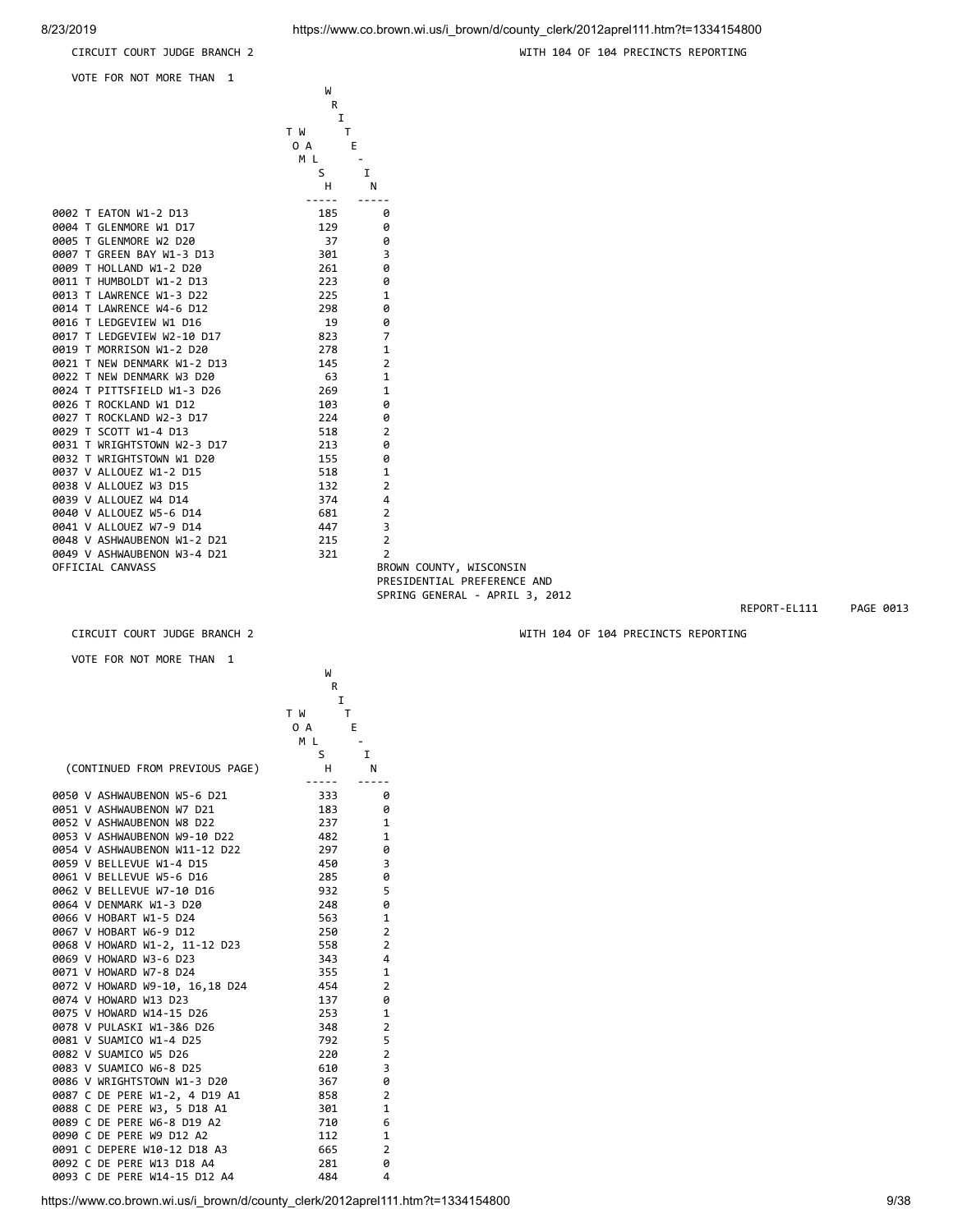|  | 0094 C DE PERE W16 D21 A3  | 5   | 0            |
|--|----------------------------|-----|--------------|
|  | 0095 C DE PERE W17 D22 A3  | 1   | 0            |
|  | 0108 C GREEN BAY W1 D1 A1  | 7   | 0            |
|  | 0110 C GREEN BAY W2 D1 A1  | 300 | 0            |
|  | 0130 C GREEN BAY W3 D1 A1  | 288 | 1            |
|  | 0150 C GREEN BAY W4 D1 A1  | 428 | ø            |
|  | 0170 C GREEN BAY W5 D3 A2  | 188 | 0            |
|  | 0190 C GREEN BAY W6 D2 A2  | 391 | 0            |
|  | 0201 C GREEN BAY W7 D2 A2  | 172 | 1            |
|  | 0203 C GREEN BAY W8 D2 A2  | 377 | 5            |
|  | 0205 C GREEN BAY W9 D3 A3  | 86  | 0            |
|  | 0207 C GREEN BAY W10 D3 A3 | 158 | 2            |
|  | 0209 C GREEN BAY W11 D3 A3 | 168 | 3            |
|  | 0211 C GREEN BAY W12 D5 A3 | 151 | 2            |
|  | 0213 C GREEN BAY W13 D4 A4 | 136 | $\mathbf{1}$ |
|  | 0215 C GREEN BAY W14 D3 A4 | 155 | 1            |
|  | 0217 C GREEN BAY W15 D4 A4 | 272 | 3            |
|  | 0219 C GREEN BAY W16 D4 A4 | 275 | 6            |
|  | 0221 C GREEN BAY W17 D5 A5 | 200 | 3            |
|  | 0223 C GREEN BAY W18 D2 A5 | 243 | $\mathbf{1}$ |
|  | 0225 C GREEN BAY W19 D5 A5 | 104 | 0            |
|  |                            |     | <b>DDC</b>   |

OFFICIAL CANVASS **BROWN COUNTY, WISCONSIN** PRESIDENTIAL PREFERENCE AND

W<sub>1</sub>

VOTE FOR NOT MORE THAN 1

|        |  |                                | R        |                |
|--------|--|--------------------------------|----------|----------------|
|        |  |                                | I        |                |
|        |  |                                | T W<br>Т |                |
|        |  |                                | 0 A<br>E |                |
|        |  |                                | M L      |                |
|        |  |                                | S        | I              |
|        |  | (CONTINUED FROM PREVIOUS PAGE) | н        | N              |
|        |  |                                |          |                |
|        |  | 0227 C GREEN BAY W20 D5 A5     | 135      | 1              |
|        |  | 0229 C GREEN BAY W21 D6 A6     | 122      | $\overline{2}$ |
| 0231 C |  | GREEN BAY W22 D1 A6            | 43       | 0              |
|        |  | 0233 C GREEN BAY W23 D6 A6     | 101      | $\mathbf{1}$   |
|        |  | 0235 C GREEN BAY W24 D6 A6     | 222      | 0              |
|        |  | 0237 C GREEN BAY W25<br>D7 A7  | 183      | $\mathbf{1}$   |
|        |  | 0239 C GREEN BAY W26 D4 A7     | 123      | 3              |
|        |  | 0241 C GREEN BAY W27<br>D6 A7  | 52       | $\mathbf{1}$   |
|        |  | 0243 C GREEN BAY W28<br>D7 A7  | 152      | 3              |
| 0245 C |  | <b>GREEN BAY W29</b><br>D8 A9  | 301      | $\mathbf{1}$   |
| 0247 C |  | <b>GREEN BAY W30</b><br>D8 A9  | 298      | 3              |
| 0249 C |  | GREEN BAY W31<br>D8 A9         | 326      | $\overline{2}$ |
| 0251 C |  | <b>GREEN BAY W32</b><br>D9 A8  | 265      | $\overline{2}$ |
| 0253 C |  | <b>GREEN BAY W33</b><br>D8 A8  | 183      | $\mathbf{1}$   |
| 0255 C |  | GREEN BAY W34 D10 A8           | 402      | 5              |
| 0257 C |  | GREEN BAY W35<br>D10 A8        | 300      | $\mathbf{1}$   |
|        |  | 0259 C GREEN BAY W36 D9 A8     | 107      | $\mathbf{1}$   |
|        |  | 0261 C GREEN BAY W37 D9 A10    | 215      | $\mathbf{1}$   |
|        |  | 0263 C GREEN BAY W38 D7 A10    | 267      | $\overline{2}$ |
|        |  | 0265 C GREEN BAY W39 D7 A10    | 343      | $\mathbf{1}$   |
|        |  | 0267 C GREEN BAY W40 D9 A10    | 254      | $\overline{2}$ |
|        |  | 0269 C GREEN BAY W41 D11 A11   | 129      | $\overline{2}$ |
| 0271 C |  | GREEN BAY W42 D9 A11           | 121      | $\mathbf{1}$   |
| 0273 C |  | GREEN BAY W43<br>D10 A11       | 282      | $\overline{2}$ |
|        |  | 0275 C GREEN BAY W44 D10 A11   | 383      | 1              |
| 0277 C |  | GREEN BAY W45 D11 A12          | 536      | 0              |
| 0279 C |  | GREEN BAY W46 D11 A12          | 250      | 1              |
|        |  | 0281 C GREEN BAY W47 D11 A12   | 413      | 3              |
|        |  |                                | 29878    | 158            |
|        |  | CANDIDATE TOTALS               | 29878    | 158            |
|        |  | CANDIDATE PERCENT              | 99.47    | .52            |

VOTE FOR NOT MORE THAN 1



https://www.co.brown.wi.us/i\_brown/d/county\_clerk/2012aprel111.htm?t=1334154800 10/38

8/23/2019 https://www.co.brown.wi.us/i brown/d/county\_clerk/2012aprel111.htm?t=1334154800

SPRING GENERAL - APRIL 3, 2012

====================================================================================================================================

REPORT-EL111 PAGE 0014

CIRCUIT COURT JUDGE BRANCH 2 WITH 104 OF 104 PRECINCTS REPORTING

CIRCUIT COURT JUDGE BRANCH 6 WITH 104 OF 104 PRECINCTS REPORTING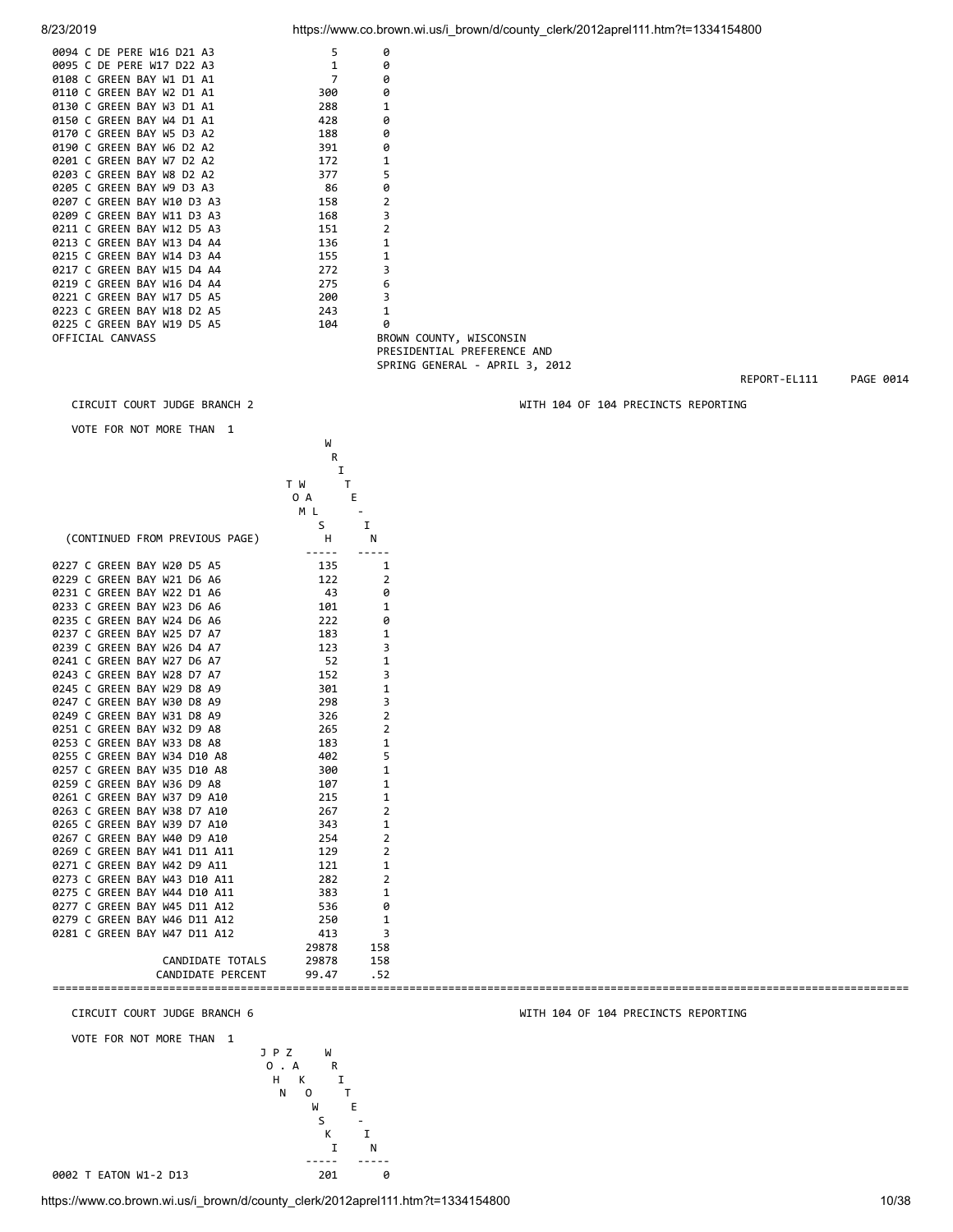| 0004 T GLENMORE W1 D17    | 147 |     |
|---------------------------|-----|-----|
| 0005 T GLENMORE W2 D20    | 40  | a   |
| 0007 T GREEN BAY W1-3 D13 | 330 | ₹   |
| 0009 T HOLLAND W1-2 D20   | 274 | a   |
| OFFICIAL CANVASS          |     | BRC |
|                           |     |     |

BROWN COUNTY, WISCONSIN PRESIDENTIAL PREFERENCE AND SPRING GENERAL - APRIL 3, 2012

REPORT-EL111 PAGE 0015

CIRCUIT COURT JUDGE BRANCH 6 WITH 104 OF 104 PRECINCTS REPORTING

 VOTE FOR NOT MORE THAN 1 J P Z W 0 . A<br>
H K I<br>
N O T  $H$  K N O T W E  $S = \frac{1}{2}$  K I (CONTINUED FROM PREVIOUS PAGE) I N ----- ----- 0011 THUMBOLDT W1-2 D13 237 1<br>0013 TLAWRENCE W1-3 D22 238 1 0013 T LAWRENCE W1-3 D22 238 1 0014 T LAWRENCE W4-6 D12 316 0<br>0016 T LEDGEVTEW W1 D16 22 0 0016 T LEDGEVIEW W1 D16 22 0017 T LEDGEVIEW W2-10 D17 883 3 0019 T MORRISON W1-2 D20 299 0<br>0021 T NEW DENMARK W1-2 D13 2 151 2 0021 T NEW DENMARK W1-2 D13 151 2 0022 T NEW DENMARK W3 D20 71 1 0024 T PITTSFIELD W1-3 D26 314 1 0026 T ROCKLAND W1 D12 114 1 0027 T ROCKLAND W2-3 D17 232 0 0029 T SCOTT W1-4 D13 588 3<br>0031 T WRIGHTSTOWN W2-3 D17 224 1 0031 T WRIGHTSTOWN W2-3 D17 224 1 0032 T WRIGHTSTOWN W1 D20 161 1 0037 V ALLOUEZ W1-2 D15 591 2<br>0038 V ALLOUEZ W3 D15 591 152 1 0038 V ALLOUEZ W3 D15 0039 V ALLOUEZ W4 D14 473 5 0040 V ALLOUEZ W5-6 D14 826 1<br>0041 V ALLOUEZ W7-9 D14 529 2 0041 V ALLOUEZ W7-9 D14 0048 V ASHWAUBENON W1-2 D21 234 3 0049 V ASHWAUBENON W3-4 D21 366 0 0050 V ASHWAUBENON W5-6 D21 358 1<br>0051 V ASHWAUBENON W7 D21 316 216 0 0051 V ASHWAUBENON W7 D21 0052 V ASHWAUBENON W8 D22 260 2<br>0053 V ASHWAUBENON W9-10 D22 344 1 0053 V ASHWAUBENON W9-10 D22 544 1<br>0054 V ASHWAUBENON W11-12 D22 317 0 0054 V ASHWAUBENON W11-12 D22 0059 V BELLEVUE W1-4 D15 487 2<br>0061 V BELLEVUE W5-6 D16 334 2 0061 V BELLEVUE W5-6 D16 334 2 0062 V BELLEVUE W7-10 D16 0064 V DENMARK W1-3 D20 269 1<br>0066 V HOBART W1-5 D24 627 0 0066 V HOBART W1-5 D24 627 0 0067 V HOBART W6-9 D12 278 1 0068 V HOWARD W1-2, 11-12 D23 619 1 0069 V HOWARD W3-6 D23 382 5 0071 V HOWARD W7-8 D24 0072 V HOWARD W9-10, 16,18 D24 522 2 0074 V HOWARD W13 D23 149 1 0075 V HOWARD W14-15 D26 0078 V PULASKI W1-3&6 D26 410 3 0081 V SUAMICO W1-4 D25 908 8<br>0082 V SUAMICO W5 D26 908 267 1 0082 V SUAMICO W5 D26 0083 V SUAMICO W6-8 D25 669 5 0086 V WRIGHTSTOWN W1-3 D20 382 1 0087 C DE PERE W1-2, 4 D19 A1 907 4<br>0088 C DE PERE W3. 5 D18 A1 332 2 0088 C DE PERE W3, 5 D18 A1 332 2 0089 C DE PERE W6-8 D19 A2 714 5<br>0090 C DE PERE W9 D12 A2 117 2 0090 C DE PERE W9 D12 A2 117 2<br>0091 C DEPERE W10-12 D18 A3 674 3 0091 C DEPERE W10-12 D18 A3 674 3 0092 C DE PERE W13 D18 A4 291 0<br>0093 C DE PERE W14-15 D12 A4 491 4 0093 C DE PERE W14-15 D12 A4<br>OFFICIAL CANVASS OFFICIAL CANVASS BROWN COUNTY, WISCONSIN

 PRESIDENTIAL PREFERENCE AND SPRING GENERAL - APRIL 3, 2012

REPORT-EL111 PAGE 0016

CIRCUIT COURT JUDGE BRANCH 6 WITH 104 OF 104 PRECINCTS REPORTING

VOTE FOR NOT MORE THAN 1

 J P Z W O . A R H K I<br>N O T  $N$  0 w E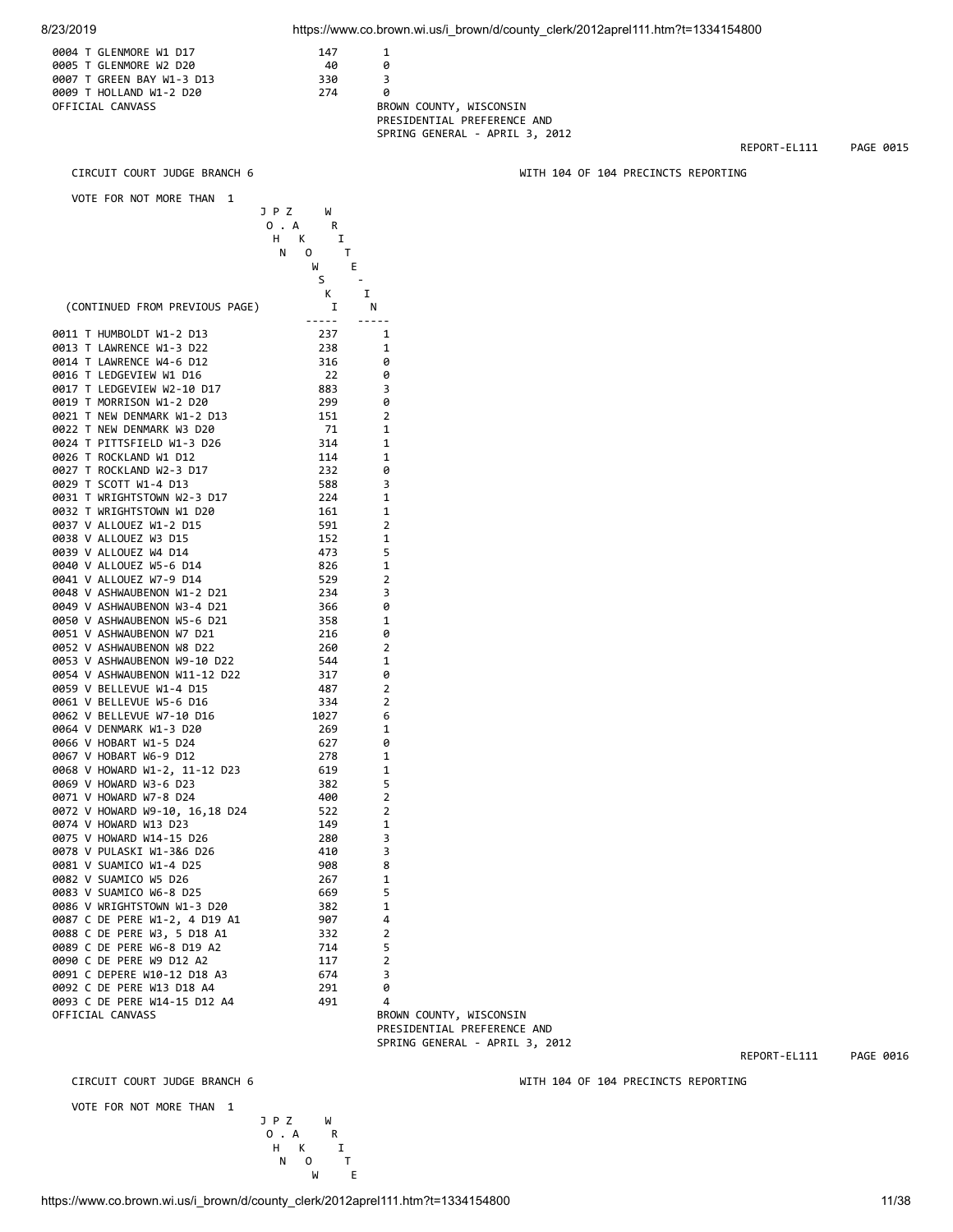$S =$  K I (CONTINUED FROM PREVIOUS PAGE) I N ----- ----- 0094 C DE PERE W16 D21 A3 6 0 0095 C DE PERE W17 D22 A3 1 0 0108 C GREEN BAY W1 D1 A1 6 0<br>0110 C GREEN BAY W2 D1 A1 359 0 0110 C GREEN BAY W2 D1 A1 359 0<br>0130 C GREEN BAY W3 D1 A1 316 3 0130 C GREEN BAY W3 D1 A1 316 316

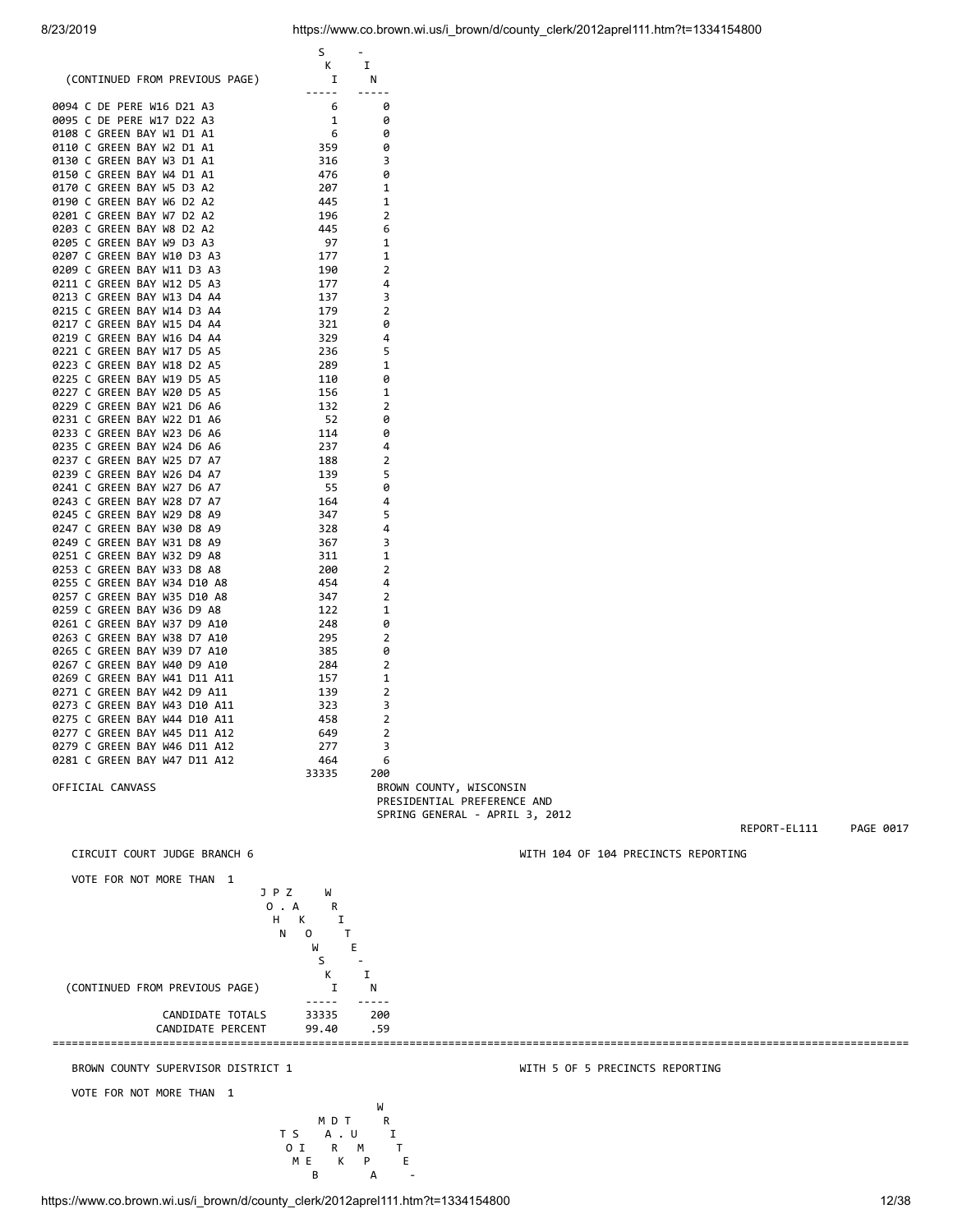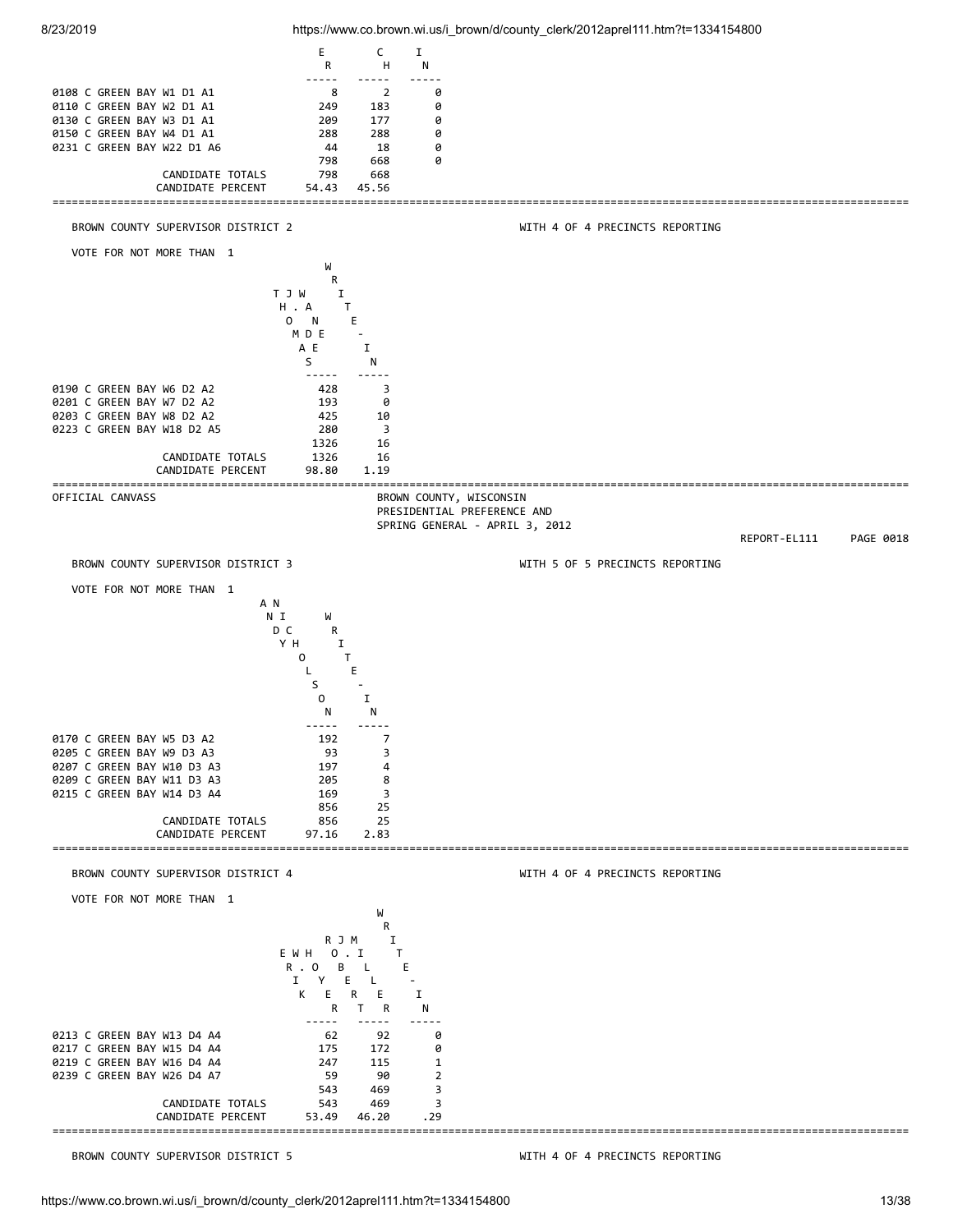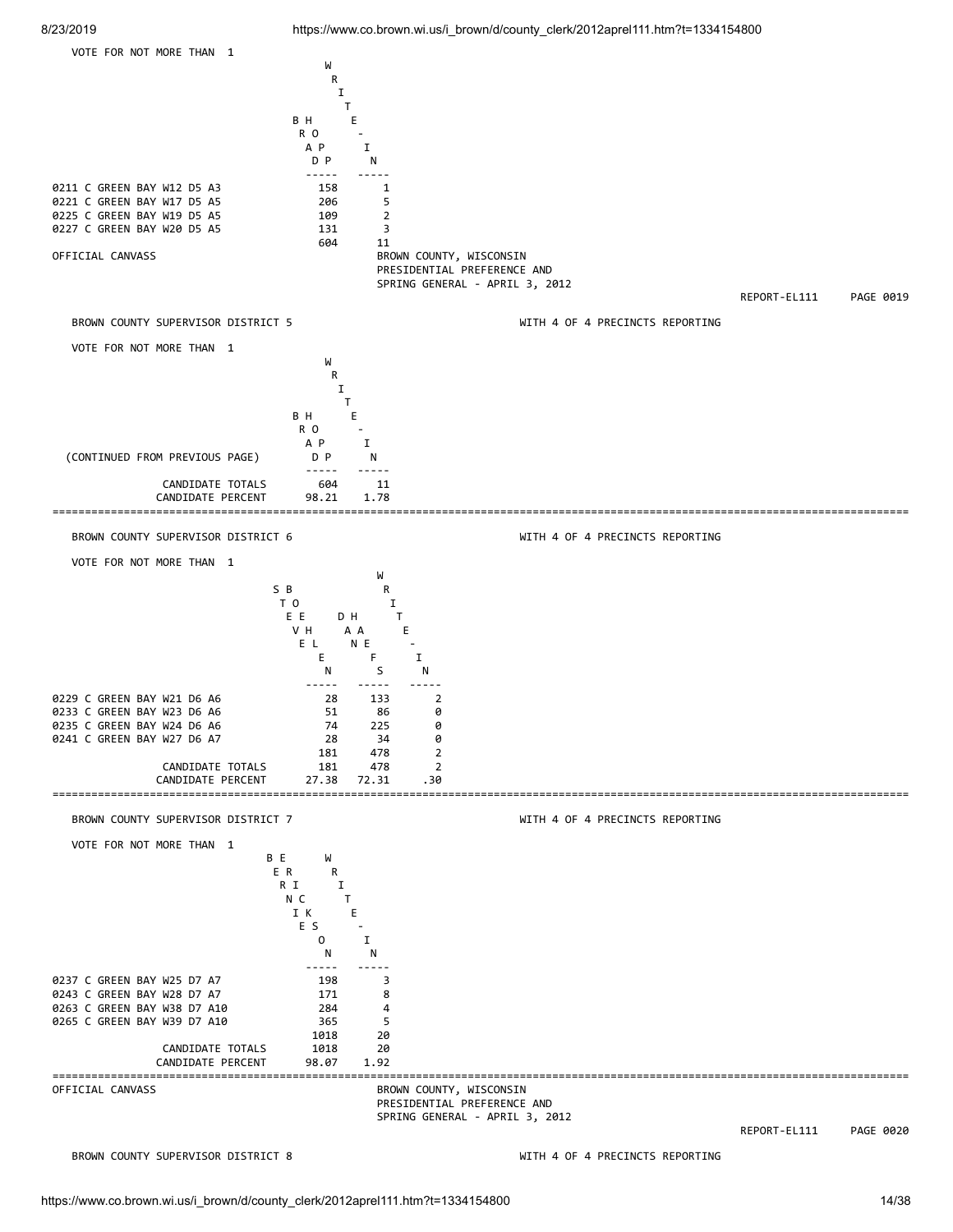



VOTE FOR NOT MORE THAN 1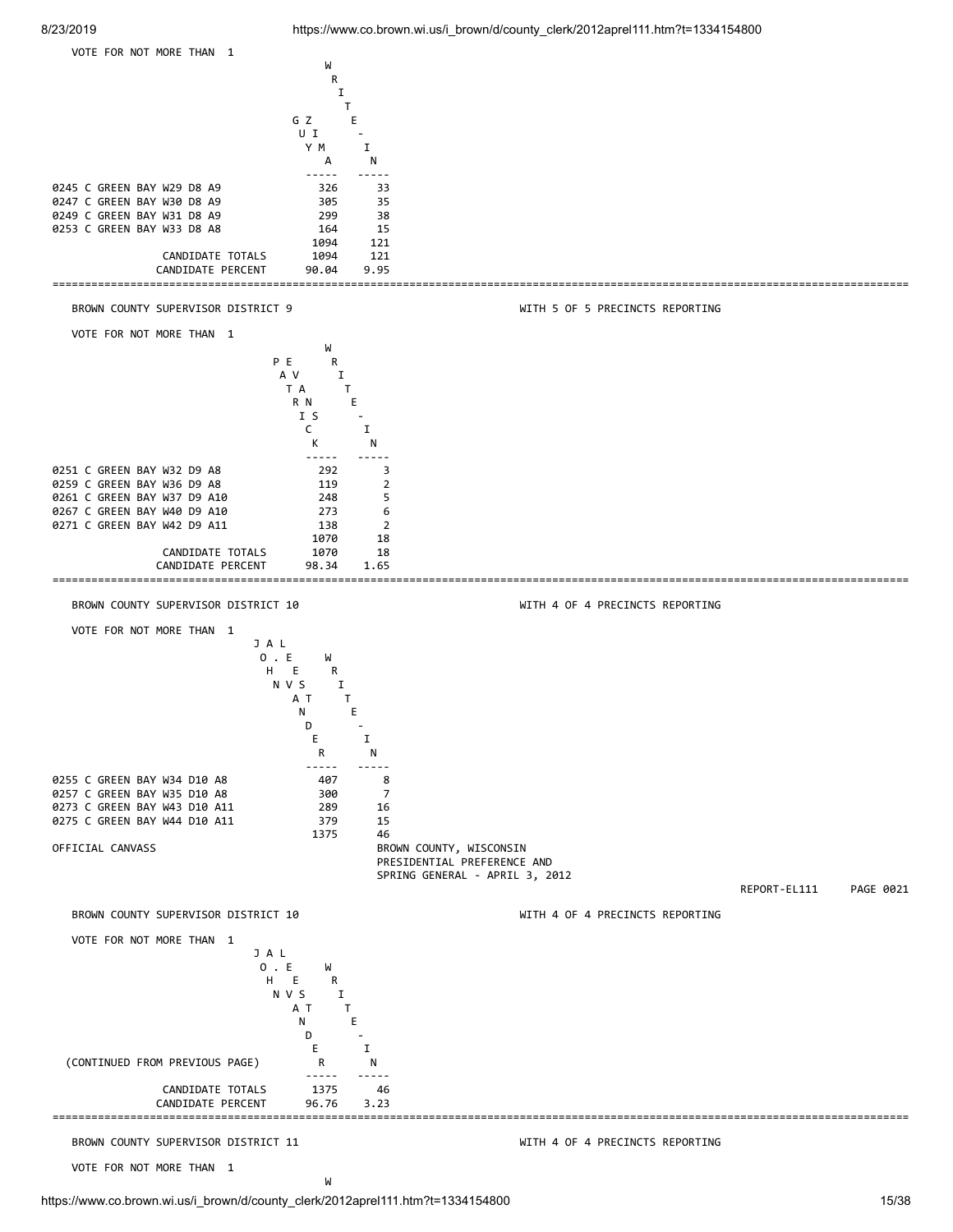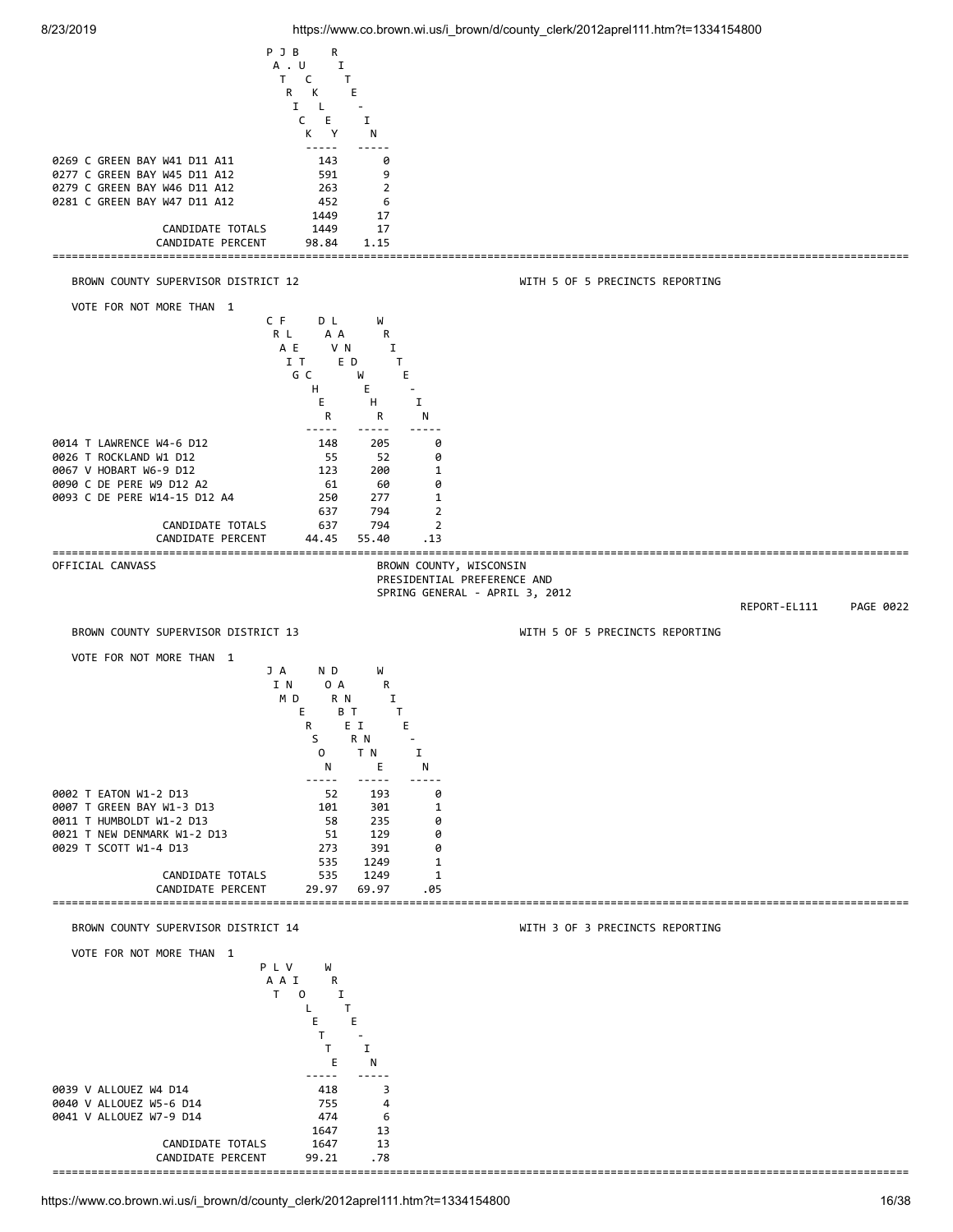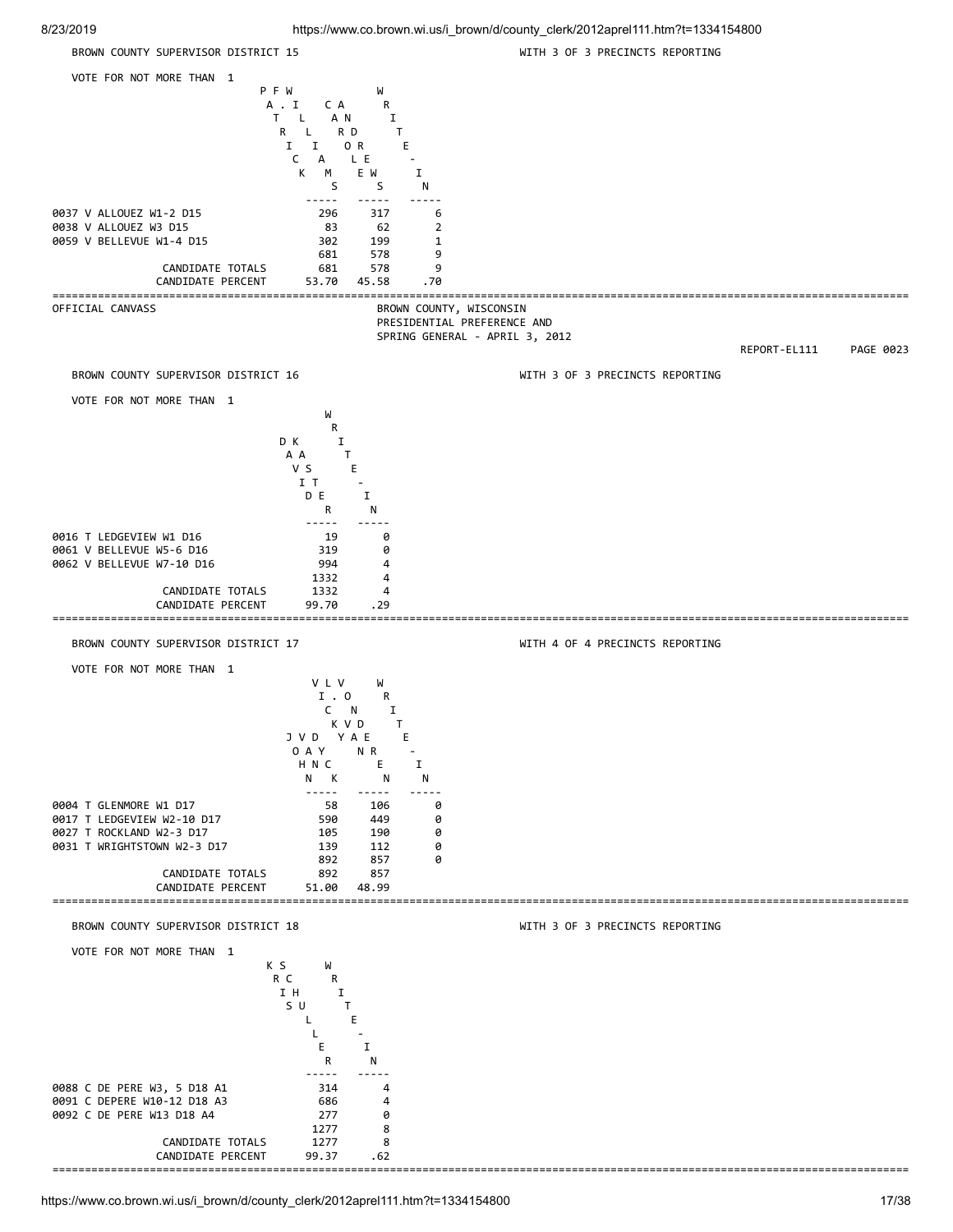OFFICIAL CANVASS **BROWN COUNTY, WISCONSIN**  PRESIDENTIAL PREFERENCE AND SPRING GENERAL - APRIL 3, 2012

REPORT-EL111 PAGE 0024



https://www.co.brown.wi.us/i\_brown/d/county\_clerk/2012aprel111.htm?t=1334154800 18/38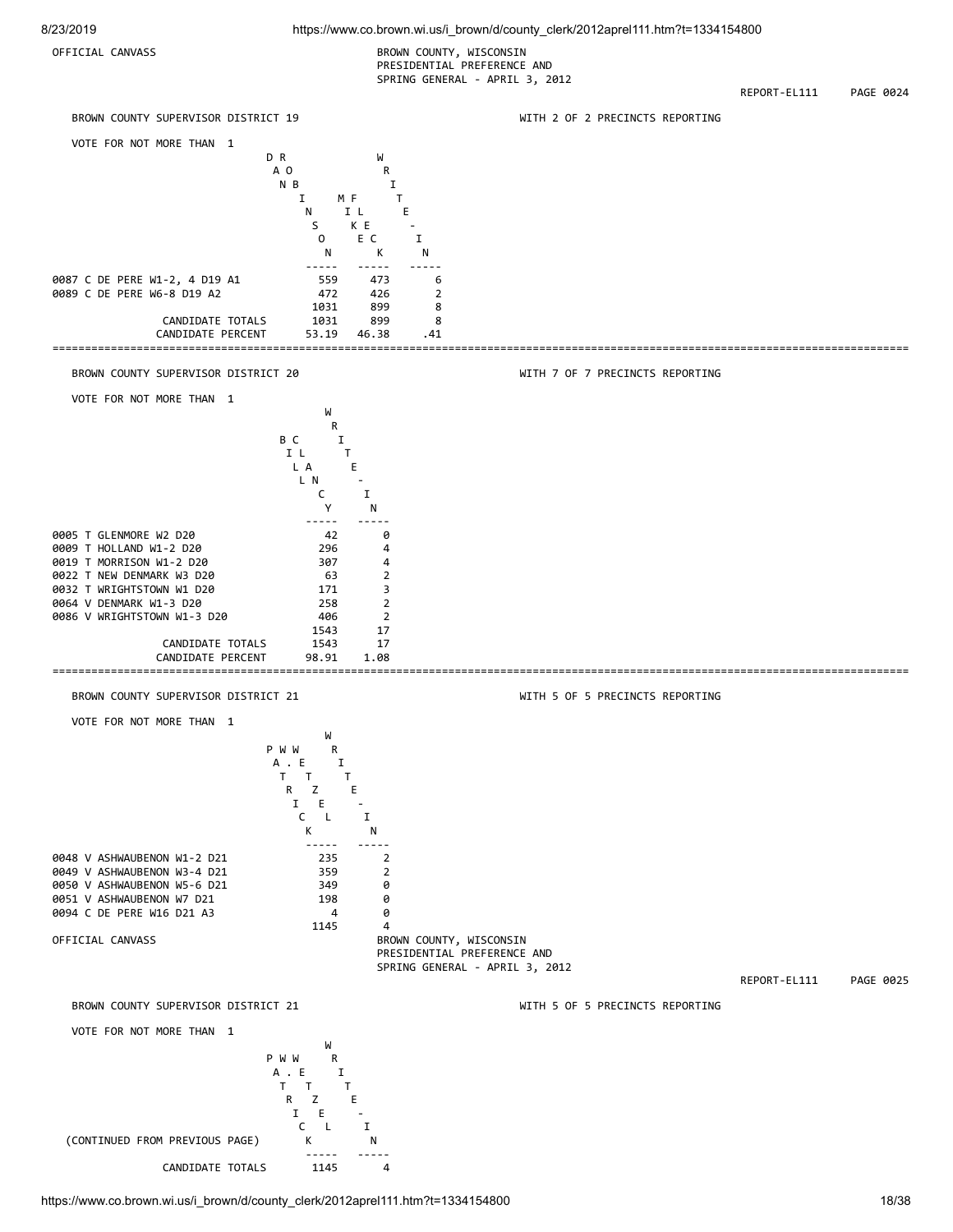CANDIDATE PERCENT 99.65 .34 ==================================================================================================================================== BROWN COUNTY SUPERVISOR DISTRICT 22 WITH 5 OF 5 PRECINCTS REPORTING VOTE FOR NOT MORE THAN 1 P W M  $A \cdot 0$ <br>T Y T Y **R** N I I C H W K A R N I , T **EXAMPLE 2004 CONTRACT CONTRACT DE L'AUGUST**  $J =$   $J =$  R I . N ----- ----- 0013 T LAWRENCE W1-3 D22 225 2 0052 V ASHWAUBENON W8 D22 260 0<br>0053 V ASHWAUBENON W9-10 D22 336 1 0053 V ASHWAUBENON W9-10 D22 536<br>0054 V ASHWAUBENON W11-12 D22 324 0054 V ASHWAUBENON W11-12 D22 324 1 0095 C DE PERE W17 D22 A3 1 0 1346 4 CANDIDATE TOTALS 1346 4<br>CANDIDATE PERCENT 99.70 .29 CANDIDATE PERCENT 99.70 .29 ==================================================================================================================================== BROWN COUNTY SUPERVISOR DISTRICT 23 WITH 3 OF 3 PRECINCTS REPORTING VOTE FOR NOT MORE THAN 1 W<sub>1</sub> D S R A T I V E M S T E F A C E F R R - E Y A I N Y N ----- ----- ----- 0068 V HOWARD W1-2, 11-12 D23 509 245 0 0069 V HOWARD W3-6 D23 272 182 0 0074 V HOWARD W13 D23 131 49 0<br>912 476 0 912 476 0 CANDIDATE TOTALS 912 476 CANDIDATE PERCENT 65.70 34.29 ==================================================================================================================================== BROWN COUNTY, WISCONSIN PRESIDENTIAL PREFERENCE AND SPRING GENERAL - APRIL 3, 2012 REPORT-EL111 PAGE 0026 BROWN COUNTY SUPERVISOR DISTRICT 24 WITH 3 OF 3 PRECINCTS REPORTING VOTE FOR NOT MORE THAN 1 R S T C I C I A CH W M R H A R P A D I E RE T N D W E T A - E L I R D N ----- ----- ----- 0066 V HOBART W1-5 D24 511 207 0 0071 V HOWARD W7-8 D24 170 259 1<br>0072 V HOWARD W9-10, 16,18 D24 249 321 0 0072 V HOWARD W9-10, 16,18 D24 249 321 930 787 1 CANDIDATE TOTALS 930 787 1 CANDIDATE PERCENT ==================================================================================================================================== BROWN COUNTY SUPERVISOR DISTRICT 25 WITH 2 OF 2 PRECINCTS REPORTING VOTE FOR NOT MORE THAN 1 where the contract of the contract of the contract of the contract of the contract of the contract of the contract of the contract of the contract of the contract of the contract of the contract of the contract of the cont **R R**  I **The Community of the Community of The Community of The Community of The Community of The Community of The Community** The state of the state of the state of the state of the state of the state of the state of the state of the state of the state of the state of the state of the state of the state of the state of the state of the state of t

 $\overline{O}$  U -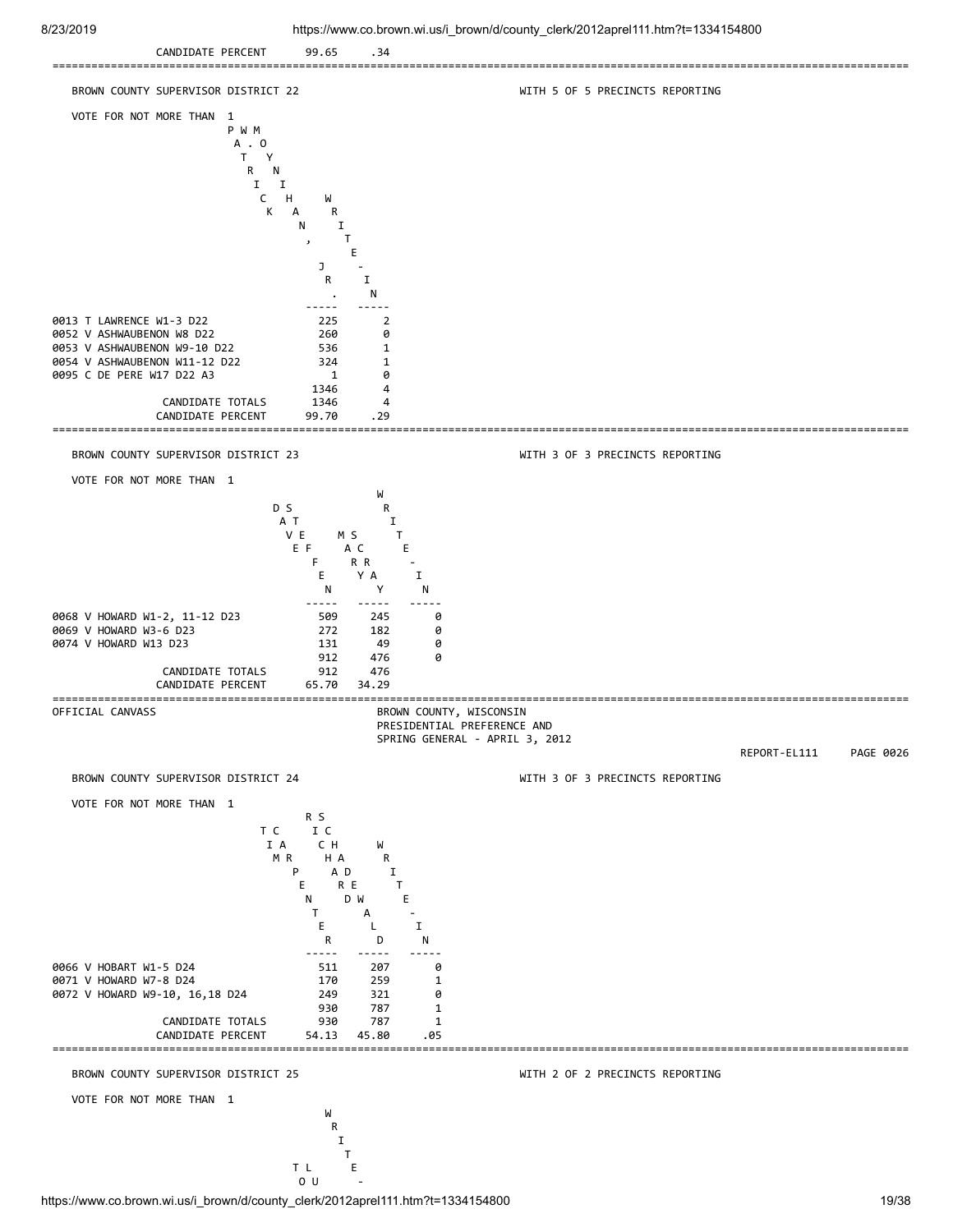

https://www.co.brown.wi.us/i\_brown/d/county\_clerk/2012aprel111.htm?t=1334154800 20/38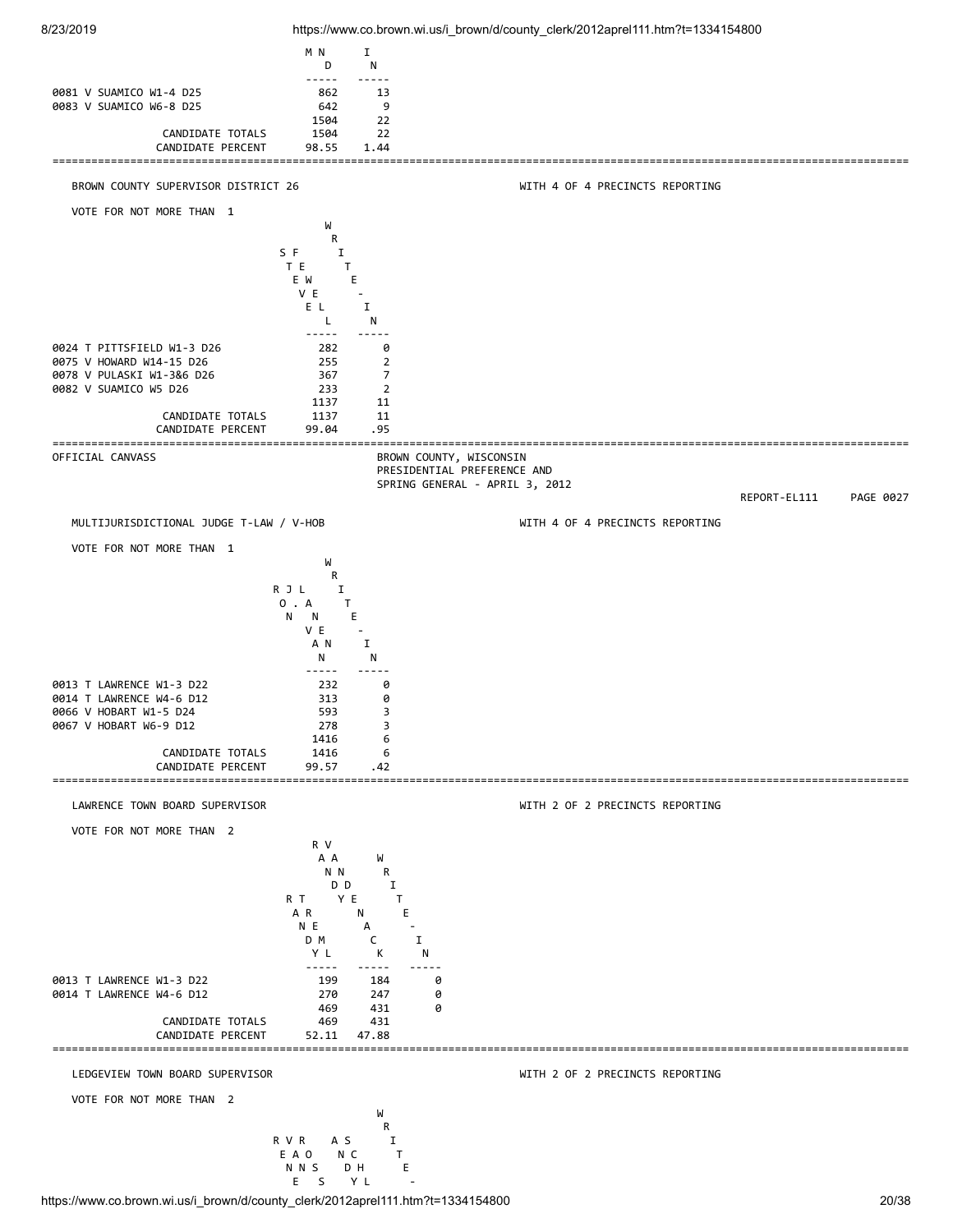

https://www.co.brown.wi.us/i\_brown/d/county\_clerk/2012aprel111.htm?t=1334154800 21/38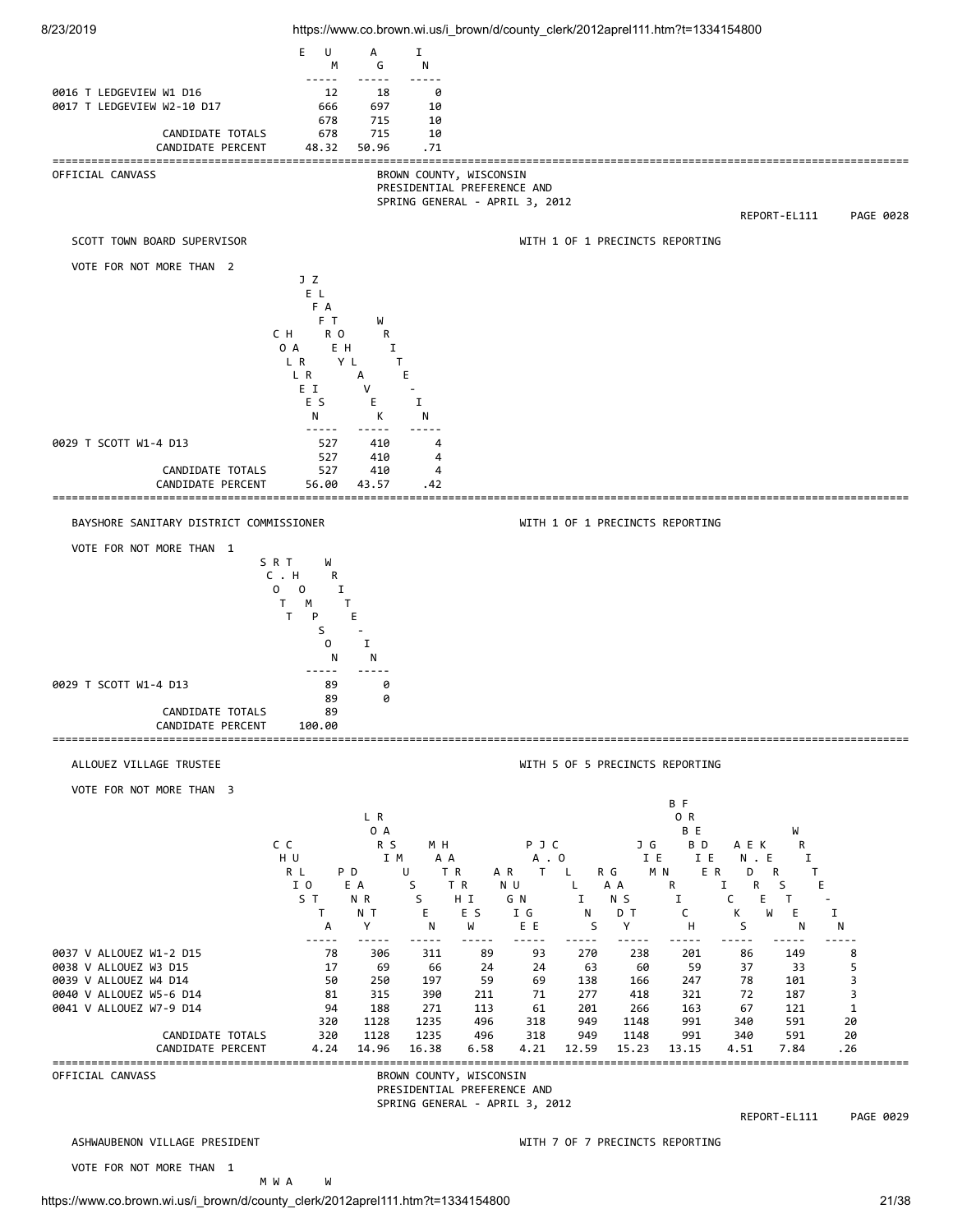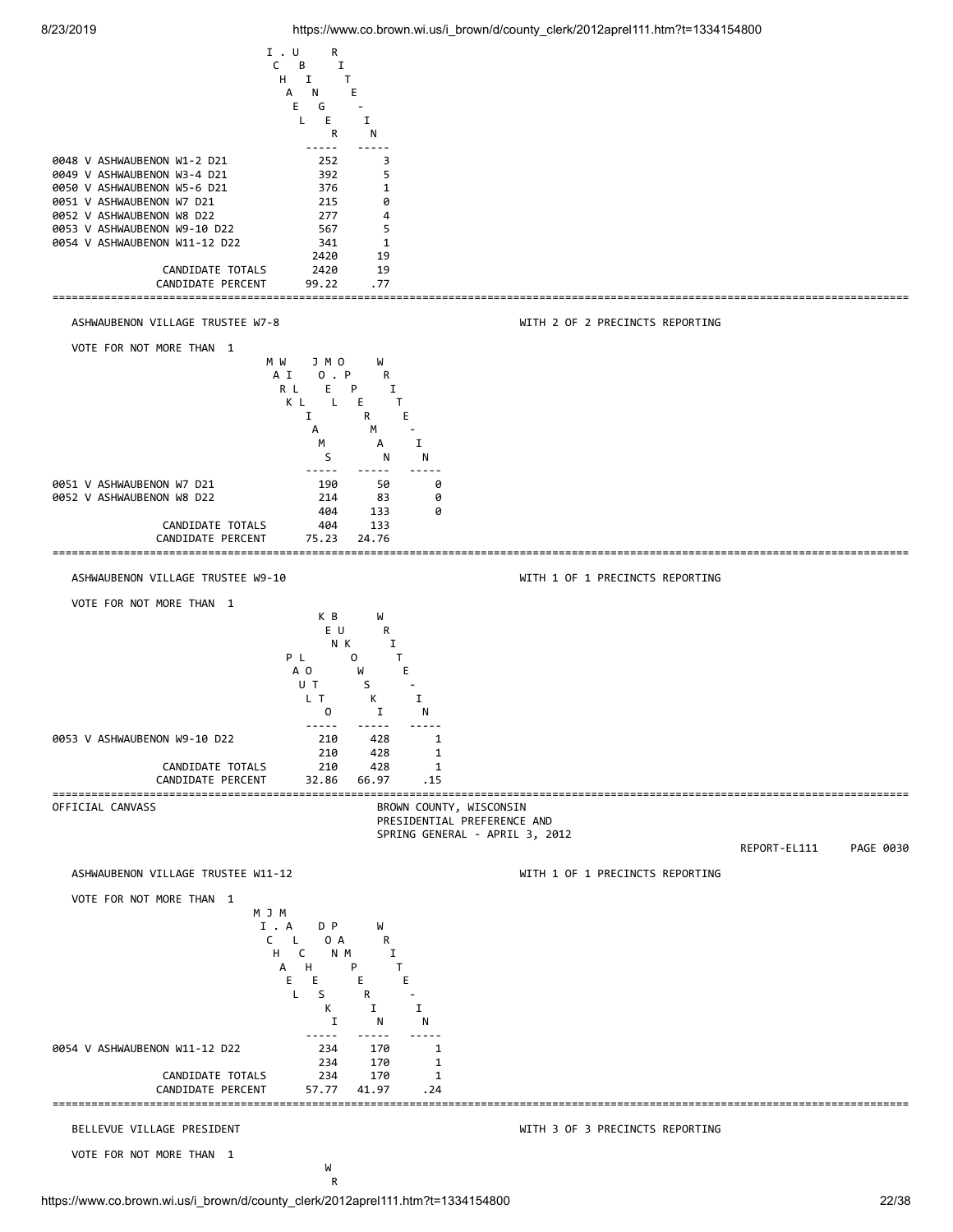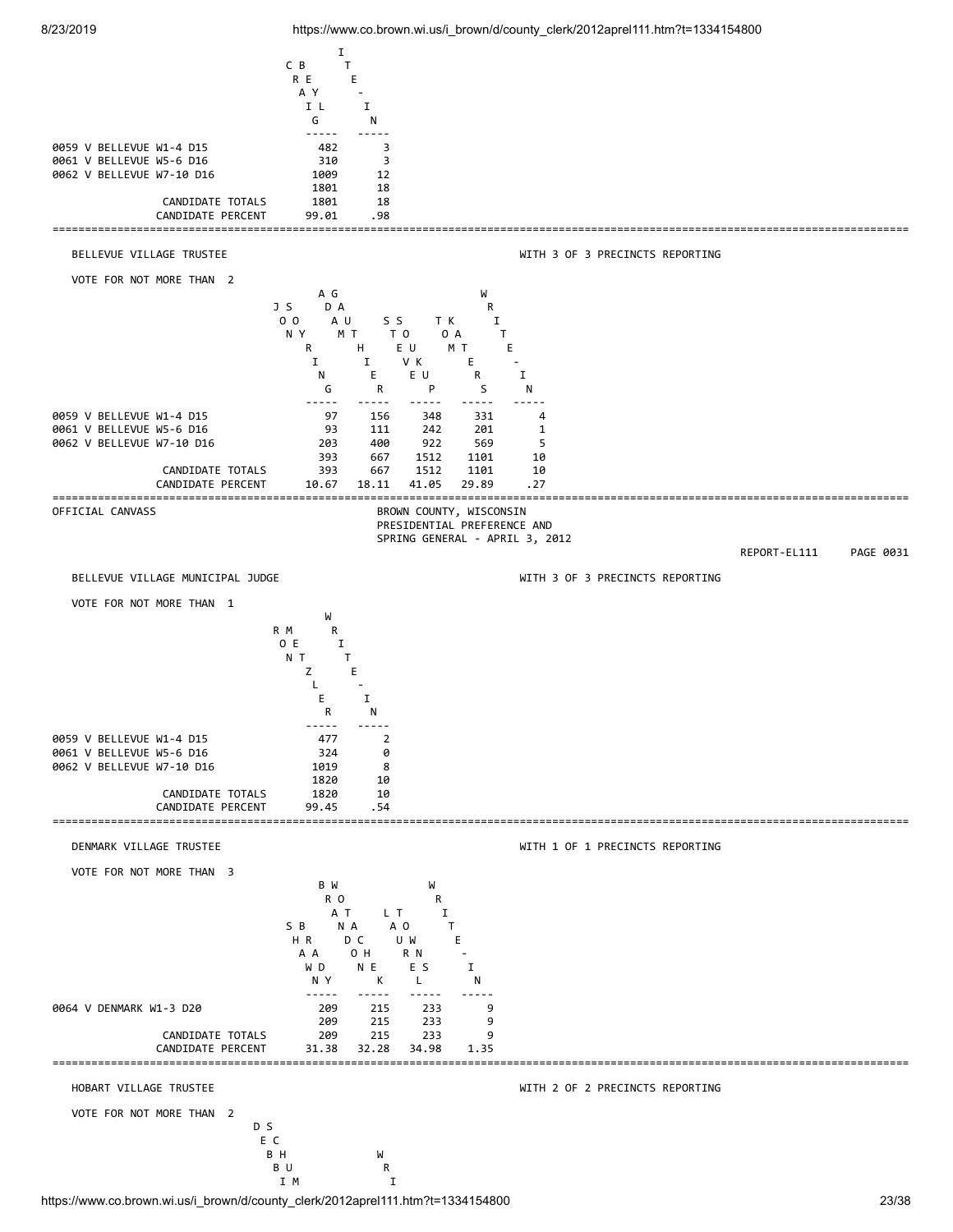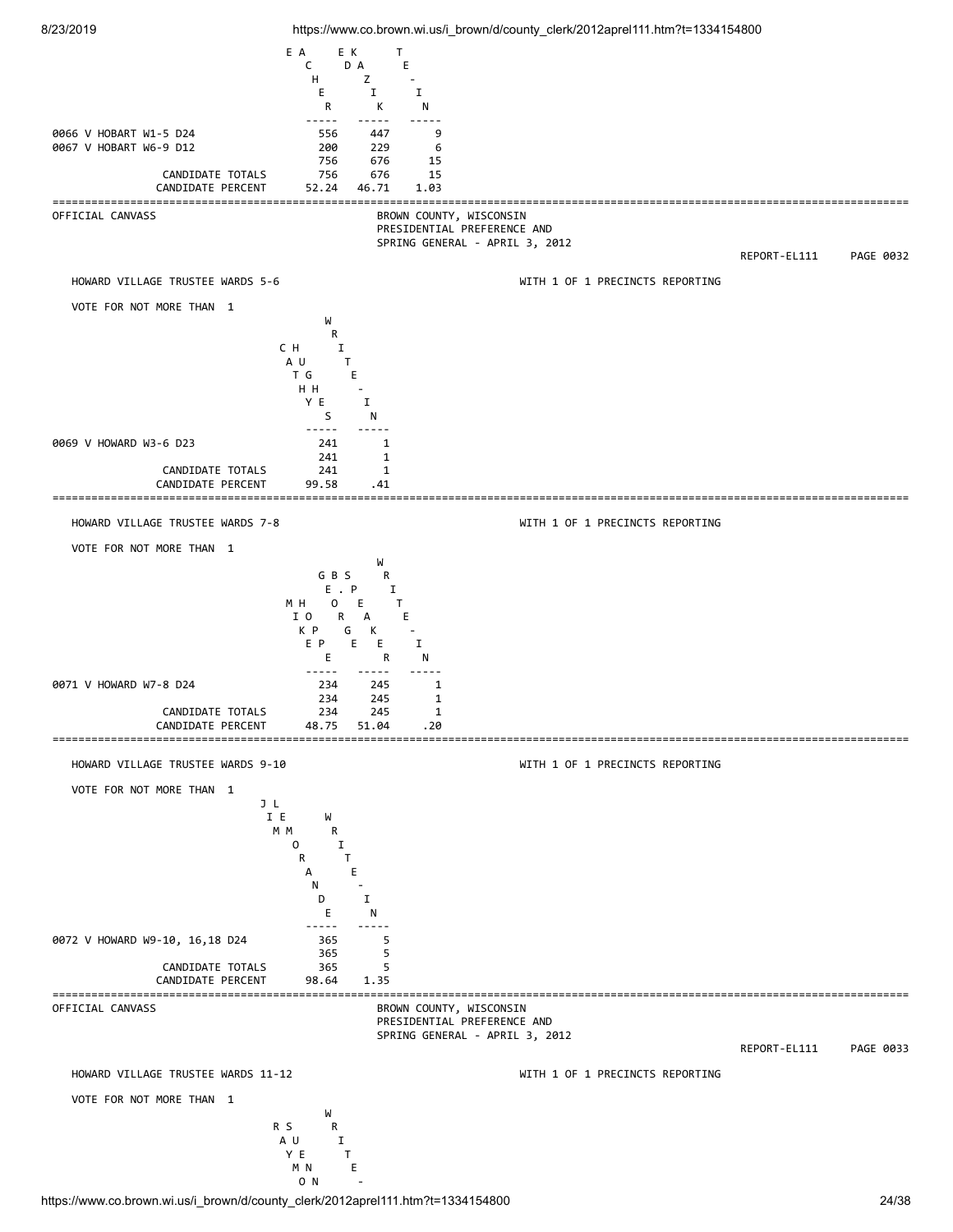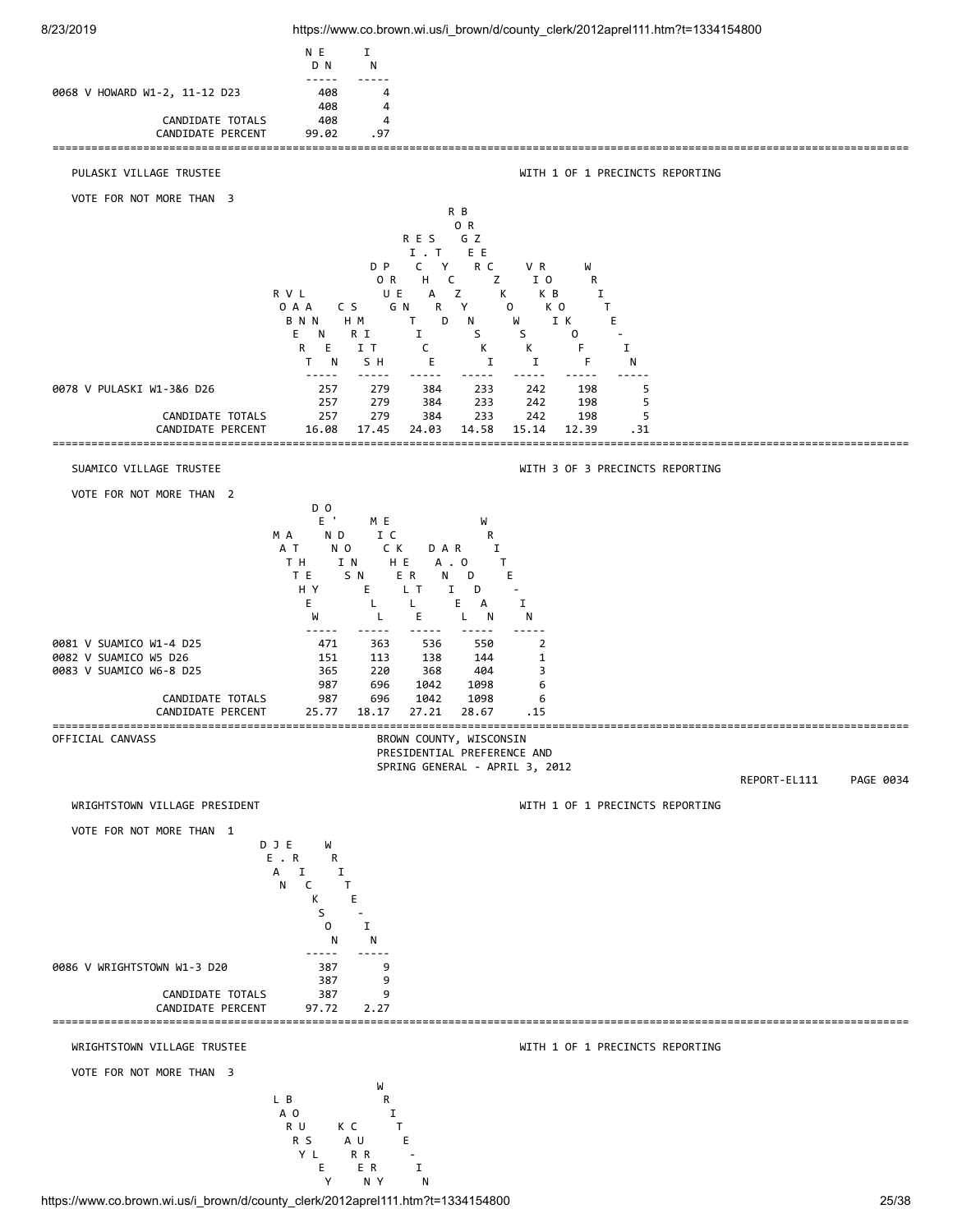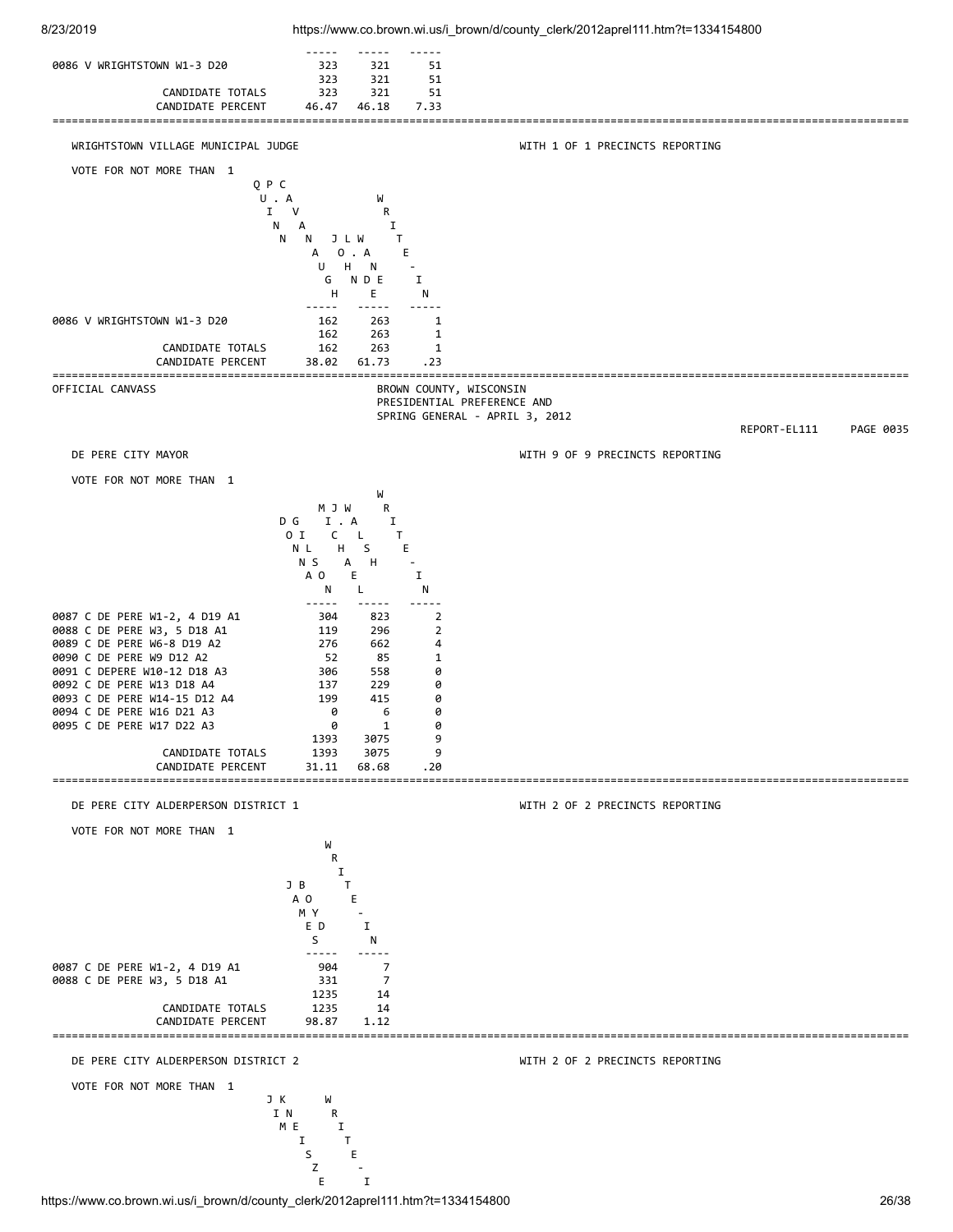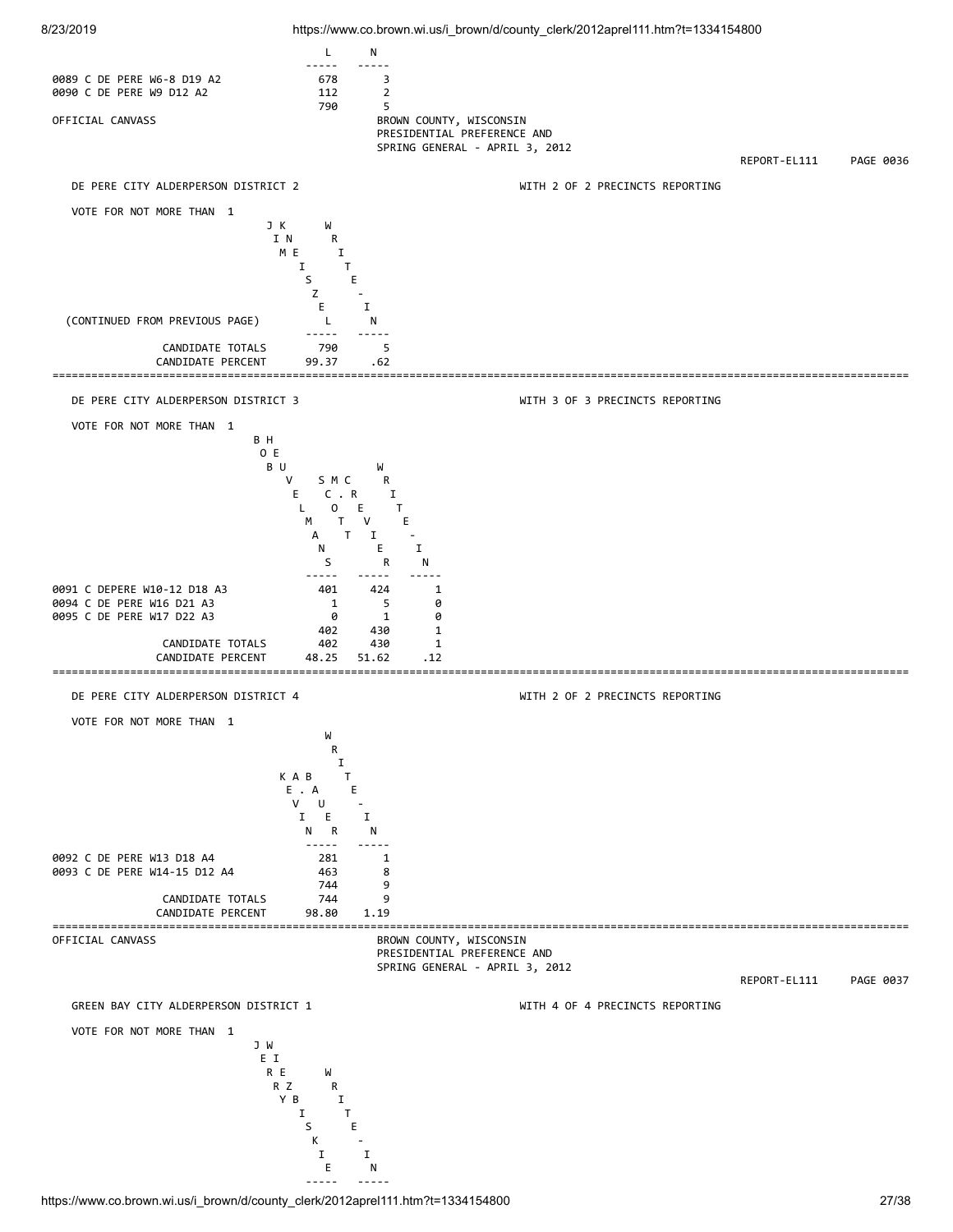

https://www.co.brown.wi.us/i\_brown/d/county\_clerk/2012aprel111.htm?t=1334154800 28/38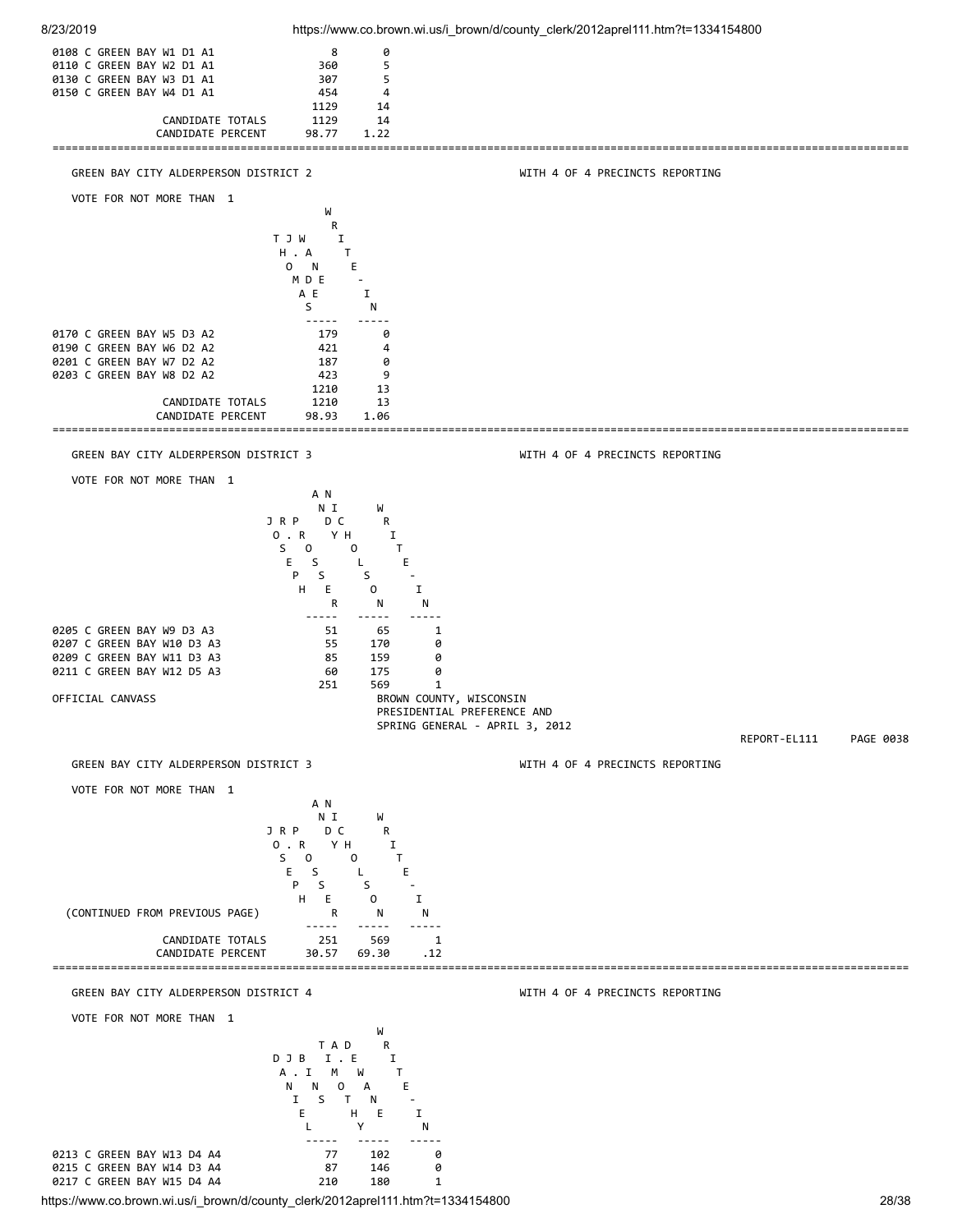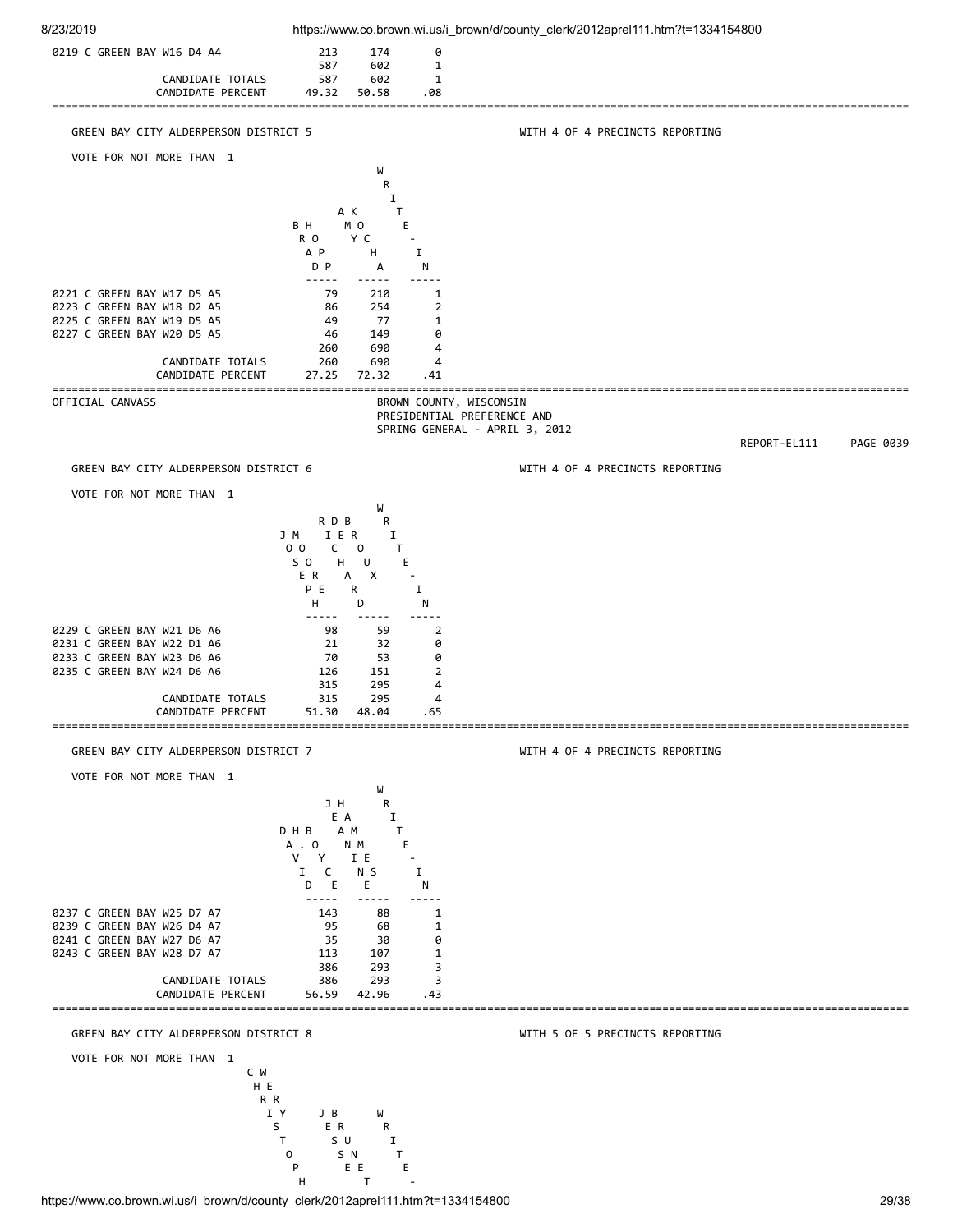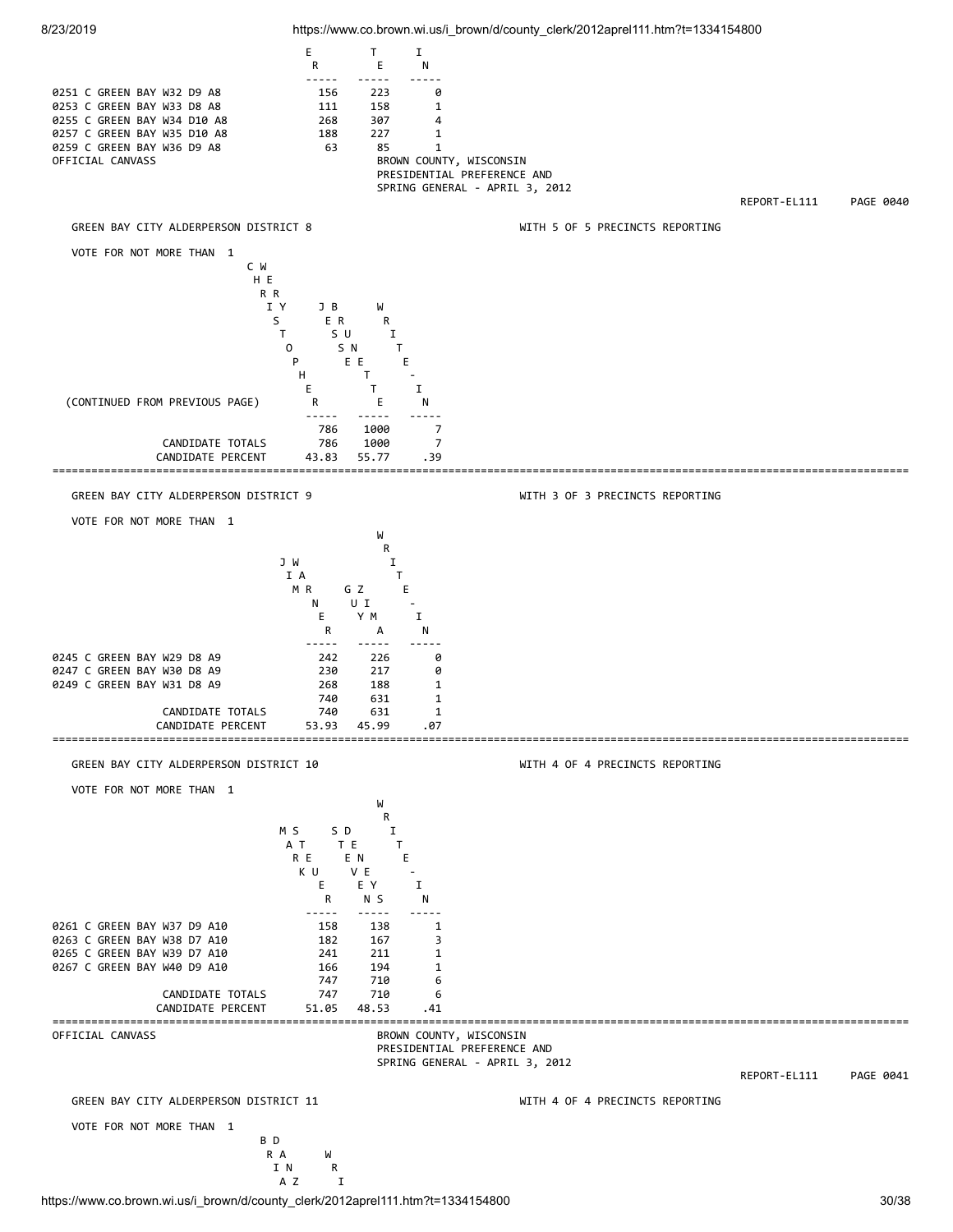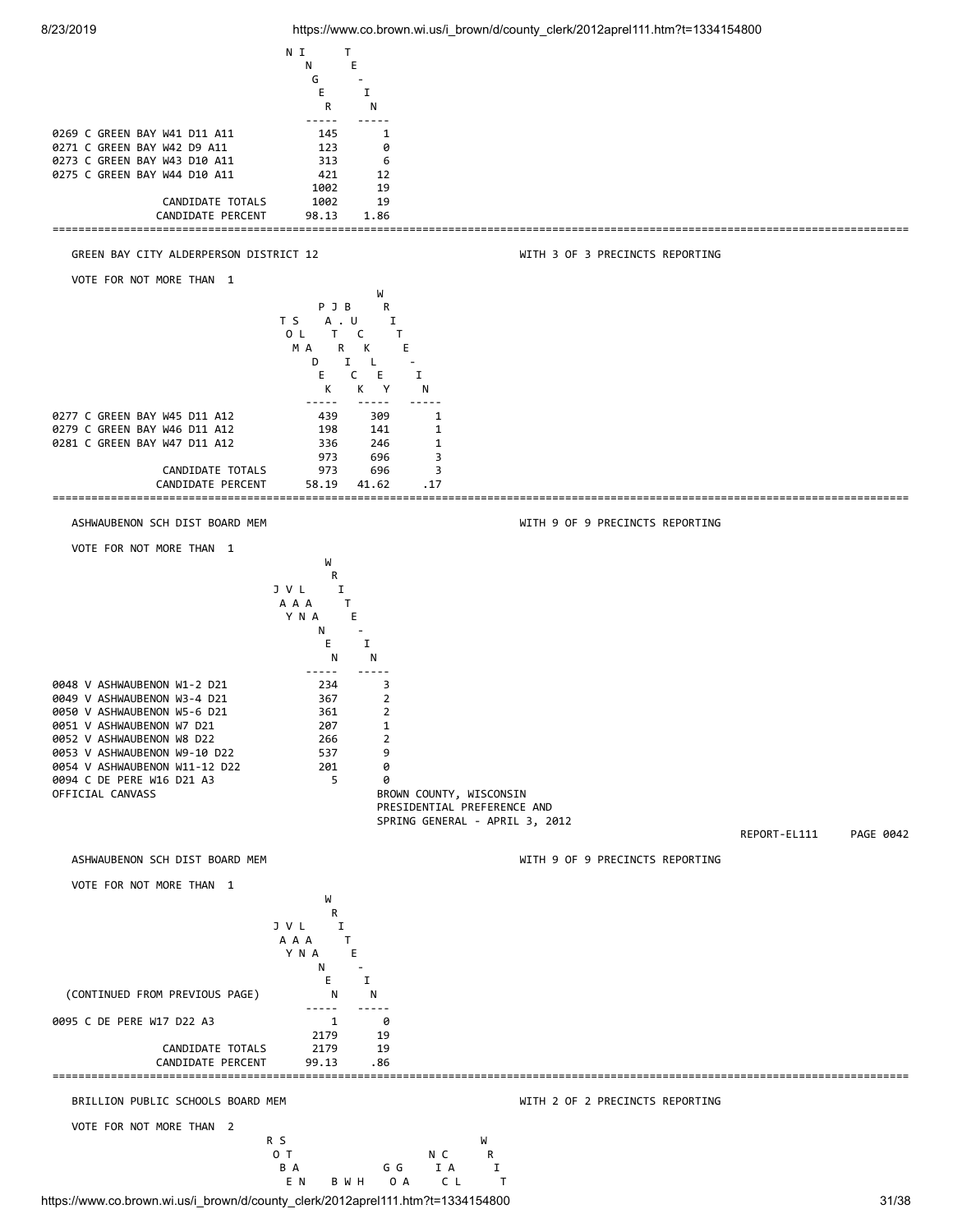

https://www.co.brown.wi.us/i\_brown/d/county\_clerk/2012aprel111.htm?t=1334154800 32/38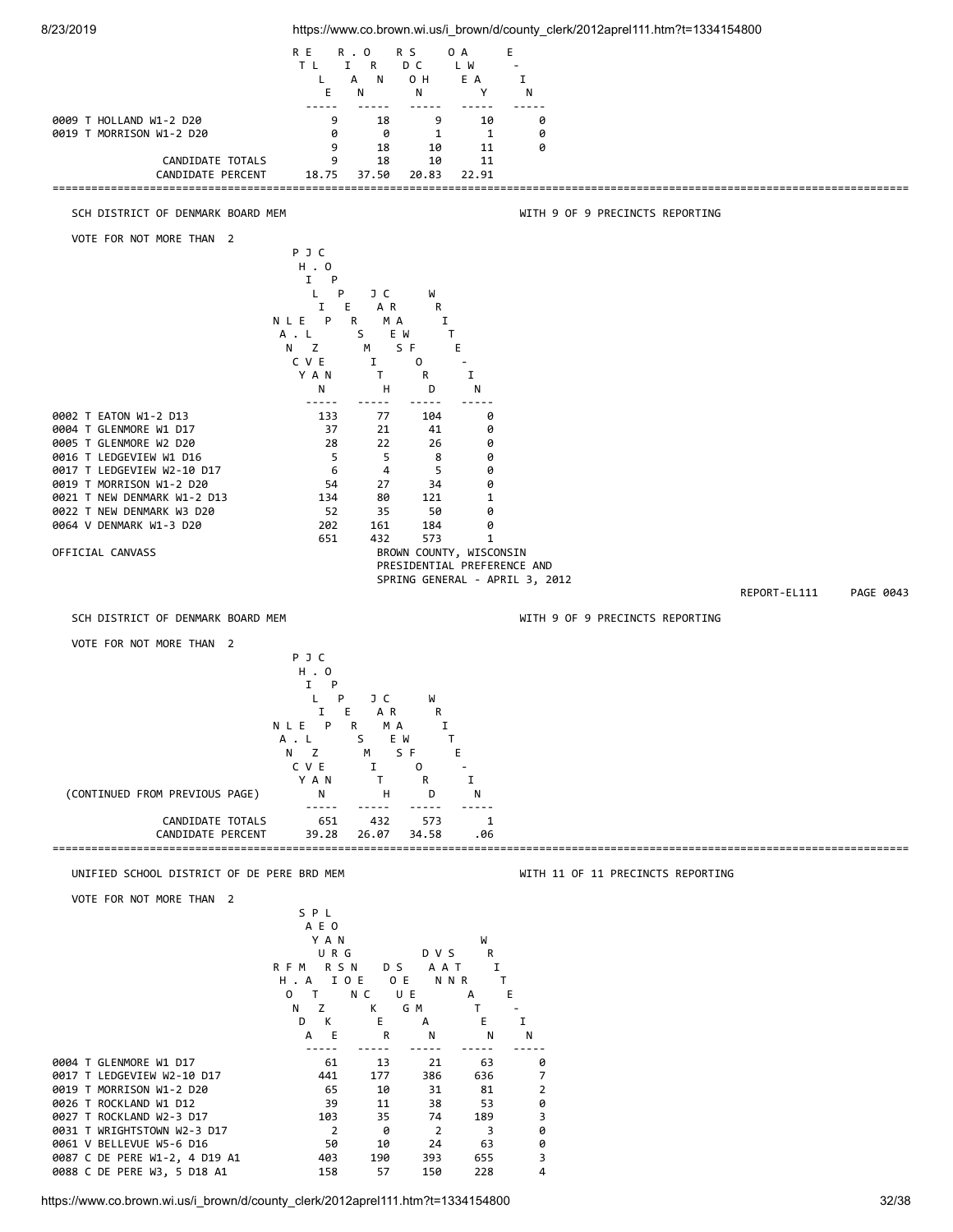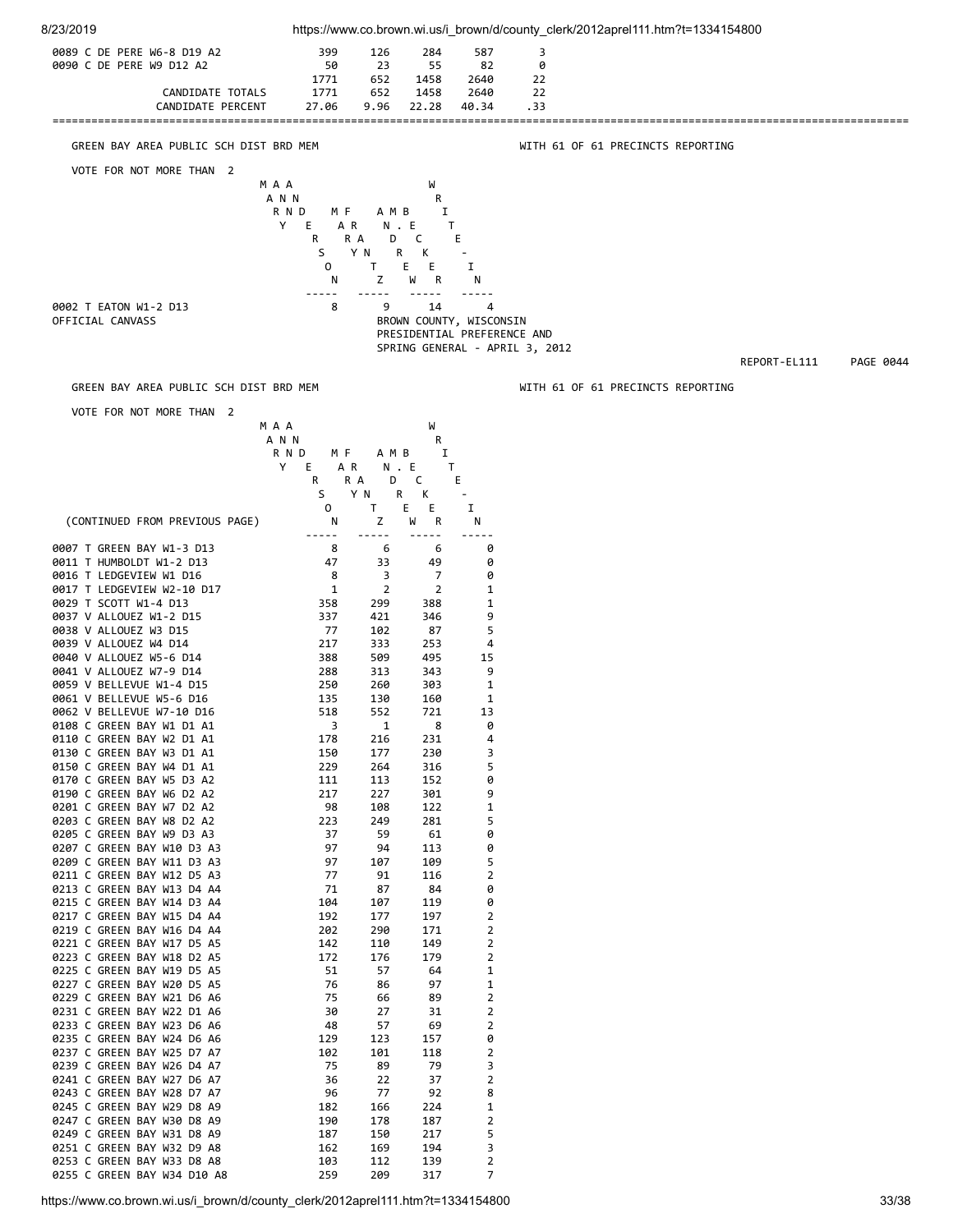

https://www.co.brown.wi.us/i\_brown/d/county\_clerk/2012aprel111.htm?t=1334154800 34/38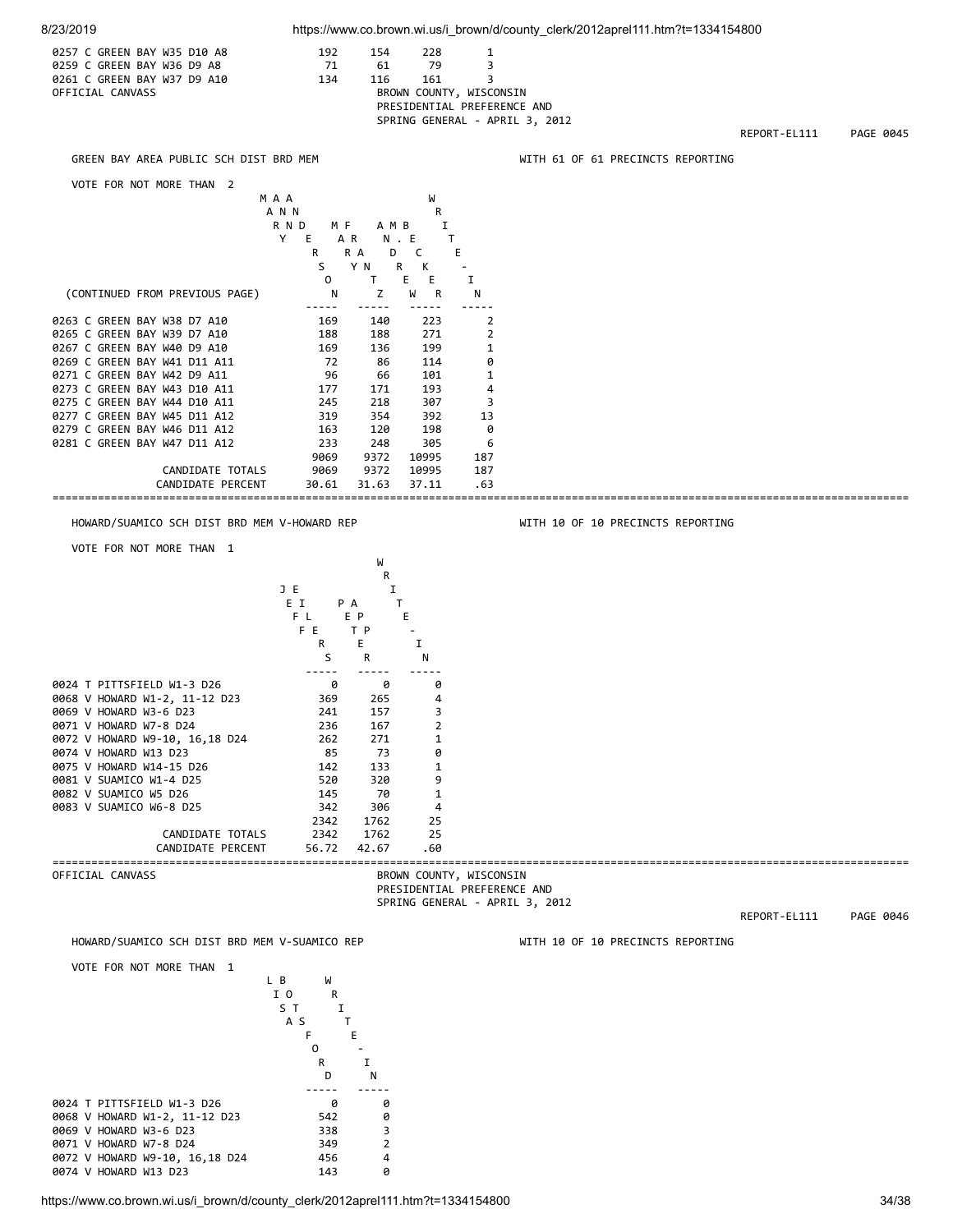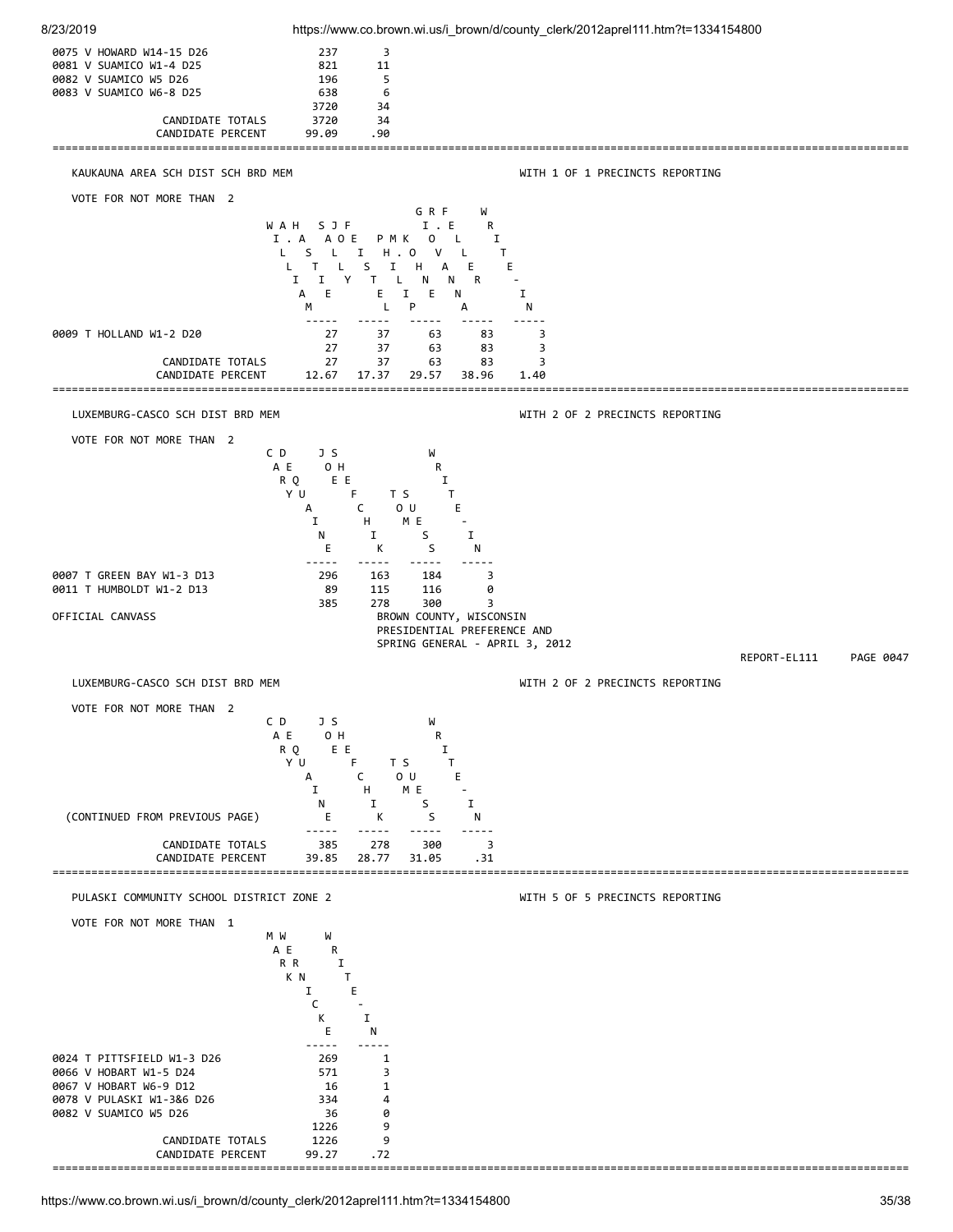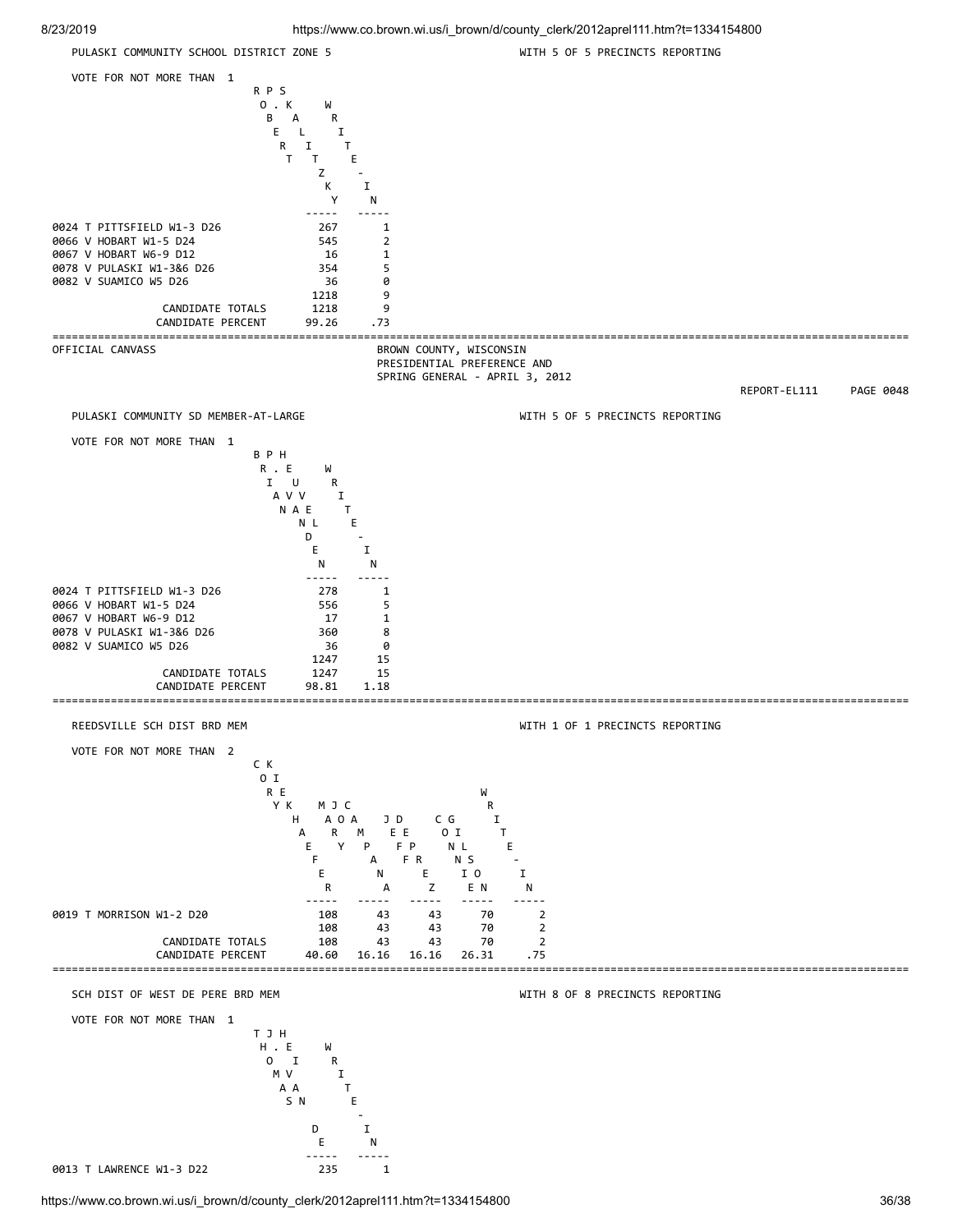